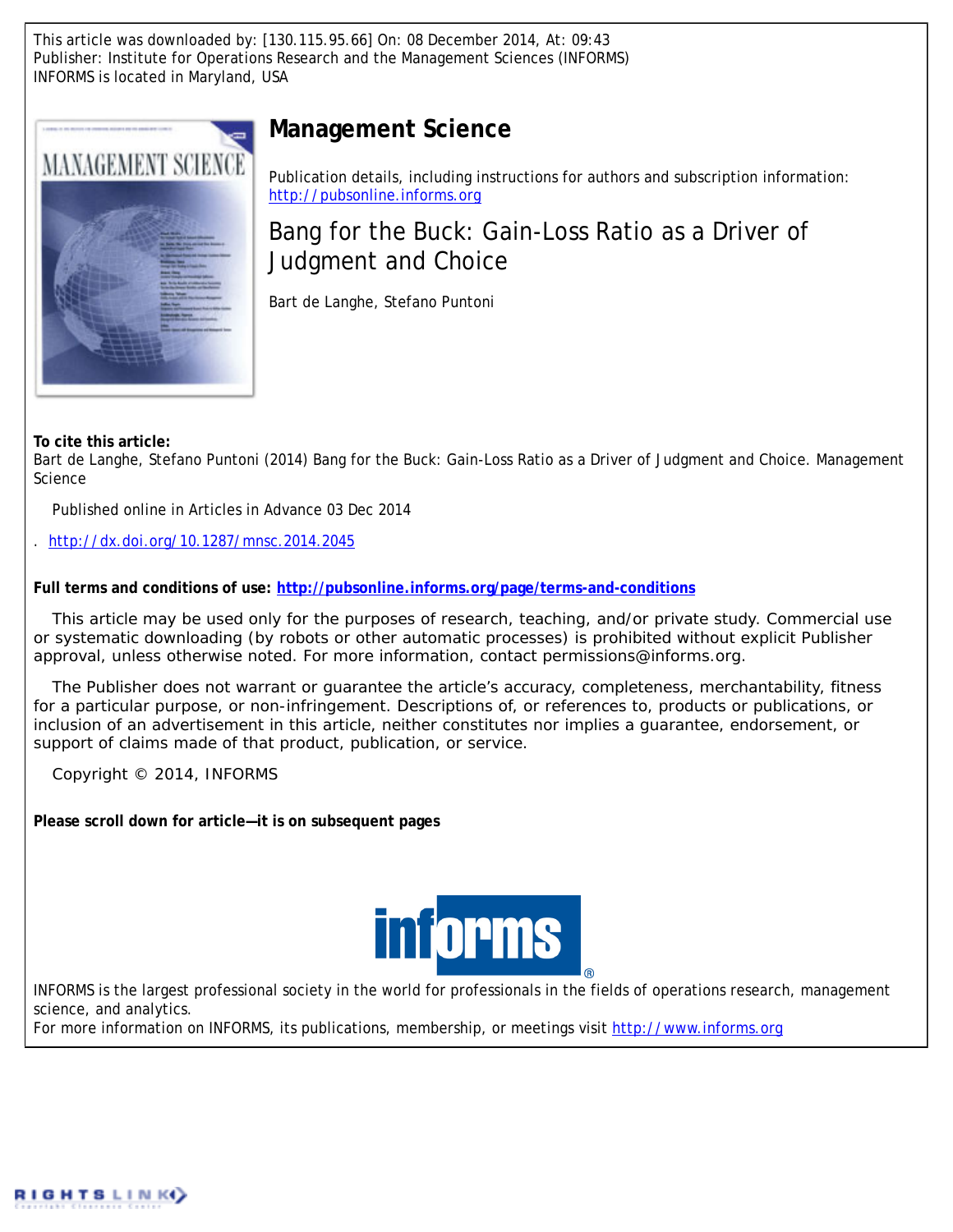MANAGEMENT SCIENCE Articles in Advance, pp. 1–27 ISSN 0025-1909 (print) ISSN 1526-5501 (online) http://dx.doi.org/10.1287/mnsc.2014.2045



© 2014 INFORMS

# Bang for the Buck: Gain-Loss Ratio as a Driver of Judgment and Choice

Bart de Langhe

Leeds School of Business, University of Colorado, Boulder, Colorado 80309, bart.delanghe@colorado.edu

Stefano Puntoni

Rotterdam School of Management, Erasmus University, 3062 PA Rotterdam, The Netherlands, spuntoni@rsm.nl

**P** rominent decision-making theories propose that individuals (should) evaluate alternatives by combining gains and losses in an additive way. Instead, we suggest that individuals seek to maximize the rate of unknown posi gains and losses in an additive way. Instead, we suggest that individuals seek to maximize the rate of exchange between positive and negative outcomes and thus combine gains and losses in a multiplicative way. Sensitivity to gain-loss ratio provides an alternative account for several existing findings and implies a number of novel predictions. It implies greater sensitivity to losses and risk aversion when expected value is positive, but greater sensitivity to gains and risk seeking when expected value is negative. It also implies more extreme preferences when expected value is positive than when expected value is negative. These predictions are independent of decreasing marginal sensitivity, loss aversion, and probability weighting—three key properties of prospect theory. Five new experiments and reanalyses of two recently published studies support these predictions.

Keywords: gain-loss ratio; efficiency; decreasing marginal sensitivity; loss aversion; probability weighting; prospect theory; risk preference; mixed gambles

History: Received January 29, 2013; accepted June 26, 2014, by Yuval Rottenstreich, judgment and decision making. Published online in Articles in Advance.

Life often confronts people with situations that can lead to positive and negative outcomes. Decisions involving some possibility of gain and loss range from the mundane (should I take a shorter but potentially more congested route to drive back from work?) to the consequential (should the government fund expensive new infrastructure that holds the promise of boosting the economy?). The judgment and decision-making literature refers to such situations as "mixed gambles." These are distinct from "single-domain gambles" that can only result in gains or only in losses. Mixed gambles are one of the most underexplored areas in judgment and decisionmaking research (Luce 2000, Wu et al. 2004). This dearth of research is problematic given the prevalence of such situations in real life and also surprising because some findings suggest that people process mixed gambles differently from single-domain gambles (Wu and Markle 2008).

The evaluation of a mixed gamble requires combining, or integrating, potential gains and losses. When both gains and losses are involved, applied disciplines often emphasize the rate of exchange between positive and negative outcomes—that is, efficiency. For example, managers care about return on investment when allocating resources to investment opportunities; health specialists are concerned with cost effectiveness ratios when funding health programs; and policy makers attend to benefit-cost ratios when allocating public funds. "Bang for the buck" is indeed a commonly heard expression in various contexts. In contrast, the judgment and decision-making literature has not considered the possibility that the ratio between positive and negative outcomes plays a role in how decision makers intuitively assess the utility of mixed gambles (for mixed gamble  $L(g, p; l)$  yielding gain g with probability  $p$  and loss l with probability  $(1 - p)$ , we define gain-loss ratio as  $GLR =$  $pg/[(1-p)(-l)]$ ). The goal of this paper is to explore this possibility and its implications.

## 1. Gain-Loss Ratio and Decision Making

Numerical quantities can be integrated in two general ways. Additive integration includes addition and subtraction (also called addition of the negative). Multiplicative integration includes multiplication and division (also called multiplication of the inverse). Most influential decision-theoretic models share the fundamental assumption that people integrate expected gains and losses using an additive rule (e.g., expected value (Pascal 1670/1966), expected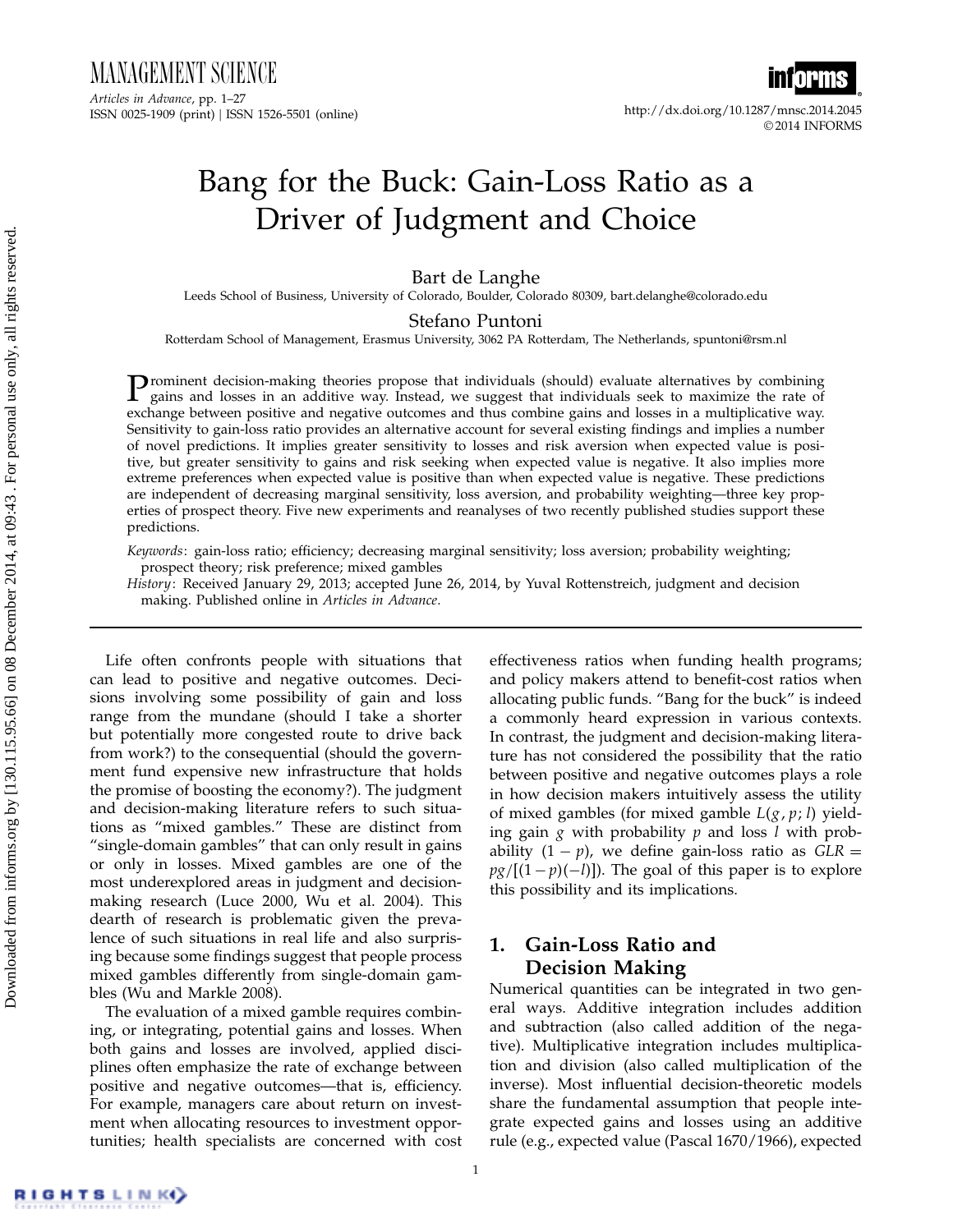utility theory (von Neumann and Morgenstern 1944), prospect theory (Kahneman and Tversky 1979)).<sup>1</sup>

The majority of existing empirical research in decision making involves single-domain gambles (Luce 2000, Wu et al. 2004). None of the problems presented in the original prospect theory paper by Kahneman and Tversky (1979), for instance, include gambles that can lead to both gains and losses. Previous research, however, suggests that conclusions from studies using single-domain gambles may not extend to mixed gambles (e.g., Wu and Markle 2008, Nilsson et al. 2011). For instance, Slovic et al. (2004) asked participants to rate either gamble  $L$  (\$9, 7/36; \$0) or gamble  $R(\$9, 7/36; -5¢)$  and find that gamble L is rated as less attractive than gamble  $R$  (on a scale from 0 to 20: 9.4 versus 14.9; see also Bateman et al. 2007, Peters et al. 2006). This result seems to violate the assumption of additive integration of gains and losses and it is thus hard to explain based on the dominant models of decision making. Slovic et al. (2004, p. 317) propose that "the combination of a possible \$9 gain and a  $5¢$  loss is a very attractive win/lose ratio, leading to a relatively precise mapping onto the upper part of the scale. Whereas the imprecise mapping of the \$9 carries little weight in the averaging process, the more precise and now favorable impression of  $(\$9 - 5¢)$  carries more weight, thus leading to an increase in the overall favorability of the gamble." Although this account is ambiguous as to whether people use a multiplicative ("win/lose ratio") or an additive (" $$9 - 5¢$ ") integration rule, it suggests that the cognitive operations involved when people evaluate gains and losses in the context of mixed gambles may differ from those involved in the evaluation of single-domain gambles.

Although gain-loss ratio reasoning has not been considered in theories of human decision making under risk, decision scientists have documented the importance of proportional reasoning in a variety of other settings, including intertemporal choice (Read et al. 2013), preference reversals (Hsee 1998), judgments of savings (Bartels 2006), choice in two-part bets (Anderson and Shanteau 1970), and unidimensional difference judgments (Wright 2001). Sensitivity to gain-loss ratio in decision making under risk would be another instance of proportional thinking. The central claim of this paper is that, when evaluating mixed gambles, people tend to focus on whether the gambles offer an efficient return of positive resources in exchange for negative resources and thus tend to favor gambles with larger gain-loss ratios. This basic contention has a number of specific implications, which we derive next.

#### 1.1. Expected Monetary Value

To maximize monetary outcomes, people should favor decision options with higher expected value. A mixed gamble that dominates another in terms of gain-loss ratio often also dominates it in terms of expected value. Consider, for example, gambles  $L(20, 0.5, -5)$  and  $R(30, 0.5, -20)$ . Choosing gamble L over gamble R maximizes gain-loss ratio ( $GLR<sub>L</sub>$  =  $4 > GLR<sub>R</sub> = 1.5$ ) as well as expected value ( $EV<sub>L</sub> =$  $7.5 > EV_R = 5$ ). The correlation between gain-loss ratio and expected value is, however, far from perfect. Consider, for example, gambles  $L(20, 0.5, -5)$ and  $S(40, 0.5, -20)$ . Choosing gamble L over gamble *S* maximizes gain-loss ratio ( $GLR_L = 4 > GLR_S = 2$ ) but not expected value  $(EV_L = 7.5 < EV_s = 10)$ . Thus, there exists a region in the outcome space where gainloss ratio favors one option whereas expected value favors the other. Maximizing gain-loss ratio leads to choosing the option with the higher expected value when gain-loss ratio and expected value are aligned but to choosing the option with the lower expected value when gain-loss ratio and expected value are not aligned. Appendix A formally determines the areas of the outcome space where gain-loss ratio and expected value are dissociated, and Figure 1 provides a geometric representation of these arguments.

Hypothesis 1A (H1A). Decision makers favor gambles with higher monetary outcomes when gain-loss ratio and expected value are aligned.

HYPOTHESIS 1B (H1B). Decision makers favor gambles with lower monetary outcomes when gain-loss ratio and expected value are dissociated.

#### 1.2. Risk Preferences

For gambles with positive expected value, gain-loss ratio is influenced more by variation in losses than by equal variation in gains. Consider, for instance gamble  $L(20, 0.5, -5)$  with positive expected value. Increasing both the gain and loss portions of gamble L with 10 yields a more risky gamble  $R(30, 0.5, -15)$ with equal expected value  $(EV_L = EV_R = 7.5)$  but lower gain-loss ratio ( $GLR_L = 4 > GLR_R = 2$ ). Maximizing gain-loss ratio thus implies choosing gamble L with lower outcome variance over gamble R with higher outcome variance—or, risk aversion.

<sup>&</sup>lt;sup>1</sup> Heuristic models of decision making under risk do not assume additive integration of expected outcomes. For example, Brandstatter et al. (2006) found the priority heuristic to be the best predictor of choice between single-domain gambles. Although the priority heuristic was not specifically developed for this purpose, the authors discuss a possible extension to the case of mixed gambles. Accordingly, choice should be based on a comparison of the difference in losses with 1/10th of the highest gain rounded to the next prominent number. We conducted additional analyses for all choice studies reported in this paper. Predictions based on the priority heuristic are not confounded with predictions based on gain-loss ratio. Moreover, the predictive validity of the priority heuristic is often lower than that of prospect theory and expected value theory.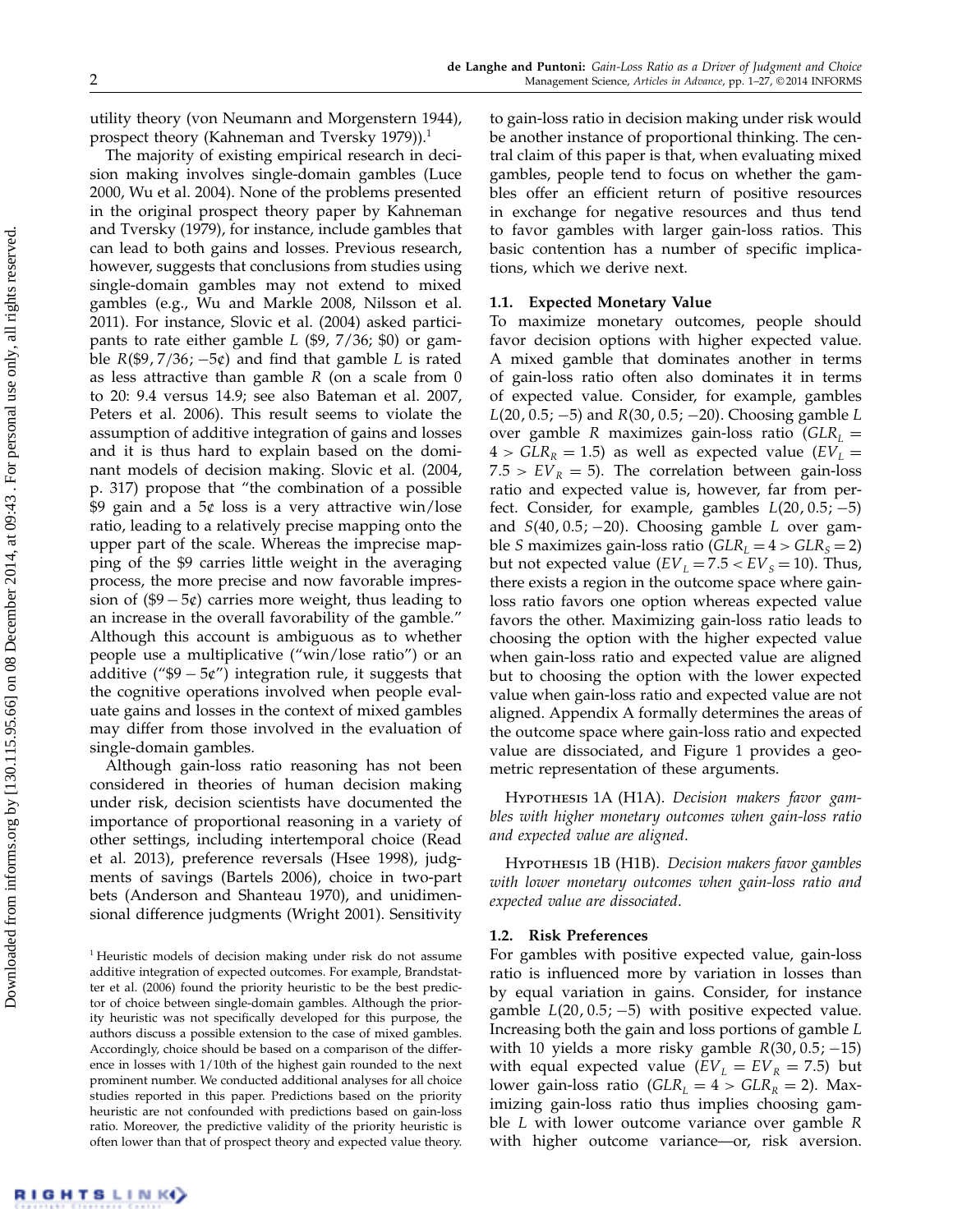



Notes. In both (a) and (b), the dashed line indicates all gambles in the outcome space with the same gain-loss ratio as gamble L, the solid line indicates all gambles in the outcome space with the same expected value as gamble L, and the dotted line relates gamble L to any gamble R in the outcome space. (a) When choosing between gambles with positive expected value, reliance on gain-loss ratio leads to suboptimal monetary outcomes whenever the slope of the dotted line is less steep than the gain-loss ratio indifference line but steeper than the expected value indifference line. In the positive domain, the slope of the gain-loss ratio indifference line is steeper than the expected value indifference line, implying risk aversion when choice is based on gain-loss ratio. (b) When choosing between gambles with negative expected value, reliance on gain-loss ratio leads to suboptimal monetary outcomes whenever the slope of the dotted line is steeper than the gain-loss ratio indifference line but less steep than the expected value indifference line. In the negative domain, the slope of the gain-loss ratio indifference line is less steep than the expected value indifference line, implying risk seeking when choice is based on gain-loss ratio.

For gambles with negative expected value, instead, gain-loss ratio is influenced more by variation in gains than by equal variation in losses. Consider, for instance, gamble  $L'(5, 0.5, -20)$  with negative expected value. Increasing both the gain and loss portions of gamble L' with 10 yields a more risky gamble  $R'(15, 0.5; -30)$  with equal expected value  $(EV_L)$  =  $EV_{R'} = -7.5$ ) but higher gain-loss ratio (GLR<sub>L'</sub> =  $0.25 < GLR_{R'} = 0.5$ ). Maximizing gain-loss ratio thus implies choosing gamble  $R'$  with higher outcome variance over gamble  $L'$  with lower outcome varianceor, risk seeking. Appendix B presents a formal derivation for the predictions of risk aversion in the positive expected value domain and risk seeking in the negative expected value domain (see also Figure 1).

Hypothesis 2A (H2A). Decision makers favor less risky gambles when expected value is positive.

HYPOTHESIS 2B (H2B). Decision makers favor more risky gambles when expected value is negative.

The prediction of risk seeking for mixed gambles with negative expected value is especially interesting because it is inconsistent with expected utility theory according to which people should minimize outcome variance (i.e., risk) for a given average outcome (i.e., expected value) regardless of whether expected value is positive or negative. It is also inconsistent with modern portfolio theory (Markowitz 1952), the standard risk management framework used in finance, which aims at minimizing risk for a given level of expected return.<sup>2</sup> Finally, it runs counter to prospect theory's principle of loss aversion according to which variation in losses should be weighted more than equal variation in gains implying risk aversion for mixed gambles (e.g., Thaler et al. 1997).

#### 1.3. Preference Extremity

If people are sensitive to gain-loss ratio, it follows that the perceived attractiveness of two mixed gambles should differ less when gain-loss ratio is not diagnostic than when it is diagnostic (i.e., when gain-loss ratio does not favor versus does favor one of the two gambles). In other words, choice shares for two mixed gambles should differ less when gain-loss ratio is equal than when gain-loss ratio is unequal.

HYPOTHESIS 3 (H3). Preferences are less extreme when gain-loss ratio is not diagnostic.

Reliance on gain-loss ratio also implies that preference extremity is asymmetric across the two expected value domains (positive versus negative). Gain-loss ratio can vary between 1 and  $+\infty$  for gambles with positive expected value but is instead compressed between 0 and 1 for gambles with negative expected value. Increasing the gain and loss portions of a

<sup>&</sup>lt;sup>2</sup> It can be shown that the ranking of a set of gambles based on their means and variances is the same as their ranking based on expected utility theory with a standard concave utility function over wealth (Levy and Markowitz 1979, Meyer 1987).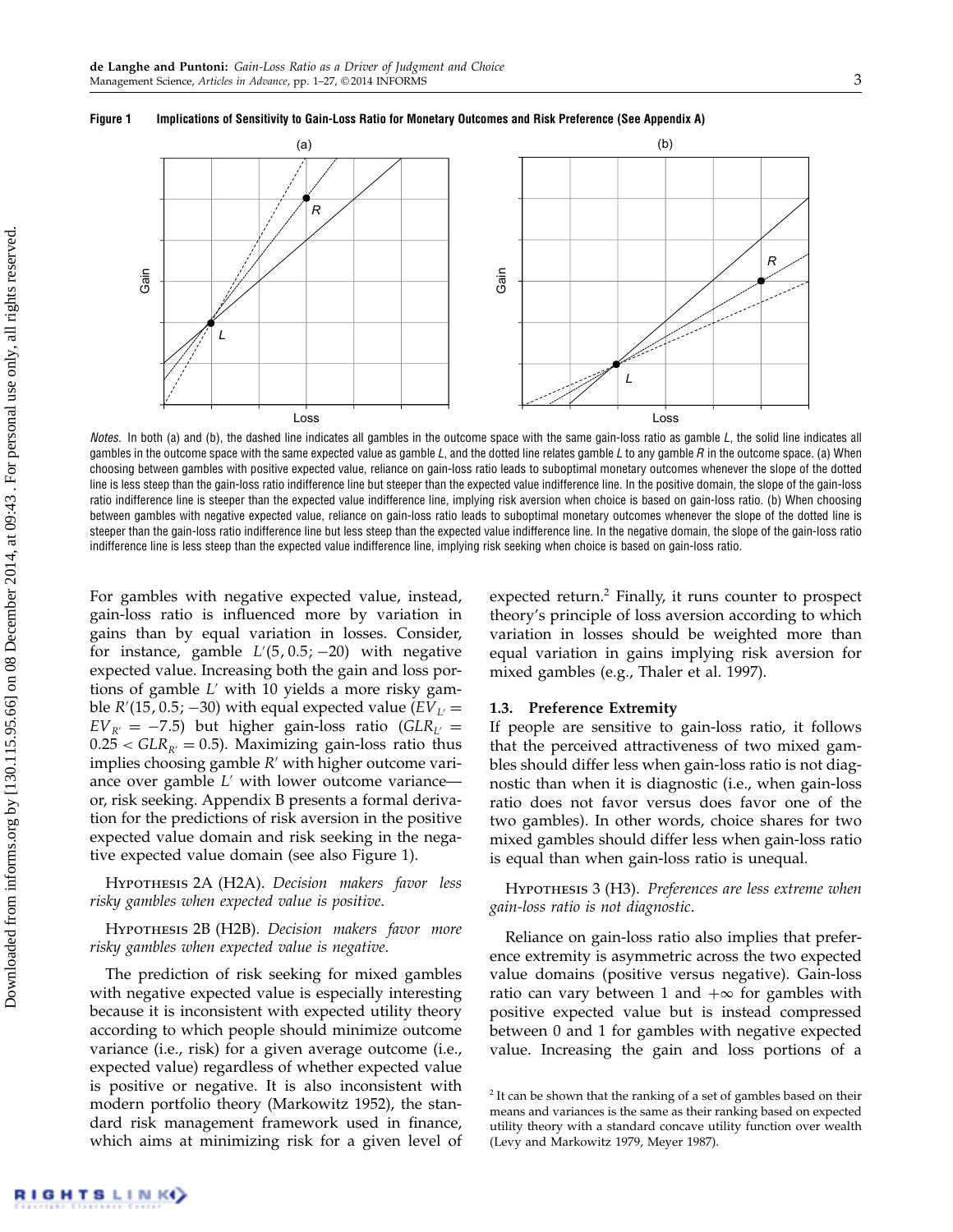gamble by adding the same constant will in absolute terms have a smaller impact on gain-loss ratio when expected value is negative than when expected value is positive. Thus, if people are sensitive to gain-loss ratio they should find it harder to discriminate between gambles with negative expected value. To illustrate, consider gambles  $L(20, 0.5, -5)$ and  $R(30, 0.5, -15)$  that only differ by a constant (increase the gain and loss portions of gamble L by 10 to obtain gamble  $R$ ). Gamble  $R$  has a lower gain-loss ratio than gamble  $L(GLR_R - GLR_L = 2-4 = -2)$ . Now consider gambles  $L'(5, 0.5, -20)$  and  $R'(15, 0.5, -30)$ that are identical to the previous gamble pair except for inverted gain and loss portions. Gambles  $L'$  and  $R'$ also differ only by a constant (increase the gain and loss portions of gamble  $L'$  by 10 to obtain gamble  $R'$ ). Gamble R' has a higher gain-loss ratio than gamble  $L'(GLR_{R'} - GLR_{L'} = 0.5 - 0.25 = 0.25)$ . Crucially, the absolute change in gain-loss ratio after adding the constant is smaller when expected value is negative ( $|GLR_{R'}-GLR_{L'}|=0.25$ ) than when it is positive  $(|GLR_R - GLR_L| = 2)$ . In sum, sensitivity to gain-loss ratio implies less extreme preferences when gambles have negative expected value. Moreover, if the effect of expected value domain on preference extremity can be traced to the discriminability of gain-loss ratios, this effect should be mediated by the difference in the gambles' gain-loss ratios.

HYPOTHESIS 4 (H4). Preferences are less extreme when expected value is negative.

HYPOTHESIS 5 (H5). The effect of expected value domain on preference extremity is mediated by gain-loss ratio differences.

In addition, if people find it harder to discriminate between mixed gambles when expected value is negative than when expected value is positive, we should also observe an effect of expected value domain on process measures of deliberation. When two stimuli are more similar on a dimension people tend to be less confident about their ability to discriminate between the stimuli using that dimension and they take longer to decide (Cartwright 1941, Festinger 1943). Decision time thus gives an indication of the dimension that participants attend to when comparing two stimuli. If people compare gambles based on gain-loss ratio, decision time should be longer when expected value is negative than when expected value is positive because the difference in gain-loss ratio between gambles is smaller when expected value is negative.

HYPOTHESIS 6 (H6). Decision time is longer when  $ex$ pected value is negative.

HYPOTHESIS 7 (H7). The effect of expected value domain on decision time is mediated by gain-loss ratio differences.

#### 1.4. Prospect Theory

Given the prominence of prospect theory (Kahneman and Tversky 1979) in the judgment and decisionmaking literature, we pay special attention to it here and analyze whether prospect theory can provide an alternative account for gain-loss ratio maximization. According to prospect theory, gains and losses are evaluated by a value function characterized by the properties of loss aversion (i.e., losses loom larger than corresponding gains) and diminishing sensitivity (i.e., the marginal value of gains and losses decreases with their size). These properties give rise to an asymmetric S-shaped value function, steeper for gains than for losses, and concave for gains but convex for losses. Probabilities are evaluated by a weighting function that overweights small probabilities and underweights large probabilities, implying an inverse S-shaped probability weighting function.

Formally, the value V of a gamble  $L = (g, p; l)$  is determined as follows:  $V = \pi(p)v(g) + \pi(1-p)v(l)$ , where  $v(\cdot)$  is a value function over gains and losses such that  $v(g) = g^{\alpha}$  and  $v(l) = -\lambda(-l)^{\beta}$  and  $\pi(\cdot)$  is a probability weighting function such that  $\pi(p)$  =  $p^{\gamma}/[p^{\gamma} + (1-p)^{\gamma}]^{1/\gamma}$ . The  $\lambda$  parameter indicates how losses are weighted relative to gains. Losses are weighted more than gains if  $\lambda > 1$ . The  $\alpha$  and  $\beta$ parameters indicate the curvature in the value function. The value function is more concave (linear) for gains as  $\alpha$  approaches zero (one) and more convex (linear) for losses as  $\beta$  approaches zero (one). The parameter estimates for the value function returning most often in the literature are the ones provided by Tversky and Kahneman (1992). They estimated  $\alpha$  and  $\beta$  at 0.88 and  $\lambda$  at 2.25. Wu and Markle (2008) estimated that for mixed gambles the  $\gamma$  parameter in the probability weighting function is 0.55.

With its many free parameters, prospect theory can fit numerous data sets very well and can easily mimic predictions made by other choice models. To explore which estimates would be obtained for prospect theory parameters if people made decisions that maximize gain-loss ratio, we conducted a simulation study. Specifically, we generated a data set with gamble pairs randomly sampled from an outcome space and determined expected choice shares following gain-loss ratio maximization. We then estimated prospect theory parameters based on this data set. Appendix C presents the procedures and conclusions for this simulation study in detail, but we present the main takeaways here. As expected, prospect theory can fit the data very well, but the parameter estimates deviate from those appearing most commonly in the literature. First, the loss-aversion parameter  $\lambda$  ranges between 1 and 1.70. Second, the estimated values for  $\alpha$  and  $\beta$  lie close to 0 indicating extreme curvature in the value function. In other words, choice based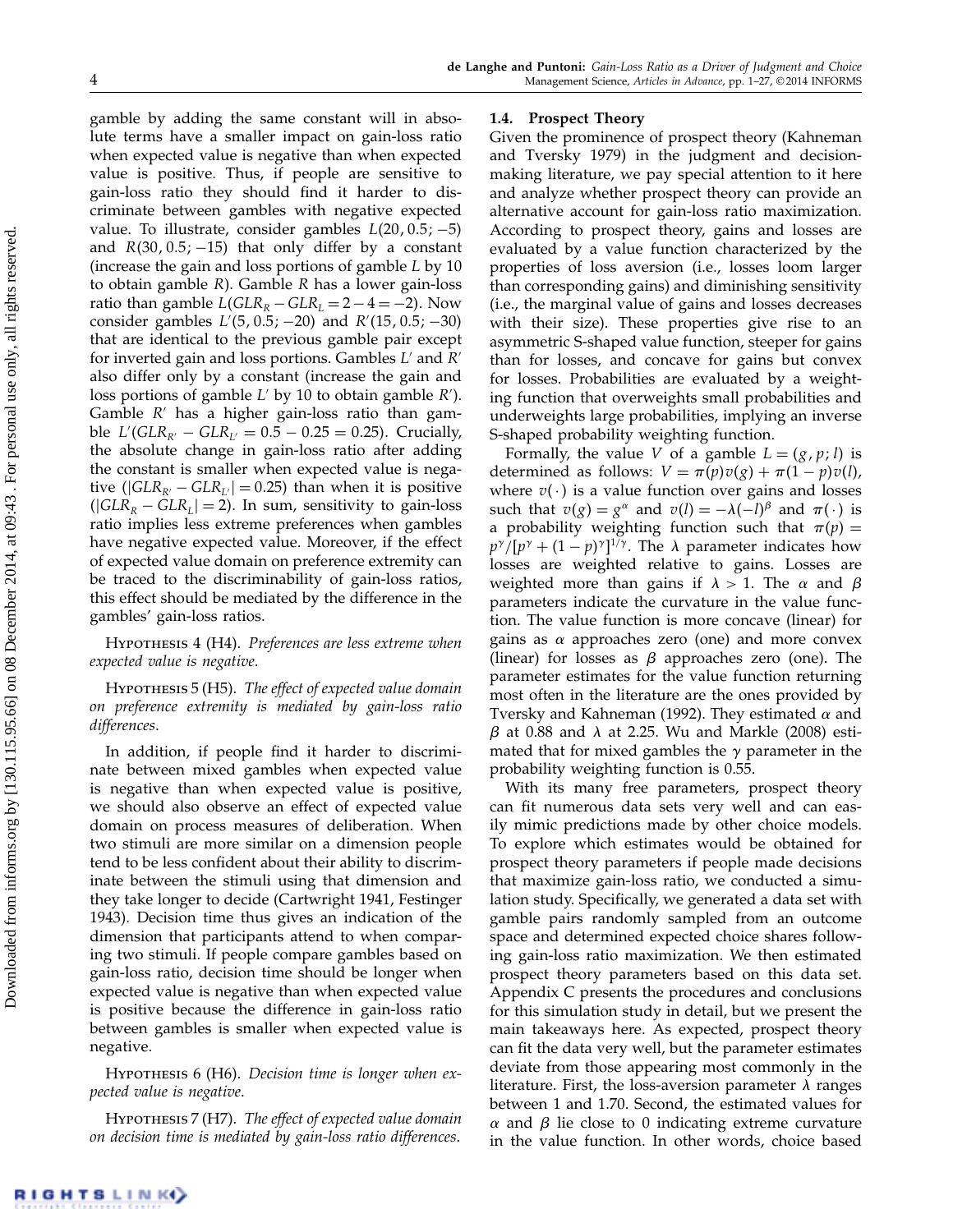on a comparison of gain-loss ratios implies parameter estimates that would suggest loss aversion and decreasing marginal sensitivity, even in the absence of actual loss aversion and diminishing sensitivity. In our empirical studies we will estimate prospect theory parameters and compare parameter estimates to those obtained in the simulation study.

## 1.5. Summary

In sum, we propose that individuals tend to favor mixed gambles with larger gain-loss ratios. This tendency implies the following:

• Decision makers should favor gambles with higher monetary outcomes when gain-loss ratio and expected value are aligned (H1A) but gambles with lower monetary outcomes when gain-loss ratio and expected value are dissociated (H1B).

• Decision makers should favor gambles with smaller outcome magnitudes when expected value is positive (H2A) but gambles with larger outcome magnitudes when expected value is negative (H2B).

• Choice shares should be less extreme when gainloss ratio is not diagnostic (H3).

• Choice shares should be less extreme when gainloss ratio is negative (H4) because differences between gambles in terms of gain-loss ratio are smaller when expected value is negative (H5).

• Decision times should be longer when expected value is negative (H6) because differences between gambles in terms of gain-loss ratio are smaller when expected value is negative (H7).

We report five new studies and two reanalyses of previously published data that test these hypotheses in both joint- and single-evaluation contexts, focusing, respectively, on choice and ratings of attractiveness. Table 1 provides a summary of the hypotheses including a description of the type of evidence that would support each of them as well as a reference to the relevant studies.

## 2. Study 1

Study 1 examines all hypotheses using a data set of over 5,000 choices for 260 pairs of mixed gambles. All gambles had equal probability of winning and losing. This feature of the study design allows us to abstract from the probability weighting function when estimating prospect theory parameters. This is important because the curvature in the value function is not identified uniquely from the curvature of the probability weighting function (Prelec 1998, Wu and Markle 2008). Although we acknowledge that gambles with equal probability of winning and losing are only a subset of all possible mixed gambles, in many real-life situations gains and losses are equally possible. Moreover, even when probabilities are unequal, people often ignore them. For example, managers interviewed by March and Shapira (1987, p. 1407) indicated that they "don't look at the probability of success or failure" but rather to the magnitude of outcomes. More formally, Wu and Markle (2008) presented single-domain and mixed gambles to participants in a lab context and found that probabilities are

| Table 1 | <b>Hypotheses</b> |
|---------|-------------------|
|---------|-------------------|

| Number           | Description                                                                                                 | <b>Studies</b> | Example data                                                                                                                                                                                                                                |
|------------------|-------------------------------------------------------------------------------------------------------------|----------------|---------------------------------------------------------------------------------------------------------------------------------------------------------------------------------------------------------------------------------------------|
| H <sub>1</sub> A | Preference for gambles with higher expected value when<br>gain-loss ratio and expected value are aligned    | 1, 4, 6        | Prefer $(20, 0.5, -5)$ over $(30, 0.5, -20)$                                                                                                                                                                                                |
| H <sub>1</sub> B | Preference for gambles with lower expected value when<br>gain-loss ratio and expected value are dissociated | 1, 4, 6        | Prefer $(20, 0.5, -5)$ over $(40, 0.5, -20)$                                                                                                                                                                                                |
| H <sub>2</sub> A | Risk aversion when expected value is positive                                                               | 1, 2, 3, 4, 5  | Prefer $(20, 0.5, -5)$ over $(30, 0.5, -15)$                                                                                                                                                                                                |
| H <sub>2</sub> B | Risk seeking when expected value is negative                                                                | 1, 3, 5, 6, 7  | Prefer $(15, 0.5, -30)$ over $(5, 0.5, -20)$                                                                                                                                                                                                |
| H <sub>3</sub>   | Less extreme preferences when gain-loss ratio is not<br>diagnostic                                          | 1, 4           | Choice shares are closer to 0.5 when choosing between $(20, 0.5, -10)$<br>and (40, 0.5; $-20$ ) than when choosing between (30, 0.5; $-10$ ) and<br>$(40, 0.5; -20)$                                                                        |
| H <sub>4</sub>   | Less extreme preferences when expected value is<br>negative versus positive                                 | 1, 3, 5        | Choice shares are closer to 0.5 when choosing between $(5, 0.5, -20)$<br>and (15, 0.5; $-30$ ) than when choosing between (20, 0.5; $-5$ ) and<br>$(30, 0.5; -15)$                                                                          |
| H <sub>5</sub>   | H4 is mediated by differences in gain-loss ratio                                                            | 1              | H4 occurs because the difference in gain-loss ratio between<br>$(5, 0.5, -20)$ and $(15, 0.5, -30)$ is smaller than the difference in<br>gain-loss ratio between (20, 0.5; $-5$ ) and (30, 0.5; $-15$ ), that is,<br>0.25 is smaller than 2 |
| H <sub>6</sub>   | Longer decision times when expected value is negative<br>versus positive                                    | 1              | Deliberate longer when choosing between $(5, 0.5, -20)$ and<br>$(15, 0.5, -30)$ than when choosing between $(20, 0.5, -5)$ and<br>$(30, 0.5; -15)$                                                                                          |
| H7               | H6 is mediated by differences in gain-loss ratio                                                            | 1              | H6 occurs because the difference in gain-loss ratio between<br>$(5, 0.5, -20)$ and $(15, 0.5, -30)$ is smaller than the difference in<br>gain-loss ratio between $(20, 0.5, -5)$ and $(30, 0.5, -15)$ , that is,<br>0.25 is smaller than 2  |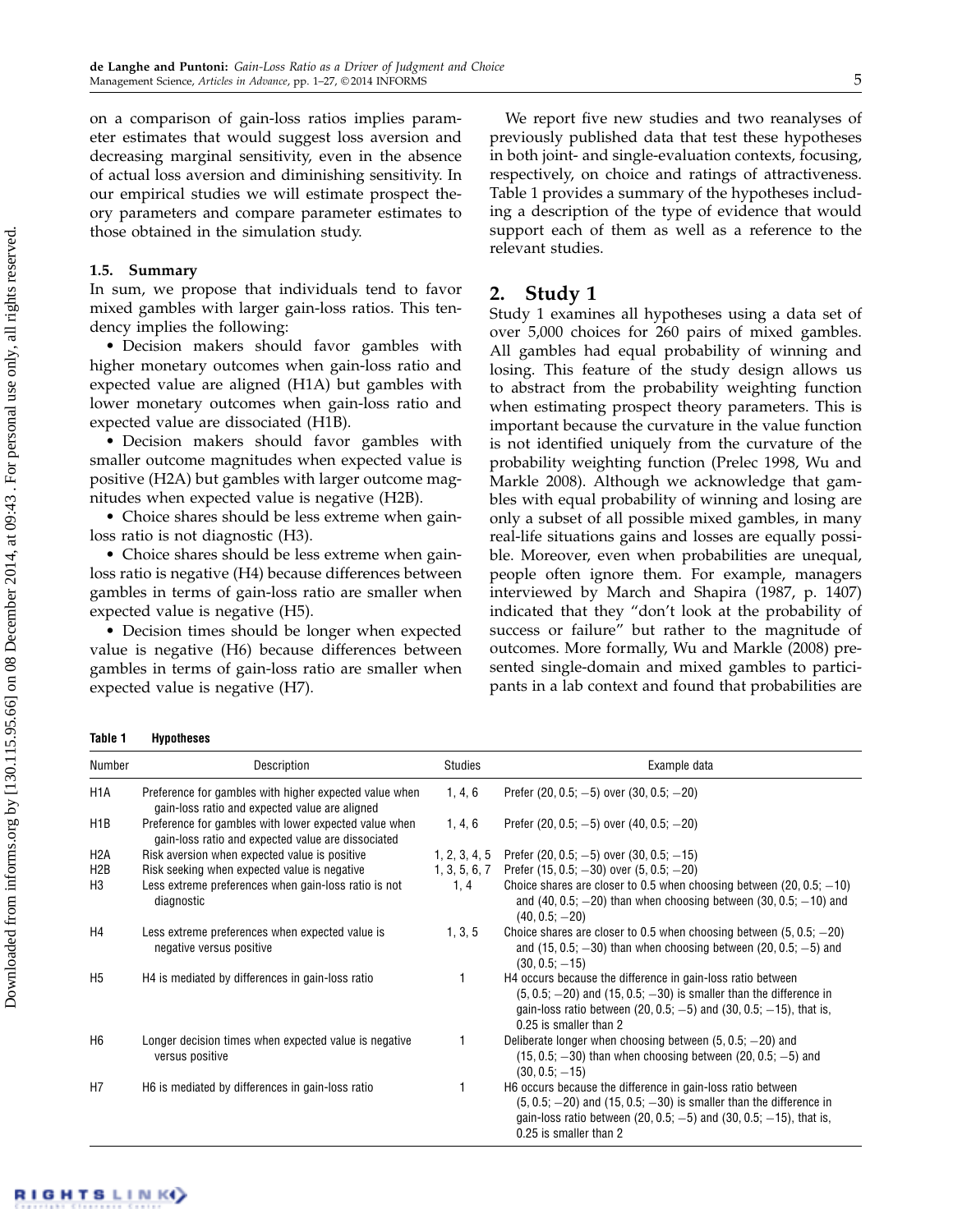less influential when choosing between mixed gambles. We believe that mixed gambles with equal probability of winning and losing therefore mimic how many real-life situations are mentally reconstructed. However, we will explore the role of probabilities in Studies 5–7.

#### 2.1. Method

2.1.1. Participants, Design, and Procedure. Two hundred seventy-three business undergraduates at a European university participated in this study in exchange for extra course credit (127 females,  $M_{\text{age}} =$ 20.96,  $SD = 2.65$ ). Participants completed the study in individual cubicles and were asked to choose 20 times between two gambles offering an equal probability of winning and losing. Response time for each decision was measured unobtrusively. Data from four participants were eliminated before performing the analyses (three of them took on average less than one second per decision and one always clicked on the left response button), leading to a final sample size of 269. The gambles were sampled (without replacement) from an outcome space with gains and losses ranging from  $\epsilon$ 5 to  $\epsilon$ 30 with increments of  $\epsilon$ 5. We randomly assigned participants to choose between gambles with either positive or negative expected value. One hundred thirty-seven participants were presented with 20 gamble pairs with positive expected value, whereas the others were presented with 20 gamble pairs with negative expected value. This manipulation allows testing hypotheses H4–H7 pertaining to preference extremity. In total, the data set consists of 5,380 decisions.

2.1.2. Sampling Procedure. For each participant, 20 gamble pairs were randomly sampled from the outcome space, subject to three restrictions:

• the expected value of the gambles was not zero (that is, the gain was never equal to the loss);

• the gain portions varied across gambles (that is, gains were never equal);

• the loss portions varied across gambles (that is, losses were never equal).

After applying these restrictions, 260 unique gamble pairs remained. Note that two gambles were coded as a different gamble pair if the order in which the two gambles was displayed differed (left versus right side of the screen). Half of these gamble pairs had a positive expected value and the other half had a negative expected value. Tables 2(a) and 2(b) illustrate the design of this study for gamble pairs with positive and negative expected value, respectively.

Participants were presented with four types of gamble pairs. The first category (140 gamble pairs) consists of gamble pairs for which gain-loss ratio and expected value favor the same option. The second category (20 gamble pairs) consists of gambles for which gain-loss ratio and expected value are dissociated. If gain-loss ratio drives choice, participants will incur suboptimal monetary outcomes when presented with gamble pairs from category 2 but not when presented with gamble pairs from category 1 (H1). The third category (80 gamble pairs) consists of gambles with equal expected value. This category affords a clean test of participants' preference for risk (H2). Holding constant expected value, risk aversion implies choosing the gamble with lower outcome variance. Risk seeking implies choosing the gamble with higher outcome variance. The fourth category (20 gamble pairs) consists of gambles with equal gain-loss ratio. If gain-loss ratio is an important determinant of choice, choice shares should be less extreme when gain-loss ratio is equal (H3). Every participant was presented with five gamble pairs sampled from each of the categories above.

#### 2.2. Results

For each of the 5,380 choices, gain-loss ratio makes a prediction (i.e., "choose gamble L," "choose gamble  $R$ ," "choose gamble  $L$  or gamble  $R$ "). The accuracy of gain-loss ratio was scored as 1 if gain-loss ratio accurately predicted choice and as 0 if gain-loss ratio did not accurately predict choice. Accuracy was scored as a missing value if gain-loss ratio was not diagnostic for the particular gamble pair (i.e., choose gamble L or gamble R). We averaged accuracy scores for each of the 240 gamble pairs for which gain-loss ratio makes a prediction and then we averaged again across gamble pairs to obtain an overall accuracy index. This is the most precise estimate of the general accuracy of gain-loss ratio in this outcome space because the score obtained by directly averaging across the 5,380 choices would disproportionately weight some gambles relative to others (because of our sampling procedure). Gain-loss ratio accurately predicted choice 82% of the times  $(SD = 0.17)$ . This high level of accuracy is consistent with our arguments about the importance of gain-loss ratio in decision making. Consistent with our predictions pertaining to gain-loss ratio discriminability (H4–H7), gain-loss ratio predicts choice more accurately when expected value is positive than when expected value is negative (85% versus 79%,  $t(238) = 2.97$ ,  $p < 0.001$ ). We explore the impact of gain-loss ratio discriminability in more detail below.

2.2.1. Expected Monetary Value (H1). Gain-loss ratio and expected value favor the same option for 140 of the 260 gamble pairs (see category 1 above). The likelihood of choosing the gamble with the higher expected value averaged across these pairs is significantly higher than chance  $(M = 0.91, SD = 80.11,$  $t(139) = 42.69$ ,  $p < 0.001$ ). Thus, in support of H1A, when two gambles are ranked the same based on expected value and gain-loss ratio, people favor the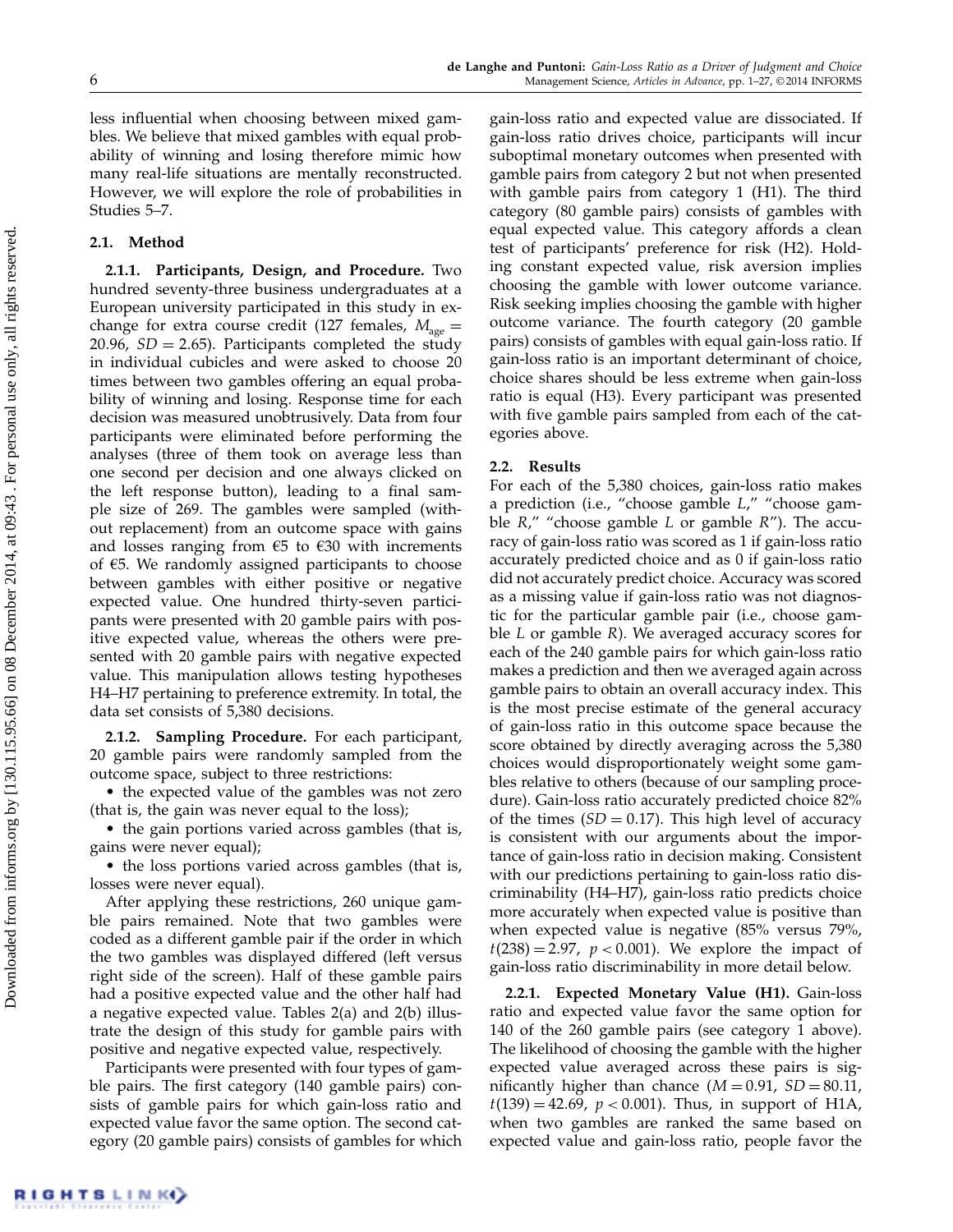| Ì                                          |
|--------------------------------------------|
|                                            |
| ļ                                          |
|                                            |
|                                            |
|                                            |
|                                            |
|                                            |
| ֖֖֖֖֚֚֚֚֚֚֬                                |
|                                            |
|                                            |
|                                            |
|                                            |
|                                            |
|                                            |
|                                            |
|                                            |
|                                            |
|                                            |
|                                            |
|                                            |
| $\overline{\phantom{a}}$                   |
|                                            |
|                                            |
|                                            |
|                                            |
|                                            |
|                                            |
| ĺ<br>i                                     |
|                                            |
|                                            |
| $\frac{1}{2}$                              |
| ١                                          |
| $\overline{a}$                             |
|                                            |
|                                            |
|                                            |
|                                            |
| j                                          |
|                                            |
|                                            |
| $\begin{array}{c} \hline \end{array}$<br>I |
|                                            |
|                                            |
|                                            |
|                                            |
|                                            |
| i                                          |
|                                            |
|                                            |
|                                            |
|                                            |
|                                            |
|                                            |
|                                            |
|                                            |
|                                            |
|                                            |
|                                            |
|                                            |
|                                            |
| j                                          |
|                                            |
|                                            |
|                                            |
|                                            |
|                                            |
|                                            |
|                                            |
|                                            |
|                                            |
|                                            |
|                                            |
|                                            |
| ١                                          |
|                                            |
|                                            |
|                                            |
|                                            |
|                                            |
|                                            |
| ĺ<br>l                                     |
|                                            |
| i<br>١<br>Í<br>I                           |

Design and Results of Study 1 Table 2

| Table 2                    |                                                                                                                                                                                                                                                                                                                                                                 | Design and Results of Study 1                                                                                                                                                                                                |                                                                                                                                                                                                                                                                                                                    |                                                                                                                                                                                                                                                                                                                                                            |                                                               |                             |                                                                                                 |                                                            |                             |                                                                                                                                                                                                                                                                                                                                                 |                                                                                                                                                                                                                                                                                                                      |                                    |                                                                                                                                                                                                                                                                                                                                                            |                                                                                                                                                                                                                                                                                                                                                 |                                    |                        |
|----------------------------|-----------------------------------------------------------------------------------------------------------------------------------------------------------------------------------------------------------------------------------------------------------------------------------------------------------------------------------------------------------------|------------------------------------------------------------------------------------------------------------------------------------------------------------------------------------------------------------------------------|--------------------------------------------------------------------------------------------------------------------------------------------------------------------------------------------------------------------------------------------------------------------------------------------------------------------|------------------------------------------------------------------------------------------------------------------------------------------------------------------------------------------------------------------------------------------------------------------------------------------------------------------------------------------------------------|---------------------------------------------------------------|-----------------------------|-------------------------------------------------------------------------------------------------|------------------------------------------------------------|-----------------------------|-------------------------------------------------------------------------------------------------------------------------------------------------------------------------------------------------------------------------------------------------------------------------------------------------------------------------------------------------|----------------------------------------------------------------------------------------------------------------------------------------------------------------------------------------------------------------------------------------------------------------------------------------------------------------------|------------------------------------|------------------------------------------------------------------------------------------------------------------------------------------------------------------------------------------------------------------------------------------------------------------------------------------------------------------------------------------------------------|-------------------------------------------------------------------------------------------------------------------------------------------------------------------------------------------------------------------------------------------------------------------------------------------------------------------------------------------------|------------------------------------|------------------------|
|                            |                                                                                                                                                                                                                                                                                                                                                                 |                                                                                                                                                                                                                              |                                                                                                                                                                                                                                                                                                                    |                                                                                                                                                                                                                                                                                                                                                            |                                                               | ∢                           |                                                                                                 | Gamble pairs with positive expected value                  |                             |                                                                                                                                                                                                                                                                                                                                                 |                                                                                                                                                                                                                                                                                                                      |                                    |                                                                                                                                                                                                                                                                                                                                                            |                                                                                                                                                                                                                                                                                                                                                 |                                    |                        |
|                            | œ<br>Gamble                                                                                                                                                                                                                                                                                                                                                     | $(30; -25)$                                                                                                                                                                                                                  | $(30, -20)$                                                                                                                                                                                                                                                                                                        | $(30; -15)$                                                                                                                                                                                                                                                                                                                                                | $\frac{1}{2}$<br>(30;                                         | $-5$<br>ġ.                  | $-20$<br>(25,                                                                                   | $-15)$<br>(25,                                             | $-10$<br>(25,               | ဂ<br>$\mathbf{I}$<br>25;                                                                                                                                                                                                                                                                                                                        | $-15$<br>່ສົ່                                                                                                                                                                                                                                                                                                        | $-10$<br>ຊົ່                       | -5<br>20;                                                                                                                                                                                                                                                                                                                                                  | $\frac{1}{2}$<br><u>َ مَا</u>                                                                                                                                                                                                                                                                                                                   | <u>م</u> آ<br>$\mathbf{I}$<br>(15; | л.<br>ġ.               |
| Gamble L                   |                                                                                                                                                                                                                                                                                                                                                                 |                                                                                                                                                                                                                              |                                                                                                                                                                                                                                                                                                                    |                                                                                                                                                                                                                                                                                                                                                            |                                                               |                             |                                                                                                 |                                                            |                             |                                                                                                                                                                                                                                                                                                                                                 |                                                                                                                                                                                                                                                                                                                      |                                    |                                                                                                                                                                                                                                                                                                                                                            |                                                                                                                                                                                                                                                                                                                                                 |                                    |                        |
|                            |                                                                                                                                                                                                                                                                                                                                                                 |                                                                                                                                                                                                                              | ה<br>ב                                                                                                                                                                                                                                                                                                             |                                                                                                                                                                                                                                                                                                                                                            |                                                               |                             |                                                                                                 |                                                            |                             |                                                                                                                                                                                                                                                                                                                                                 |                                                                                                                                                                                                                                                                                                                      |                                    |                                                                                                                                                                                                                                                                                                                                                            |                                                                                                                                                                                                                                                                                                                                                 |                                    |                        |
| $(30; -25)$                |                                                                                                                                                                                                                                                                                                                                                                 | $\frac{2}{1} \frac{15}{21} \times$                                                                                                                                                                                           | $\mathbf{\times}$                                                                                                                                                                                                                                                                                                  | $\sim$ $\frac{10}{10}$ $\times$                                                                                                                                                                                                                                                                                                                            | ຕ $\supseteq x$                                               | $\circ \frac{15}{2} \times$ | $1.55$<br>$2.5$<br>$6.67$<br>$2.5$<br>$7.8$                                                     |                                                            |                             |                                                                                                                                                                                                                                                                                                                                                 |                                                                                                                                                                                                                                                                                                                      |                                    |                                                                                                                                                                                                                                                                                                                                                            |                                                                                                                                                                                                                                                                                                                                                 |                                    |                        |
|                            |                                                                                                                                                                                                                                                                                                                                                                 |                                                                                                                                                                                                                              |                                                                                                                                                                                                                                                                                                                    |                                                                                                                                                                                                                                                                                                                                                            |                                                               |                             |                                                                                                 |                                                            |                             |                                                                                                                                                                                                                                                                                                                                                 |                                                                                                                                                                                                                                                                                                                      |                                    |                                                                                                                                                                                                                                                                                                                                                            |                                                                                                                                                                                                                                                                                                                                                 |                                    |                        |
| $(30; -20)$                |                                                                                                                                                                                                                                                                                                                                                                 | $\pmb{\times}$                                                                                                                                                                                                               |                                                                                                                                                                                                                                                                                                                    |                                                                                                                                                                                                                                                                                                                                                            | $\mathbb{R}$                                                  | $\times$                    |                                                                                                 | $1.67$<br>$5.60$<br>$5.32$<br>$5.32$<br>$5.32$<br>$5.32$   |                             |                                                                                                                                                                                                                                                                                                                                                 |                                                                                                                                                                                                                                                                                                                      |                                    |                                                                                                                                                                                                                                                                                                                                                            |                                                                                                                                                                                                                                                                                                                                                 |                                    |                        |
|                            |                                                                                                                                                                                                                                                                                                                                                                 |                                                                                                                                                                                                                              |                                                                                                                                                                                                                                                                                                                    |                                                                                                                                                                                                                                                                                                                                                            |                                                               |                             |                                                                                                 |                                                            |                             |                                                                                                                                                                                                                                                                                                                                                 |                                                                                                                                                                                                                                                                                                                      |                                    |                                                                                                                                                                                                                                                                                                                                                            |                                                                                                                                                                                                                                                                                                                                                 |                                    |                        |
| $(30; -15)$                | $\widetilde{G}$ $\widetilde{L}$ $\widetilde{L}$ $\widetilde{G}$ $\widetilde{L}$ $\widetilde{G}$ $\widetilde{G}$ $\widetilde{G}$ $\widetilde{G}$ $\widetilde{G}$ $\widetilde{G}$ $\widetilde{G}$ $\widetilde{G}$ $\widetilde{G}$ $\widetilde{G}$ $\widetilde{G}$ $\widetilde{G}$ $\widetilde{G}$ $\widetilde{G}$ $\widetilde{G}$ $\widetilde{G}$ $\widetilde{G}$ | $\mathsf{x} \times \mathsf{x}$                                                                                                                                                                                               |                                                                                                                                                                                                                                                                                                                    |                                                                                                                                                                                                                                                                                                                                                            | $\times$                                                      | $\times$                    |                                                                                                 |                                                            |                             | $P = \frac{1}{2}$ $P = \frac{1}{2}$ $P = \frac{1}{2}$ $P = \frac{1}{2}$ $P = \frac{1}{2}$ $P = \frac{1}{2}$ $P = \frac{1}{2}$ $P = \frac{1}{2}$ $P = \frac{1}{2}$ $P = \frac{1}{2}$ $P = \frac{1}{2}$ $P = \frac{1}{2}$ $P = \frac{1}{2}$ $P = \frac{1}{2}$ $P = \frac{1}{2}$ $P = \frac{1}{2}$ $P = \frac{1}{2}$ $P = \frac{1}{2}$ $P = \frac$ | $\begin{array}{lll} +\, 2 & 2 & 3 \\ 2 & 3 & 4 \\ 3 & 4 & 5 \\ 4 & 5 & 6 \\ 5 & 6 & 6 \\ 6 & 6 & 6 \\ 7 & 6 & 6 \\ 8 & 10 & 6 \\ 9 & 11 & 10 \\ 10 & 11 & 10 \\ 11 & 10 & 10 \\ 12 & 11 & 10 \\ 13 & 12 & 10 & 10 \\ 14 & 10 & 10 & 10 \\ 15 & 10 & 10 & 10 \\ 16 & 10 & 10 & 10 \\ 17 & 10 & 10 & 10 \\ 18 & 10 & $ |                                    | $4 \frac{17}{17} \frac{17}{17} \frac{17}{17} \frac{17}{17} \frac{17}{17} \frac{17}{17} \frac{17}{17} \frac{17}{17} \frac{17}{17} \frac{17}{17} \frac{17}{17} \frac{17}{17} \frac{17}{17} \frac{17}{17} \frac{17}{17} \frac{17}{17} \frac{17}{17} \frac{17}{17} \frac{17}{17} \frac{17}{17} \frac{17}{17} \frac{17}{17} \frac{17}{17} \frac{17}{17} \frac{$ | $\begin{array}{c} 1.55 \\ 1.57 \\ -1.57 \\ -1.57 \\ -1.57 \\ -1.57 \\ -1.57 \\ -1.57 \\ -1.57 \\ -1.57 \\ -1.57 \\ -1.57 \\ -1.57 \\ -1.57 \\ -1.57 \\ -1.57 \\ -1.57 \\ -1.57 \\ -1.57 \\ -1.57 \\ -1.57 \\ -1.57 \\ -1.57 \\ -1.57 \\ -1.57 \\ -1.57 \\ -1.57 \\ -1.57 \\ -1.57 \\ -1.57 \\ -1.57 \\ -1.57 \\ -1.57 \\ -1.57 \\ -1.57 \\ -1.$ |                                    |                        |
|                            |                                                                                                                                                                                                                                                                                                                                                                 |                                                                                                                                                                                                                              |                                                                                                                                                                                                                                                                                                                    |                                                                                                                                                                                                                                                                                                                                                            |                                                               |                             |                                                                                                 |                                                            |                             |                                                                                                                                                                                                                                                                                                                                                 |                                                                                                                                                                                                                                                                                                                      |                                    |                                                                                                                                                                                                                                                                                                                                                            |                                                                                                                                                                                                                                                                                                                                                 |                                    |                        |
| $(30; -10)$<br>$(30; -5)$  |                                                                                                                                                                                                                                                                                                                                                                 |                                                                                                                                                                                                                              | $\boldsymbol{\times}$                                                                                                                                                                                                                                                                                              |                                                                                                                                                                                                                                                                                                                                                            | $\boldsymbol{\times}$                                         | $\times$                    |                                                                                                 | $\times 90.97$<br>$-20.90$<br>$-20.90$                     |                             |                                                                                                                                                                                                                                                                                                                                                 |                                                                                                                                                                                                                                                                                                                      |                                    |                                                                                                                                                                                                                                                                                                                                                            |                                                                                                                                                                                                                                                                                                                                                 |                                    |                        |
|                            |                                                                                                                                                                                                                                                                                                                                                                 |                                                                                                                                                                                                                              |                                                                                                                                                                                                                                                                                                                    |                                                                                                                                                                                                                                                                                                                                                            |                                                               |                             |                                                                                                 |                                                            |                             |                                                                                                                                                                                                                                                                                                                                                 |                                                                                                                                                                                                                                                                                                                      |                                    |                                                                                                                                                                                                                                                                                                                                                            |                                                                                                                                                                                                                                                                                                                                                 |                                    |                        |
|                            |                                                                                                                                                                                                                                                                                                                                                                 | $\times$                                                                                                                                                                                                                     | $\times$                                                                                                                                                                                                                                                                                                           | $\times$                                                                                                                                                                                                                                                                                                                                                   | $\boldsymbol{\times}$                                         | $\boldsymbol{\times}$       |                                                                                                 |                                                            |                             |                                                                                                                                                                                                                                                                                                                                                 |                                                                                                                                                                                                                                                                                                                      |                                    |                                                                                                                                                                                                                                                                                                                                                            |                                                                                                                                                                                                                                                                                                                                                 |                                    |                        |
|                            |                                                                                                                                                                                                                                                                                                                                                                 |                                                                                                                                                                                                                              |                                                                                                                                                                                                                                                                                                                    |                                                                                                                                                                                                                                                                                                                                                            |                                                               |                             |                                                                                                 |                                                            |                             |                                                                                                                                                                                                                                                                                                                                                 |                                                                                                                                                                                                                                                                                                                      |                                    |                                                                                                                                                                                                                                                                                                                                                            |                                                                                                                                                                                                                                                                                                                                                 |                                    |                        |
| $(25; -20)$<br>$(25; -15)$ |                                                                                                                                                                                                                                                                                                                                                                 |                                                                                                                                                                                                                              |                                                                                                                                                                                                                                                                                                                    |                                                                                                                                                                                                                                                                                                                                                            |                                                               |                             |                                                                                                 |                                                            |                             | $\boldsymbol{\times}$                                                                                                                                                                                                                                                                                                                           |                                                                                                                                                                                                                                                                                                                      |                                    |                                                                                                                                                                                                                                                                                                                                                            |                                                                                                                                                                                                                                                                                                                                                 |                                    |                        |
|                            |                                                                                                                                                                                                                                                                                                                                                                 |                                                                                                                                                                                                                              |                                                                                                                                                                                                                                                                                                                    |                                                                                                                                                                                                                                                                                                                                                            |                                                               |                             |                                                                                                 |                                                            |                             |                                                                                                                                                                                                                                                                                                                                                 |                                                                                                                                                                                                                                                                                                                      |                                    |                                                                                                                                                                                                                                                                                                                                                            |                                                                                                                                                                                                                                                                                                                                                 |                                    |                        |
|                            |                                                                                                                                                                                                                                                                                                                                                                 |                                                                                                                                                                                                                              |                                                                                                                                                                                                                                                                                                                    |                                                                                                                                                                                                                                                                                                                                                            |                                                               |                             | $\pmb{\times}$                                                                                  | $\boldsymbol{\times}$                                      | $\boldsymbol{\times}$       | $\,\times\,$                                                                                                                                                                                                                                                                                                                                    |                                                                                                                                                                                                                                                                                                                      |                                    |                                                                                                                                                                                                                                                                                                                                                            |                                                                                                                                                                                                                                                                                                                                                 |                                    |                        |
|                            |                                                                                                                                                                                                                                                                                                                                                                 |                                                                                                                                                                                                                              |                                                                                                                                                                                                                                                                                                                    |                                                                                                                                                                                                                                                                                                                                                            |                                                               |                             |                                                                                                 |                                                            |                             |                                                                                                                                                                                                                                                                                                                                                 |                                                                                                                                                                                                                                                                                                                      |                                    |                                                                                                                                                                                                                                                                                                                                                            |                                                                                                                                                                                                                                                                                                                                                 |                                    |                        |
|                            |                                                                                                                                                                                                                                                                                                                                                                 |                                                                                                                                                                                                                              |                                                                                                                                                                                                                                                                                                                    |                                                                                                                                                                                                                                                                                                                                                            |                                                               |                             | $\times$                                                                                        | $\boldsymbol{\times}$                                      | $\boldsymbol{\times}$       | $\boldsymbol{\times}$                                                                                                                                                                                                                                                                                                                           |                                                                                                                                                                                                                                                                                                                      |                                    |                                                                                                                                                                                                                                                                                                                                                            |                                                                                                                                                                                                                                                                                                                                                 |                                    |                        |
| $(25; -10)$                |                                                                                                                                                                                                                                                                                                                                                                 |                                                                                                                                                                                                                              |                                                                                                                                                                                                                                                                                                                    |                                                                                                                                                                                                                                                                                                                                                            |                                                               |                             |                                                                                                 |                                                            |                             |                                                                                                                                                                                                                                                                                                                                                 |                                                                                                                                                                                                                                                                                                                      |                                    |                                                                                                                                                                                                                                                                                                                                                            |                                                                                                                                                                                                                                                                                                                                                 |                                    |                        |
| $(25; -5)$                 |                                                                                                                                                                                                                                                                                                                                                                 |                                                                                                                                                                                                                              |                                                                                                                                                                                                                                                                                                                    |                                                                                                                                                                                                                                                                                                                                                            |                                                               |                             | $\mathbb{R}^{\times}$                                                                           | $\boldsymbol{\times}$                                      | $\boldsymbol{\times}$       | $\boldsymbol{\times}$                                                                                                                                                                                                                                                                                                                           |                                                                                                                                                                                                                                                                                                                      |                                    |                                                                                                                                                                                                                                                                                                                                                            | $1.6$ $\frac{3}{2}$ $\frac{3}{2}$ $\frac{3}{2}$ $\frac{3}{2}$ $\frac{3}{2}$ $\frac{3}{2}$ $\frac{3}{2}$ $\frac{3}{2}$ $\frac{3}{2}$ $\frac{3}{2}$ $\frac{3}{2}$ $\frac{3}{2}$ $\frac{3}{2}$ $\frac{3}{2}$ $\frac{3}{2}$ $\frac{3}{2}$ $\frac{3}{2}$ $\frac{3}{2}$ $\frac{3}{2}$ $\frac{3}{2}$ $\frac{3}{2}$ $\frac{3$                           |                                    |                        |
|                            |                                                                                                                                                                                                                                                                                                                                                                 |                                                                                                                                                                                                                              |                                                                                                                                                                                                                                                                                                                    |                                                                                                                                                                                                                                                                                                                                                            |                                                               |                             |                                                                                                 |                                                            |                             |                                                                                                                                                                                                                                                                                                                                                 |                                                                                                                                                                                                                                                                                                                      |                                    |                                                                                                                                                                                                                                                                                                                                                            |                                                                                                                                                                                                                                                                                                                                                 |                                    |                        |
| $(20; -15)$                |                                                                                                                                                                                                                                                                                                                                                                 |                                                                                                                                                                                                                              |                                                                                                                                                                                                                                                                                                                    |                                                                                                                                                                                                                                                                                                                                                            |                                                               |                             |                                                                                                 | $\times$                                                   |                             |                                                                                                                                                                                                                                                                                                                                                 |                                                                                                                                                                                                                                                                                                                      |                                    | $\boldsymbol{\times}$                                                                                                                                                                                                                                                                                                                                      |                                                                                                                                                                                                                                                                                                                                                 |                                    |                        |
|                            |                                                                                                                                                                                                                                                                                                                                                                 |                                                                                                                                                                                                                              |                                                                                                                                                                                                                                                                                                                    |                                                                                                                                                                                                                                                                                                                                                            |                                                               |                             |                                                                                                 |                                                            |                             |                                                                                                                                                                                                                                                                                                                                                 |                                                                                                                                                                                                                                                                                                                      |                                    |                                                                                                                                                                                                                                                                                                                                                            |                                                                                                                                                                                                                                                                                                                                                 |                                    |                        |
| $(20; -10)$                |                                                                                                                                                                                                                                                                                                                                                                 |                                                                                                                                                                                                                              |                                                                                                                                                                                                                                                                                                                    |                                                                                                                                                                                                                                                                                                                                                            |                                                               |                             |                                                                                                 |                                                            | $\frac{8}{6}$ $\frac{6}{6}$ |                                                                                                                                                                                                                                                                                                                                                 | $\mathbb{R}$                                                                                                                                                                                                                                                                                                         | $\boldsymbol{\times}$              | $\boldsymbol{\times}$                                                                                                                                                                                                                                                                                                                                      |                                                                                                                                                                                                                                                                                                                                                 |                                    |                        |
|                            |                                                                                                                                                                                                                                                                                                                                                                 |                                                                                                                                                                                                                              |                                                                                                                                                                                                                                                                                                                    |                                                                                                                                                                                                                                                                                                                                                            |                                                               |                             |                                                                                                 |                                                            |                             |                                                                                                                                                                                                                                                                                                                                                 |                                                                                                                                                                                                                                                                                                                      |                                    |                                                                                                                                                                                                                                                                                                                                                            |                                                                                                                                                                                                                                                                                                                                                 |                                    |                        |
| $(20, -5)$                 |                                                                                                                                                                                                                                                                                                                                                                 |                                                                                                                                                                                                                              |                                                                                                                                                                                                                                                                                                                    |                                                                                                                                                                                                                                                                                                                                                            |                                                               |                             |                                                                                                 |                                                            |                             |                                                                                                                                                                                                                                                                                                                                                 | $\mathord{\times}$                                                                                                                                                                                                                                                                                                   | $\,\varkappa\,$                    | $\boldsymbol{\times}$                                                                                                                                                                                                                                                                                                                                      |                                                                                                                                                                                                                                                                                                                                                 |                                    |                        |
|                            |                                                                                                                                                                                                                                                                                                                                                                 |                                                                                                                                                                                                                              |                                                                                                                                                                                                                                                                                                                    |                                                                                                                                                                                                                                                                                                                                                            |                                                               |                             |                                                                                                 |                                                            |                             |                                                                                                                                                                                                                                                                                                                                                 |                                                                                                                                                                                                                                                                                                                      |                                    |                                                                                                                                                                                                                                                                                                                                                            |                                                                                                                                                                                                                                                                                                                                                 |                                    |                        |
| $(15; -10)$                |                                                                                                                                                                                                                                                                                                                                                                 |                                                                                                                                                                                                                              |                                                                                                                                                                                                                                                                                                                    |                                                                                                                                                                                                                                                                                                                                                            | $72.86$<br>$(70)$ $\times$                                    |                             |                                                                                                 |                                                            | $\frac{82}{(11)}$ $\times$  |                                                                                                                                                                                                                                                                                                                                                 |                                                                                                                                                                                                                                                                                                                      | $\boldsymbol{\times}$              | $rac{6}{5}$ $\div$                                                                                                                                                                                                                                                                                                                                         |                                                                                                                                                                                                                                                                                                                                                 | $\boldsymbol{\times}$              |                        |
|                            |                                                                                                                                                                                                                                                                                                                                                                 |                                                                                                                                                                                                                              |                                                                                                                                                                                                                                                                                                                    |                                                                                                                                                                                                                                                                                                                                                            |                                                               |                             |                                                                                                 |                                                            |                             |                                                                                                                                                                                                                                                                                                                                                 |                                                                                                                                                                                                                                                                                                                      |                                    |                                                                                                                                                                                                                                                                                                                                                            |                                                                                                                                                                                                                                                                                                                                                 |                                    |                        |
| $(15, -5)$                 |                                                                                                                                                                                                                                                                                                                                                                 |                                                                                                                                                                                                                              |                                                                                                                                                                                                                                                                                                                    |                                                                                                                                                                                                                                                                                                                                                            |                                                               |                             |                                                                                                 |                                                            |                             | $\frac{1}{2}$ $\frac{1}{2}$ $\frac{1}{2}$ $\frac{1}{2}$ $\times$ $\frac{1}{2}$ $\frac{1}{2}$ $\times$                                                                                                                                                                                                                                           |                                                                                                                                                                                                                                                                                                                      |                                    |                                                                                                                                                                                                                                                                                                                                                            | $\boldsymbol{\times}$                                                                                                                                                                                                                                                                                                                           | $\boldsymbol{\times}$              | $\frac{77}{10} \times$ |
|                            |                                                                                                                                                                                                                                                                                                                                                                 |                                                                                                                                                                                                                              |                                                                                                                                                                                                                                                                                                                    |                                                                                                                                                                                                                                                                                                                                                            |                                                               |                             |                                                                                                 |                                                            |                             |                                                                                                                                                                                                                                                                                                                                                 |                                                                                                                                                                                                                                                                                                                      |                                    |                                                                                                                                                                                                                                                                                                                                                            |                                                                                                                                                                                                                                                                                                                                                 |                                    |                        |
| $(10; -5)$                 |                                                                                                                                                                                                                                                                                                                                                                 | $56.33$ (1 6) $36.33$ (1 6) $37.7$ (1 6) $37.7$ (1 6) $39.33$ (1 6) $37.7$ (1 6) $39.7$ (1 6) $39.7$ (1 6) $39.7$ (1 6) $39.7$ (1 6) $39.7$ (1 6) $39.7$ (1 6) $39.7$ (1 6) $39.7$ (1 6) $39.7$ (1 6) $39.7$ (1 6) $39.7$ (1 | $\times$ $\frac{43}{8}$ $\frac{65}{8}$ $\frac{65}{8}$ $\frac{65}{8}$ $\frac{65}{8}$ $\frac{65}{8}$ $\frac{65}{8}$ $\frac{65}{8}$ $\frac{65}{8}$ $\frac{65}{8}$ $\frac{65}{8}$ $\frac{65}{8}$ $\frac{65}{8}$ $\frac{65}{8}$ $\frac{65}{8}$ $\frac{65}{8}$ $\frac{65}{8}$ $\frac{65}{8}$ $\frac{65}{8}$ $\frac{65}{$ | $\begin{array}{lll} 0.00 & \times & 0.000 \\ 0.000 & \times & 0.000 \\ 0.000 & \times & 0.000 \\ 0.000 & \times & 0.000 \\ 0.000 & \times & 0.000 \\ 0.000 & \times & 0.000 \\ 0.000 & \times & 0.000 \\ 0.000 & \times & 0.000 \\ 0.000 & \times & 0.000 \\ 0.000 & \times & 0.000 \\ 0.000 & \times & 0.000 \\ 0.000 & \times & 0.000 \\ 0.000 & \times$ | $\begin{array}{c} 30.14 \\ (73) \\ 26.67 \\ (15) \end{array}$ | ×                           | 06.67<br>06.67<br>06.67<br>06.67<br>06.67<br>06.67<br>06.67<br>06.67<br>06.67<br>06.67<br>06.67 | $80.95\n(21)\n71.02\n(71)\n72.22\n(73)\n74.03\n(74)\n(74)$ | 59.46<br>(74)<br>(10)       | $\boldsymbol{\times}$                                                                                                                                                                                                                                                                                                                           | $92.86$ $(14)$ $92.86$ $(14)$ $65.60$ $(10)$                                                                                                                                                                                                                                                                         | $78.57$<br>(14)<br>$35.19$<br>(54) | $\boldsymbol{\times}$                                                                                                                                                                                                                                                                                                                                      | $39.47$<br>(19)                                                                                                                                                                                                                                                                                                                                 | $\boldsymbol{\times}$              | $\boldsymbol{\times}$  |
|                            |                                                                                                                                                                                                                                                                                                                                                                 |                                                                                                                                                                                                                              |                                                                                                                                                                                                                                                                                                                    |                                                                                                                                                                                                                                                                                                                                                            |                                                               |                             |                                                                                                 |                                                            |                             |                                                                                                                                                                                                                                                                                                                                                 |                                                                                                                                                                                                                                                                                                                      |                                    |                                                                                                                                                                                                                                                                                                                                                            |                                                                                                                                                                                                                                                                                                                                                 |                                    |                        |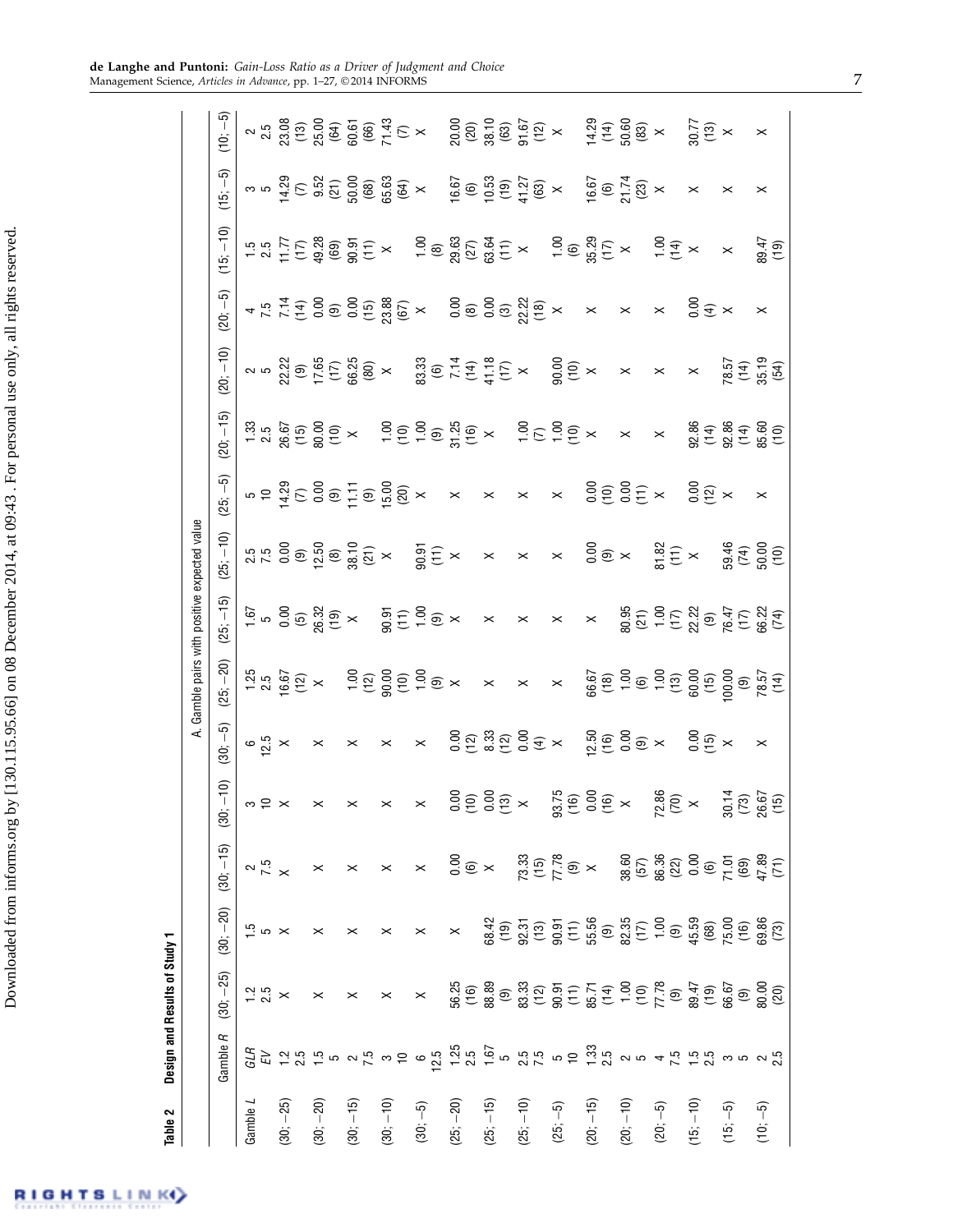| j<br>l                        |
|-------------------------------|
|                               |
| j                             |
|                               |
|                               |
|                               |
| ı                             |
|                               |
|                               |
|                               |
|                               |
| $\ddot{\phantom{a}}$          |
|                               |
|                               |
|                               |
|                               |
|                               |
|                               |
|                               |
| l                             |
|                               |
|                               |
|                               |
| l                             |
|                               |
|                               |
|                               |
|                               |
|                               |
|                               |
| $\vdots$                      |
|                               |
|                               |
|                               |
| ו<br>ו                        |
| l                             |
| ׅ֖֚֚֚֚֡֡֬֝<br>l               |
|                               |
|                               |
|                               |
|                               |
|                               |
|                               |
|                               |
|                               |
| $\overline{\phantom{a}}$<br>١ |
| $\overline{\phantom{a}}$      |
|                               |
|                               |
|                               |
|                               |
|                               |
|                               |
| $\frac{1}{2}$                 |
|                               |
|                               |
|                               |
|                               |
|                               |
|                               |
|                               |
|                               |
| ֚֚֬                           |
|                               |
|                               |
|                               |
|                               |
|                               |
|                               |
|                               |
|                               |
|                               |
|                               |
|                               |
|                               |
| <b>Continued</b>              |
|                               |
|                               |
|                               |
|                               |
|                               |
|                               |
|                               |
|                               |
| ;                             |
|                               |
|                               |
|                               |
|                               |
|                               |
|                               |
| $\overline{a}$                |
| ייני<br>ג<br>Ċ                |

| =      |
|--------|
| í<br>ì |
|        |
|        |
|        |
|        |
|        |
|        |
|        |
|        |
|        |
|        |
| t      |
| മ      |
|        |

| Table 2                 | (Continued)             |                                        |                                                                                                                                                                                                                                                                                                                                           |                                                                                       |                                                      |                                                       |                                                                 |                                                                                                          |                                                                                                                          |                                                                                                                  |                                                                                                              |                                                                                                                                                                                                                                                                                                        |                                                                                       |                                                                                                                                                                                                                                                                                                                |                                                                                                                                                                                                                                                                                                     |                                                                                      |
|-------------------------|-------------------------|----------------------------------------|-------------------------------------------------------------------------------------------------------------------------------------------------------------------------------------------------------------------------------------------------------------------------------------------------------------------------------------------|---------------------------------------------------------------------------------------|------------------------------------------------------|-------------------------------------------------------|-----------------------------------------------------------------|----------------------------------------------------------------------------------------------------------|--------------------------------------------------------------------------------------------------------------------------|------------------------------------------------------------------------------------------------------------------|--------------------------------------------------------------------------------------------------------------|--------------------------------------------------------------------------------------------------------------------------------------------------------------------------------------------------------------------------------------------------------------------------------------------------------|---------------------------------------------------------------------------------------|----------------------------------------------------------------------------------------------------------------------------------------------------------------------------------------------------------------------------------------------------------------------------------------------------------------|-----------------------------------------------------------------------------------------------------------------------------------------------------------------------------------------------------------------------------------------------------------------------------------------------------|--------------------------------------------------------------------------------------|
|                         |                         |                                        |                                                                                                                                                                                                                                                                                                                                           |                                                                                       |                                                      | نه                                                    | Gamble pairs with negative expected value                       |                                                                                                          |                                                                                                                          |                                                                                                                  |                                                                                                              |                                                                                                                                                                                                                                                                                                        |                                                                                       |                                                                                                                                                                                                                                                                                                                |                                                                                                                                                                                                                                                                                                     |                                                                                      |
|                         | œ<br>Gamble             | $(25, -30)$                            | $20; -30)$                                                                                                                                                                                                                                                                                                                                | $(15; -30)$                                                                           | $-30$<br>Э.<br>С                                     | $-30$<br>ز.<br>ن                                      | $20; -25$                                                       | $(15; -25)$                                                                                              | $(10; -25)$                                                                                                              | $-25$<br>تَ                                                                                                      | $(15; -20)$                                                                                                  | $-20$<br>Έj                                                                                                                                                                                                                                                                                            | $-20$<br>.<br>ون                                                                      | $(10; -15)$                                                                                                                                                                                                                                                                                                    | $-15$<br>ژق                                                                                                                                                                                                                                                                                         | $\frac{5}{1}$<br>ژم                                                                  |
| Gamble                  | GLR<br>口                | 0.83<br>0.91                           | რი<br>ს ნ                                                                                                                                                                                                                                                                                                                                 | $0.5$<br>7.5                                                                          | $\begin{array}{c} 0.33 \\ -10 \\ \times \end{array}$ | $\begin{array}{c} 0.17 \\ 12.5 \\ \times \end{array}$ | 0.8                                                             |                                                                                                          |                                                                                                                          |                                                                                                                  | $\begin{array}{c} 0.75 \\ -2.5 \\ 47.37 \\ \end{array} \begin{array}{c} 0.75 \\ 0.33 \\ 0.33 \\ \end{array}$ | $3\,$ - 5                                                                                                                                                                                                                                                                                              | 0.25                                                                                  |                                                                                                                                                                                                                                                                                                                | នី<br>គី<br>គី                                                                                                                                                                                                                                                                                      | 0.5<br>0.71                                                                          |
| $-30$<br>(25,           | 0.83<br>$-2.5$          | ×                                      | $\boldsymbol{\times}$                                                                                                                                                                                                                                                                                                                     | $\boldsymbol{\times}$                                                                 |                                                      |                                                       | $44.4$<br>$(18)$<br>$\times$                                    |                                                                                                          | $\frac{4}{5}$ $\frac{4}{7}$ $\frac{6}{5}$ $\frac{6}{5}$ $\frac{6}{5}$ $\frac{6}{5}$ $\frac{6}{5}$ $\frac{6}{5}$ $\times$ |                                                                                                                  |                                                                                                              |                                                                                                                                                                                                                                                                                                        |                                                                                       | $0.67$<br>$0.77$<br>$0.77$<br>$0.77$<br>$0.77$<br>$0.77$<br>$0.77$<br>$0.77$<br>$0.77$                                                                                                                                                                                                                         |                                                                                                                                                                                                                                                                                                     | 82.35                                                                                |
| $\frac{50}{1}$<br>ģ.    | 0.67                    | ×                                      | ×                                                                                                                                                                                                                                                                                                                                         | ×                                                                                     | $\boldsymbol{\times}$                                | $\boldsymbol{\times}$                                 |                                                                 |                                                                                                          |                                                                                                                          |                                                                                                                  |                                                                                                              | $\begin{array}{l} 0000\\[-4pt] 0000\\[-4pt] 0000\\[-4pt] 0000\\[-4pt] 0000\\[-4pt] 0000\\[-4pt] 0000\\[-4pt] 0000\\[-4pt] 0000\\[-4pt] 0000\\[-4pt] 0000\\[-4pt] 0000\\[-4pt] 0000\\[-4pt] 0000\\[-4pt] 0000\\[-4pt] 0000\\[-4pt] 0000\\[-4pt] 0000\\[-4pt] 0000\\[-4pt] 0000\\[-4pt] 0000\\[-4pt] 00$ |                                                                                       |                                                                                                                                                                                                                                                                                                                |                                                                                                                                                                                                                                                                                                     |                                                                                      |
| <u>ခု</u><br>(15;       | $\ddot{0}$ .<br>$-5$    |                                        | ×                                                                                                                                                                                                                                                                                                                                         | ×                                                                                     | $\boldsymbol{\times}$                                | $\boldsymbol{\times}$                                 |                                                                 |                                                                                                          |                                                                                                                          |                                                                                                                  |                                                                                                              |                                                                                                                                                                                                                                                                                                        |                                                                                       |                                                                                                                                                                                                                                                                                                                |                                                                                                                                                                                                                                                                                                     |                                                                                      |
|                         | $-7.5$                  |                                        |                                                                                                                                                                                                                                                                                                                                           |                                                                                       |                                                      |                                                       |                                                                 |                                                                                                          |                                                                                                                          |                                                                                                                  |                                                                                                              |                                                                                                                                                                                                                                                                                                        |                                                                                       |                                                                                                                                                                                                                                                                                                                |                                                                                                                                                                                                                                                                                                     |                                                                                      |
| <u>ခြ</u><br>ë          | 0.33<br>$\overline{10}$ | ×                                      | ×                                                                                                                                                                                                                                                                                                                                         | ×                                                                                     | ×                                                    | ×                                                     | $(2.50)$<br>(8)<br>$(3.50)$<br>$(5.50)$<br>$(5.50)$<br>$(5.50)$ | $rac{8}{5}$ $rac{6}{5}$ $rac{8}{5}$ $\times$                                                             |                                                                                                                          | $\begin{array}{c} 0.2 \\ -10 \\ 80.00 \\ 81.82 \\ 87.50 \\ 87.50 \\ 86.67 \\ (15) \\ (15) \\ \times \end{array}$ | $7.14$<br>$(14)$<br>$(1.11)$<br>$(1.11)$<br>$(0.01)$<br>$(1.11)$                                             |                                                                                                                                                                                                                                                                                                        | $92.31$<br>$(13)$<br>$(5,00)$<br>$(8,00)$<br>$(5,00)$<br>$(5,00)$<br>$(60)$<br>$(60)$ |                                                                                                                                                                                                                                                                                                                |                                                                                                                                                                                                                                                                                                     | $(17)$<br>$(25.50)$<br>$(30.00)$<br>$(30.00)$<br>$(30.00)$<br>$(30.00)$<br>$(30.00)$ |
| $-30$<br>تقا            | 0.17<br>$-12.5$         | ×                                      | ×                                                                                                                                                                                                                                                                                                                                         | ×                                                                                     | $\boldsymbol{\times}$                                | $\boldsymbol{\times}$                                 |                                                                 |                                                                                                          | $\frac{33}{82} \times$                                                                                                   |                                                                                                                  |                                                                                                              | $\begin{array}{l} 0.00 \\ 0.00 \\ 0.01 \\ 0.01 \\ 0.01 \\ \end{array}$                                                                                                                                                                                                                                 |                                                                                       | $25.00$<br>(4)<br>$(4)$<br>$(5)$<br>$(12)$<br>$16.67$<br>$(6)$                                                                                                                                                                                                                                                 |                                                                                                                                                                                                                                                                                                     |                                                                                      |
| $(20; -25)$             |                         | 43.75                                  | $\boldsymbol{\times}$                                                                                                                                                                                                                                                                                                                     | $\overline{5}$                                                                        |                                                      | $\overline{100}$                                      |                                                                 |                                                                                                          |                                                                                                                          |                                                                                                                  |                                                                                                              |                                                                                                                                                                                                                                                                                                        |                                                                                       |                                                                                                                                                                                                                                                                                                                |                                                                                                                                                                                                                                                                                                     |                                                                                      |
|                         |                         | (16)                                   |                                                                                                                                                                                                                                                                                                                                           |                                                                                       |                                                      |                                                       |                                                                 |                                                                                                          |                                                                                                                          | $\times \frac{3}{5}$ $\times$                                                                                    |                                                                                                              |                                                                                                                                                                                                                                                                                                        |                                                                                       |                                                                                                                                                                                                                                                                                                                |                                                                                                                                                                                                                                                                                                     |                                                                                      |
| $(15; -25)$             |                         | 12.50                                  | 41.67<br>(12)<br>22.22                                                                                                                                                                                                                                                                                                                    | $\widehat{\mathfrak{X}}$ $\times$                                                     | $92.86$<br>$(14)$<br>$100$<br>$(8)$ ×                |                                                       | $\boldsymbol{\times}$                                           | $\boldsymbol{\times}$                                                                                    | $\boldsymbol{\times}$                                                                                                    |                                                                                                                  |                                                                                                              |                                                                                                                                                                                                                                                                                                        |                                                                                       |                                                                                                                                                                                                                                                                                                                |                                                                                                                                                                                                                                                                                                     |                                                                                      |
|                         |                         |                                        |                                                                                                                                                                                                                                                                                                                                           |                                                                                       |                                                      |                                                       |                                                                 |                                                                                                          |                                                                                                                          |                                                                                                                  |                                                                                                              |                                                                                                                                                                                                                                                                                                        |                                                                                       |                                                                                                                                                                                                                                                                                                                |                                                                                                                                                                                                                                                                                                     |                                                                                      |
| $(10; -25)$             |                         | $\frac{1}{2}$                          |                                                                                                                                                                                                                                                                                                                                           | 23.08<br>(13)<br>0.00                                                                 |                                                      | $9995 \times$                                         | $\boldsymbol{\times}$                                           | $\boldsymbol{\times}$                                                                                    | $\boldsymbol{\times}$                                                                                                    | $\asymp$                                                                                                         | $\frac{8}{6}$ $\frac{8}{6}$ $\frac{8}{6}$ $\frac{6}{5}$ $\times$                                             |                                                                                                                                                                                                                                                                                                        | $100$<br>(8) 00<br>(9) 00<br>(10) 2<br>(2) $\times$                                   |                                                                                                                                                                                                                                                                                                                | $\begin{array}{l} 99.91 \\ 11.00 \\ 15.00 \\ 16.00 \\ 17.00 \\ 18.00 \\ 19.00 \\ 19.00 \\ 19.00 \\ 19.00 \\ 19.00 \\ 19.00 \\ 19.00 \\ 19.00 \\ 19.00 \\ 19.00 \\ 19.00 \\ 19.00 \\ 19.00 \\ 19.00 \\ 19.00 \\ 19.00 \\ 19.00 \\ 19.00 \\ 19.00 \\ 19.00 \\ 19.00 \\ 19.00 \\ 19.00 \\ 19.00 \\ 19$ | $55.00$<br>$(20)$<br>$(85)$<br>$(65)$<br>$(71)$<br>$(71)$                            |
| $(5; -25)$              |                         | $\frac{1}{2}$                          | $\frac{6}{2}$                                                                                                                                                                                                                                                                                                                             |                                                                                       | $27.78$<br>(18)<br>100<br>11) ×                      |                                                       | $\pmb{\times}$                                                  | $\boldsymbol{\times}$                                                                                    | $\boldsymbol{\times}$                                                                                                    | $\boldsymbol{\times}$                                                                                            |                                                                                                              | $\frac{1}{2}$ $\frac{1}{2}$ $\frac{5}{2}$                                                                                                                                                                                                                                                              |                                                                                       | $\begin{array}{l} 0.000 \\[-4pt] 0.0000 \\[-4pt] 0.0000 \\[-4pt] 0.0000 \\[-4pt] 0.0000 \\[-4pt] 0.0000 \\[-4pt] 0.0000 \\[-4pt] 0.0000 \\[-4pt] 0.0000 \\[-4pt] 0.0000 \\[-4pt] 0.0000 \\[-4pt] 0.0000 \\[-4pt] 0.0000 \\[-4pt] 0.0000 \\[-4pt] 0.0000 \\[-4pt] 0.0000 \\[-4pt] 0.0000 \\[-4pt] 0.0000 \\[-4$ |                                                                                                                                                                                                                                                                                                     |                                                                                      |
| $(15; -20)$             | 0.75                    |                                        |                                                                                                                                                                                                                                                                                                                                           | $\widehat{\mathfrak{G}}$ $\times$                                                     |                                                      |                                                       |                                                                 | $\boldsymbol{\times}$                                                                                    |                                                                                                                          |                                                                                                                  |                                                                                                              |                                                                                                                                                                                                                                                                                                        | $\boldsymbol{\times}$                                                                 |                                                                                                                                                                                                                                                                                                                |                                                                                                                                                                                                                                                                                                     |                                                                                      |
|                         | $-2.5$                  | $(14)$<br>$70.59$<br>$(17)$<br>$18.18$ |                                                                                                                                                                                                                                                                                                                                           |                                                                                       |                                                      |                                                       | 85.00<br>(20)<br>0.00                                           |                                                                                                          | $\times$ (9)<br>(9)                                                                                                      |                                                                                                                  |                                                                                                              |                                                                                                                                                                                                                                                                                                        |                                                                                       |                                                                                                                                                                                                                                                                                                                |                                                                                                                                                                                                                                                                                                     |                                                                                      |
| $(10; -20)$             | 6.5                     |                                        |                                                                                                                                                                                                                                                                                                                                           |                                                                                       |                                                      |                                                       |                                                                 |                                                                                                          |                                                                                                                          | $rac{8}{5}$ $rac{6}{5}$ $rac{6}{5}$ $rac{6}{5}$ $\times$                                                         | $\boldsymbol{\times}$                                                                                        | $\boldsymbol{\times}$                                                                                                                                                                                                                                                                                  | $\boldsymbol{\times}$                                                                 |                                                                                                                                                                                                                                                                                                                | $\begin{array}{l} 51 \\ 31 \\ 32 \\ 43 \\ \hline 12 \\ 54 \\ \hline 23 \\ \end{array} \times$                                                                                                                                                                                                       | $73.33$<br>$(15)$<br>$(17)$<br>$(7)$<br>$(8)$                                        |
|                         | $\frac{5}{1}$           | $(11)$<br>22.22                        |                                                                                                                                                                                                                                                                                                                                           |                                                                                       |                                                      |                                                       |                                                                 |                                                                                                          |                                                                                                                          |                                                                                                                  |                                                                                                              |                                                                                                                                                                                                                                                                                                        |                                                                                       |                                                                                                                                                                                                                                                                                                                |                                                                                                                                                                                                                                                                                                     |                                                                                      |
| $(5; -20)$              | $-7.5$                  |                                        | $\begin{array}{c} (8) \\ 77.78 \\ (9) \\ 80.00 \\ (10) \\ (8) \\ (9) \\ (9) \\ (1,50) \\ (9) \\ (9) \\ (1,50) \\ (1,50) \\ (1,50) \\ (1,50) \\ (1,50) \\ (1,50) \\ (1,50) \\ (1,50) \\ (1,50) \\ (1,50) \\ (1,50) \\ (1,50) \\ (1,50) \\ (1,50) \\ (1,50) \\ (1,50) \\ (1,50) \\ (1,50) \\ (1,50) \\ (1,50) \\ (1,50) \\ (1,50) \\ (1,50$ |                                                                                       | 43.06                                                |                                                       |                                                                 |                                                                                                          | $\frac{8}{9}$ $\frac{6}{9}$ $\times$                                                                                     |                                                                                                                  | $\pmb{\times}$                                                                                               | $\boldsymbol{\times}$                                                                                                                                                                                                                                                                                  | $\boldsymbol{\times}$                                                                 | $\frac{1}{2}$ .69                                                                                                                                                                                                                                                                                              |                                                                                                                                                                                                                                                                                                     |                                                                                      |
| $(10; -15)$             | $0.67$<br>$-2.50$       | $(9)$<br>$52.34$<br>$(17)$<br>$0.00$   |                                                                                                                                                                                                                                                                                                                                           | $\begin{array}{c} 80.95 \\ (63) \\ (74) \\ (11) \\ (11) \\ (11) \\ 51.79 \end{array}$ | $\widetilde{C}\times$                                | $\Xi\,\Xi\,\times$                                    | $(4)$<br>0.00<br>0.00<br>5.00<br>5.00<br>3.7.50                 | $(15)$ $(16)$ $(10)$ $(10)$ $(10)$ $(17)$ $(18)$ $(18)$ $(19)$ $(19)$ $(19)$ $(19)$ $(19)$ $(19)$ $(19)$ |                                                                                                                          | $\frac{15.71}{(7)}$                                                                                              |                                                                                                              | $\boldsymbol{\times}$                                                                                                                                                                                                                                                                                  | $rac{8}{5}$ $\approx$                                                                 |                                                                                                                                                                                                                                                                                                                | $\boldsymbol{\times}$                                                                                                                                                                                                                                                                               | $\frac{500}{(15)}$ ×                                                                 |
| $-15$<br>.<br>ம         | 0.33                    |                                        | $(62)$<br>$23.53$<br>$(17)$                                                                                                                                                                                                                                                                                                               |                                                                                       | 78.13                                                |                                                       |                                                                 |                                                                                                          | 60.94<br>(64)<br>87.50<br>(8)                                                                                            |                                                                                                                  | $52.38$<br>$(21)$<br>$37.50$<br>$(8)$                                                                        | 25.00<br>(12)<br>72.73<br>(55)                                                                                                                                                                                                                                                                         |                                                                                       | $\boldsymbol{\times}$                                                                                                                                                                                                                                                                                          | $\boldsymbol{\times}$                                                                                                                                                                                                                                                                               |                                                                                      |
|                         | $\frac{5}{1}$           | (13)                                   | 53.43                                                                                                                                                                                                                                                                                                                                     | $(56)$                                                                                | (64)                                                 |                                                       |                                                                 |                                                                                                          |                                                                                                                          |                                                                                                                  |                                                                                                              |                                                                                                                                                                                                                                                                                                        |                                                                                       |                                                                                                                                                                                                                                                                                                                |                                                                                                                                                                                                                                                                                                     |                                                                                      |
| $\overline{-10}$<br>تقا | 5<br>0.5<br>0.9         | $37.50$<br>(16)                        | (73)                                                                                                                                                                                                                                                                                                                                      | 77.94<br>(68)                                                                         | $91.67$<br>(12)                                      | ×                                                     | $42.86$<br>(14)                                                 |                                                                                                          |                                                                                                                          | $\boldsymbol{\times}$                                                                                            | 35.00<br>(20)                                                                                                |                                                                                                                                                                                                                                                                                                        | ×                                                                                     | $28.57$<br>(21)                                                                                                                                                                                                                                                                                                | $\boldsymbol{\times}$                                                                                                                                                                                                                                                                               | ×                                                                                    |
|                         |                         |                                        |                                                                                                                                                                                                                                                                                                                                           |                                                                                       |                                                      |                                                       |                                                                 |                                                                                                          |                                                                                                                          |                                                                                                                  |                                                                                                              |                                                                                                                                                                                                                                                                                                        |                                                                                       |                                                                                                                                                                                                                                                                                                                |                                                                                                                                                                                                                                                                                                     |                                                                                      |
|                         |                         |                                        | and row indicate the gambles' gain-loss ratio (first line) and expected<br>the number of participants that were presented with the gamble pair.<br>Notes. The first column and row indicate the payoffs of gambles pro                                                                                                                    |                                                                                       |                                                      | value (second line).                                  |                                                                 |                                                                                                          | The X symbols indicate gambles disqualified based on sampling restrictions                                               |                                                                                                                  |                                                                                                              |                                                                                                                                                                                                                                                                                                        |                                                                                       | esented on the left (gamble L) and right (gamble R). Probabilities of winning and losing were equal to 0.5 for all gambles. The second column<br>The numbers in the remaining cells indicate the percentage of participants choosing for gamble L and between parentheses                                      |                                                                                                                                                                                                                                                                                                     |                                                                                      |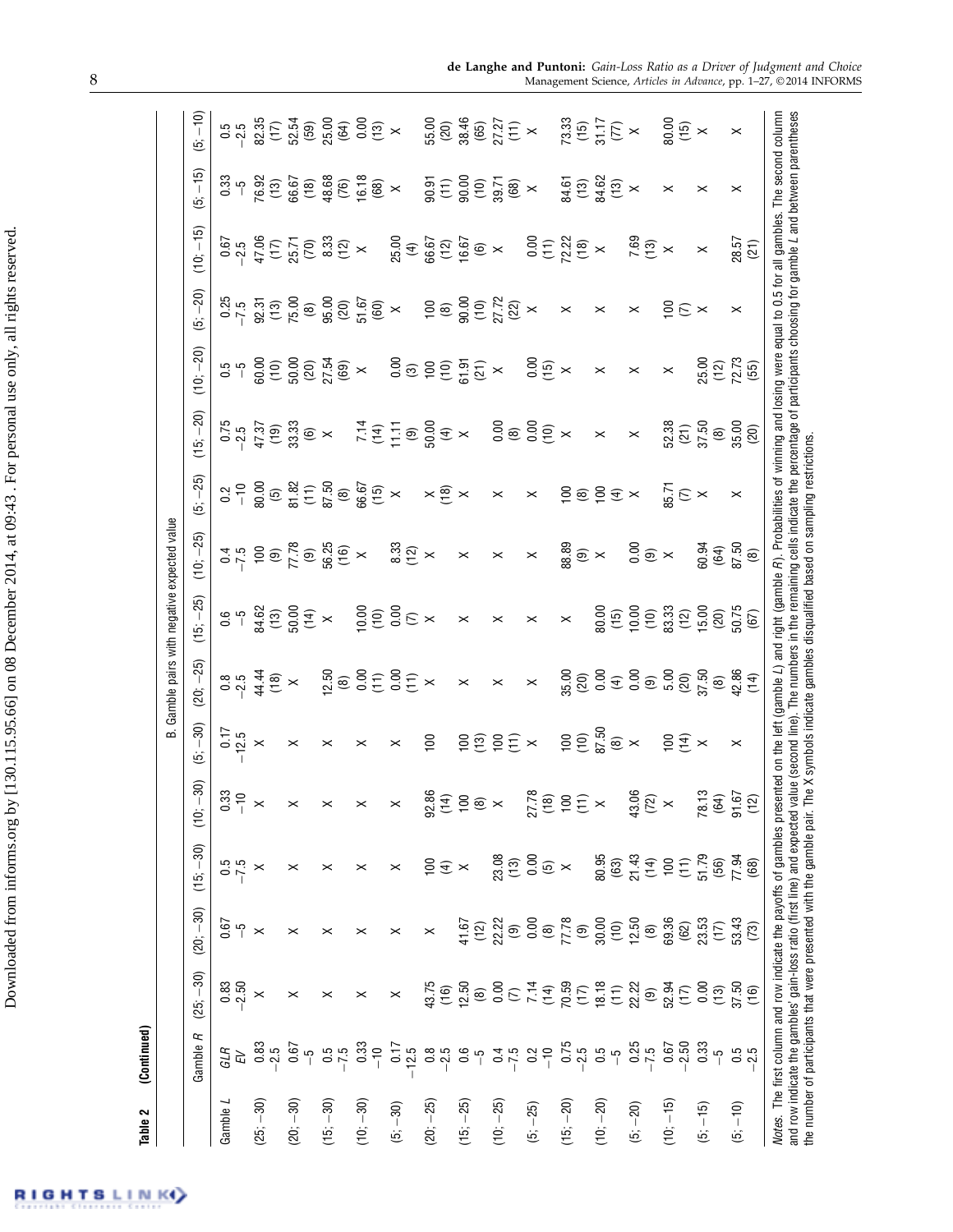gamble with higher expected monetary value. Gainloss ratio and expected value are dissociated for 20 of the 260 gamble pairs (see category 2 above). The likelihood of choosing the gamble with the higher expected value (and thus lower gain-loss ratio) averaged across these pairs is significantly lower than chance  $(M =$ 0.43,  $SD = 0.12$ ,  $t(19) = 2.44$ ,  $p < 0.05$ ). Thus, in support of H1B, when two gambles are ranked differently based on expected value and gain-loss ratio, people favor the gamble with lower expected monetary value.

2.2.2. Risk Preferences (H2). To assess risk preferences, we analyzed choice shares when gambles have the same expected value. This is the case for 80 of the 260 gamble pairs (see category 3). When gambles have positive expected value (40 gamble pairs), the likelihood of choosing the less risky gamble (the gamble with lower outcome variance) is significantly higher than chance ( $M = 0.79$ ,  $SD = 0.10$ ,  $t(39) = 17.56$ ,  $p < 0.001$ ). When gambles have negative expected value (40 gamble pairs), the likelihood of choosing the more risky gamble (the gamble with higher outcome variance) is significantly higher than chance  $(M = 0.66, SD = 0.17, t(39) = 5.64, p < 0.001$ ).

To examine sensitivity to gains and losses more generally, we computed the difference between gains  $(\Delta g = g_L - g_R)$  and the difference between losses for each gamble pair  $(\Delta l = (-l_L) - (-l_R))$ . We then regressed the choice shares for gamble L on  $\Delta g$ ,  $\Delta l$ , a dummy variable indicating whether the expected value of the gambles was positive (0) versus negative (1), the interaction between the dummy variable and  $\Delta l$ , and the interaction between the dummy variable and  $\Delta g$ . The interaction between the dummy variable and  $\Delta l$  (t(254) = 5.05, p < 0.001) as well as the interaction between the dummy variable and  $\Delta g$  were significant (t(254) = 6.46, p < 0.001). When expected value was positive, choice was affected more by variation in losses  $(B = -0.04, SE = 0.002, 95\%$ CI:  $[-0.045, -0.038]$ ,  $t(127) = -23.19$ ,  $p < 0.001$ ) than by variation in gains ( $B = 0.02$ ,  $SE = 0.002$ ,  $95\%$ CI:  $[0.018, 0.025]$ ,  $t(127) = 12.25$ ,  $p < 0.001$ ). When expected value was negative, choice was affected more by variation in gains  $(B = 0.04, SE = 0.002,$ 95% CI:  $[0.034, 0.041]$ ,  $t(127) = 21.36$ ,  $p < 0.001$ ) than by variation in losses ( $B = -0.03$ ,  $SE = 0.002$ , 95% CI:  $[-0.031, -0.023]$ ,  $t(127) = -16.02$ ,  $p < 0.001$ ). Note that the absolute values of the 95% confidence intervals for gains and losses are nonoverlapping when expected value is positive as well as when expected value is negative. This indicates that losses are weighted significantly more than gains when expected value is positive and gains are weighted significantly more than losses when expected value is negative.

In sum, our analyses support H2A and H2B. We find that differences in the loss portions of gambles are more influential than equal differences in the gain portions when expected value is positive and that differences in the gain portions of gambles are instead more influential than equal differences in the loss potions when expected value is negative. As a consequence, people are risk averse when choosing between gambles with positive expected value but risk seeking when choosing between gambles with negative expected value.

2.2.3. Preference Extremity (H3–H7). Preference Extremity When Gain-Loss Ratio Is Diagnostic vs. Not Diagnostic (H3). To examine preference extremity as a function of whether gain-loss ratio is diagnostic or not, we compared the extremity in choice shares (the absolute difference from indifference or 50%) for the 240 gamble pairs where gain-loss ratio favors one of the gambles with the 20 gamble pairs where gain-loss ratio is not diagnostic (see category 4). In line with H3, choice shares are more extreme when gain-loss ratio is diagnostic ( $M = 0.33$ ,  $SD = 0.16$ ) than when gain-loss ratio is not diagnostic  $(M = 0.17)$ ,  $SD = 0.10$ ,  $t(258) = 4.31$ ,  $p < 0.001$ ). This result cannot be accounted for by differences in expected value between the two gambles in a pair because this difference does not vary depending on whether gainloss ratio is diagnostic or not  $(t(258) = -0.43, p =$ 0.67). Another alternative explanation could be that the gamble pairs for which gain-loss ratio is not diagnostic also differ less in terms of risk. To rule out the possibility that differences in risk instead of gain-loss ratio explain the result above, we computed the difference in outcome variance between the two gambles in each pair. In contrast to this alternative account, the difference in terms of risk is directionally higher when gain-loss ratio is not diagnostic  $(M = 334, SD =$ 115) than when gain-loss ratio is diagnostic  $(M = 273,$  $SD = 181$ ,  $t(258) = 1.49$ ,  $p = 0.14$ ). It is interesting to note that, even though choice shares are more extreme when gain-loss ratio is diagnostic than when it is not, people are not indifferent when gain-loss ratio is not diagnostic ( $t(19) = 7.81$ ,  $p < 0.001$ ). This implies that gain-loss ratio cannot be the only decision strategy used by our participants, in line with the idea that people can adaptively shift between decision rules (Payne 1982).

Preference Extremity When Expected Value Is Positive vs. Negative (H4 and H5). The difference between two gambles in terms of gain-loss ratio is larger for gambles with positive expected value than for equivalent gambles with inverted gain and loss portions and thus negative expected value (see §1.3). In the current study, the mean absolute difference between gambles in terms of gain-loss ratio is 1.59  $(SD = 1.35)$  in the positive and 0.28  $(SD = 0.17)$  in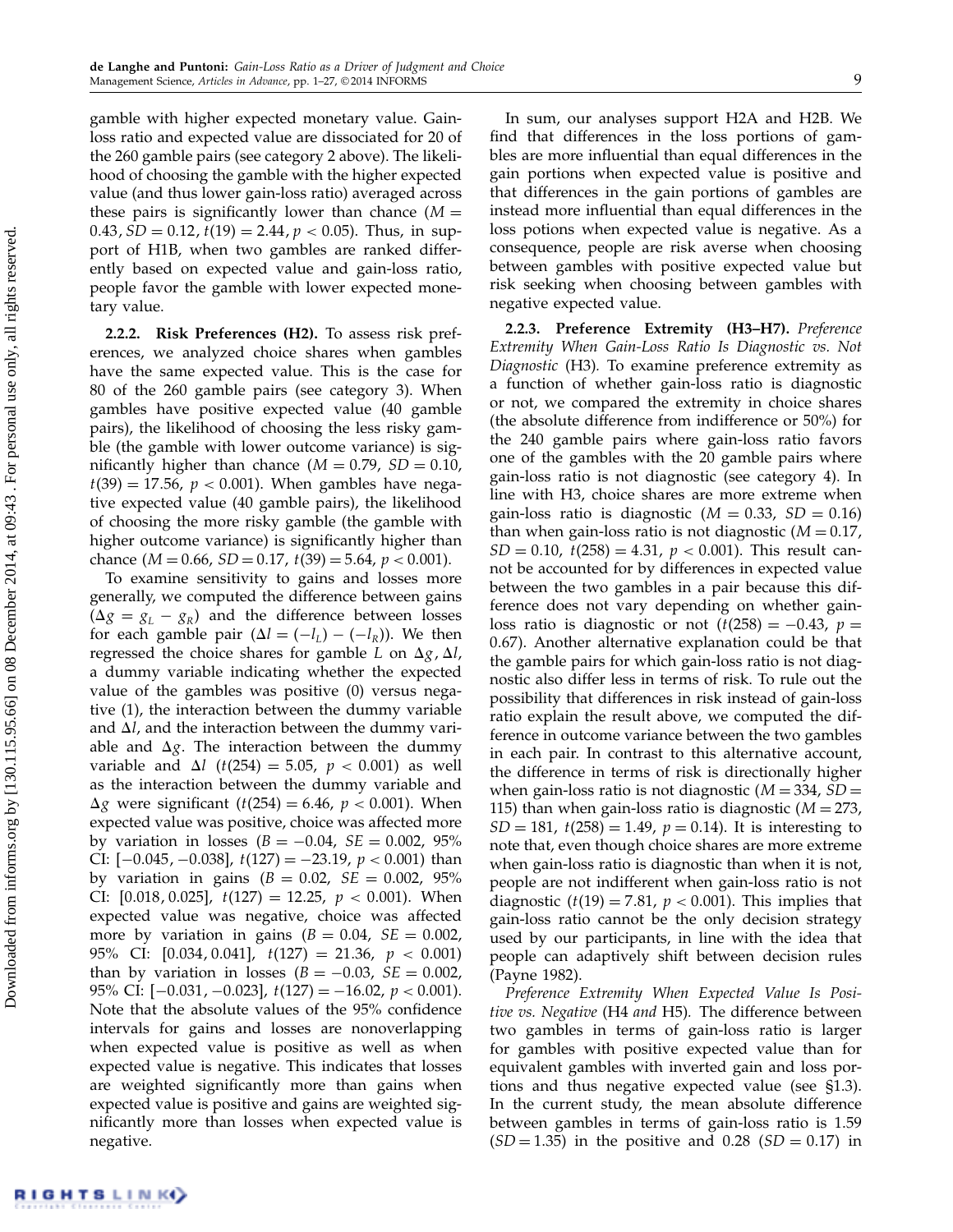the negative expected value condition  $(t(238) = 10.54$ ,  $p < 0.001$ ). To test whether preference extremity varies as a function of expected value domain, we regressed the extremity of choice shares for the 240 gamble pairs where gain-loss ratio is diagnostic on a dummy variable indicating whether expected value is positive (0) or negative (1). In line with H4, choice shares are more extreme when gambles have positive  $(M = 0.35, SD = 0.14)$  than when gambles have negative expected value  $(M = 0.30, SD = 0.17,$  $B = -0.05$ ,  $SE = 0.02$ ,  $t(238) = -2.45$ ,  $p < 0.05$ ). To examine whether absolute differences in gain-loss ratio mediate the effect of expected value domain on choice share extremity (H5), we calculated the absolute difference in gain-loss ratio between gambles for each of the 240 gamble pairs and then regressed choice share extremity on expected value domain and the absolute difference between the two gambles' gain-loss ratios. Absolute differences in gain-loss ratio are positively related to choice share extremity  $(B = 0.06, SE = 0.01, t(237) = 6.79, p < 0.001)$  and the residual effect of expected value domain is not significant after controlling for absolute differences in gainloss ratio ( $B = 0.04$ ,  $SE = 0.02$ ,  $t(237) = 1.62$ ,  $p = 0.11$ ). We examined the significance of this mediation with a bootstrap analysis (Preacher and Hayes 2004) and find that the 95% confidence interval for the indirect effect does not include 0 (95% CI: [-0.10, -0.07]).

Decision Time When Expected Value Is Positive vs. Negative (H6 and H7). To test whether decision time varies as a function of expected value domain, we regressed decision time for the 240 gamble pairs where gain-loss ratio is diagnostic on a dummy variable indicating whether expected value is positive (0) or negative (1). Following standard practice, we log-transformed the raw response times (adding a constant of 1 to avoid negative values) to reduce the impact of outliers. In line with H6, participants take longer to decide when gambles have negative ( $M = 1.73$ ,  $SD = 0.17$ ) than when gambles have positive expected values  $(M = 1.58, SD = 0.19,$  $B = 0.15$ ,  $SE = 0.02$ ,  $t(238) = 6.28$ ,  $p < 0.001$ ). To examine whether absolute differences in gain-loss ratio mediate the effect of expected value domain on decision time (H7), we regressed decision time on expected value domain and the absolute difference between the two gambles' gain-loss ratio. Absolute differences in gain-loss ratio are negatively related to decision time  $(B = -0.07, SE = 0.01, t(237) = 6.16,$  $p < 0.001$ ) and the residual effect of expected value domain is much smaller after controlling for absolute differences in gain-loss ratio ( $B = 0.06$ ,  $SE = 0.03$ ,  $t(237) = 2.10$ ,  $p < 0.05$ ). We examined the significance of this mediation with a bootstrap analysis (Preacher and Hayes 2004) and find that the 95% confidence interval for the indirect effect does not include 0 (95%  $CI: [0.06, 0.13]$ .

In sum, the data provide strong evidence that participants' behavior was affected by the discriminability of gain-loss ratio. Preferences are more extreme when gain-loss ratio is diagnostic than when it is not (H3) and are more extreme when expected value is positive than when it is negative (H4). The latter effect is mediated by actual differences between the gambles' gain-loss ratios (H5). Moreover, reflecting greater deliberation and decision difficulty, decision time is longer in the negative than in the positive expected value domain (H6) and this effect is again mediated by differences between the gambles' gainloss ratios (H7).

## 2.3. Alternative Accounts

Prospect Theory. Although most hypotheses above uniquely follow from sensitivity to gain-loss ratio, we used a stochastic choice analysis to formally compare the ability of prospect theory with the ability of gain-loss ratio to account for the choice shares (Wu and Gonzalez 1996, Wu and Markle 2008). Let the probability of choosing gamble L over gamble R be determined by a logistic model:  $P(L > R) = 1/[1 +$  $exp(-\mu[U(L)-U(R)])$ . We first estimated this model assuming that the utility of gambles is determined by prospect theory  $(U(L) = pg_L^{\alpha} - \lambda(1-p)(-l_L)^{\beta}$  and  $U(R) = pg_R^{\alpha} - \lambda(1-p)(-l_R)^{\beta}$  with standard parameter values; following Tversky and Kahneman (1992), we set  $\alpha$  and  $\beta$  to 0.88 and  $\lambda$  to 2.25. We then estimated the model assuming that the utility of gambles is determined by gain-loss ratio  $(U(L))$  =  $(pg_L)/[(1-p)(-l_L)]$  and  $U(R) = (pg_R)/[(1-p)(-l_R)]$ . We fitted these models using nonlinear regression where the likelihood of the choice shares is maximized over the 260 gamble pairs in Table 2. Both models have one free parameter,  $\mu$ , capturing the sensitivity of choice shares to differences in utility and reflecting the randomness in the choice process. Thus, the predictive validity of the models can be directly compared. The correlation between actual and predicted choice shares was lower and the mean absolute distance between actual and predicted choice shares was higher when utility follows prospect theory with standard parameter values  $(R = 0.72, MAD = 0.20, \mu = 0.22, t(259) = 6.38,$  $p < 0.001$ ) than when utility follows gain-loss ratio  $(R = 0.90, MAD = 0.12, \mu = 4.56).$ 

Other research has found lower values for  $\alpha$  and  $\beta$ indicating greater curvature in the value function (Wu and Gonzalez 1996). We therefore reestimated the model with the parameter values found by Wu and Gonzalez:  $\alpha = \beta = 0.5$ . We again set  $\lambda$  to 2.25. These parameter values fit the data better ( $R = 0.78$ ,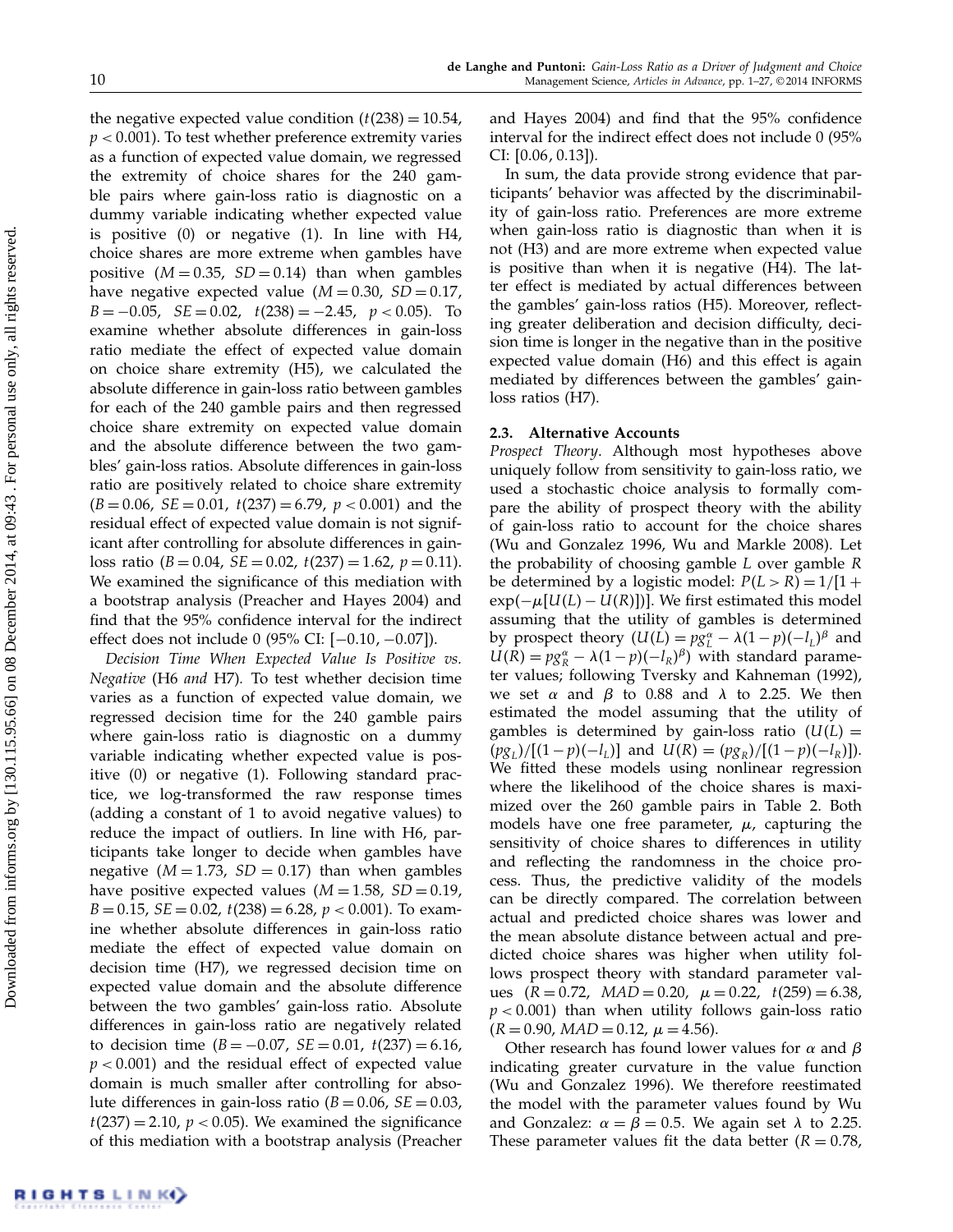$MAD = 0.18$ ,  $\mu = 1.18$ ) but still substantially worse than when utilities follow gain-loss ratio  $(t(259) =$ 5.28,  $p < 0.001$ ). Other research has instead doubted the existence of loss aversion when people choose between mixed gambles (for a review, see Yechiam and Hochman 2013). We therefore reestimated the model with  $\lambda$  set to 1. We again set  $\alpha$  and  $\beta$  to 0.88. Model fit improves with these parameter values ( $R =$ 0.85,  $MAD = 0.14$ ,  $\mu = 0.71$ ) but is still lower than when utilities follow gain-loss ratio  $(t(259) = 2.60)$ ,  $p = 0.01$ ).

The analyses above suggest that prospect theory fits the data better as parameter values become less consistent with the psychological underpinnings of the theory. For example, setting  $\lambda$  to 1 implies removing the key assumption of prospect theory that people are loss averse. As a next step we estimate the model with three free parameters:  $\alpha = \beta$ ,  $\lambda$ , and  $\mu$ . To test for robustness we repeated the estimation procedure using different starting values. The model always converged on the same parameter values:  $\alpha = \beta = 0.32$  $(95\% \text{ CI: } [0.27, 0.37])$ ,  $\lambda = 1.14$   $(95\% \text{ CI: } [1.10, 1.17])$ , and  $\mu = 10.76$  (95% CI: [7.80, 13.73]).<sup>3</sup> Not surprisingly, this model fits the data very well  $(R = 0.95)$ ,  $MAD = 0.08$ ), better than when utilities are determined by gain-loss ratio  $(t(259) = -7.78, p < 0.001)$ . However, the best-fitting parameter values are in line with the results of our simulation (see §1.4 and Appendix C). We find strong curvature in the value function and a loss-aversion parameter that lies close to 1. Our estimate for  $\lambda$  is significantly higher than 1 but this is expected also based on a stochastic decision rule that is sensitive to gain-loss ratio. A loss-aversion parameter that lies so close to 1 may seem surprising in light of many studies that have documented strong asymmetries in people's subjective responses to gains and losses (for reviews, see Baumeister et al. 2001, Rozin and Royzman 2001). However, it is consistent with a more recent stream of research that casts doubt on the universality of loss aversion (Battalio et al. 1990, Erev et al. 2008, Ert and Erev 2008, Kermer et al. 2006, Nilsson et al. 2011). Many of these studies were carried out using mixed gambles and Yechiam and Hochman (2013) propose that the literature is divided because some studies use singledomain gambles whereas other studies use mixed gambles.

In sum, prospect theory with standard parameter values cannot account for the data as well as sensitivity to gain-loss ratio. When all parameters are estimated freely, prospect theory fits the data very well but the best-fitting parameter values suggest that sensitivity to gain-loss ratio may be the real driver of choice between mixed gambles. This conclusion is corroborated by the previous analyses, such as the finding of more sensitivity to gains when expected value is negative.

Logarithmic Specification of Prospect Theory's Value Function with No Loss Aversion. A simple additive model with a logarithmic value function over gains and losses makes the same ordinal predictions as gain-loss ratio (if  $GLR_L > GLR_R \Rightarrow \log(GLR_L) >$  $log(GLR_R) \Rightarrow log(g_L) - log(-l_L) > log(g_R) - log(-l_R)).$ In other words, if people transform gains and losses according to a logarithmic value function and then combine subjective gains and losses according to an additive integration rule, the ranking of mixed gambles would be identical to their ranking according to gain-loss ratio. Note that this model is equivalent to prospect theory with a logarithmic specification for the value function and no loss aversion. However, according to this model people should discriminate equally between gambles in the negative expected value domain and the same gambles with inverted gain and loss portions in the positive expected value domain. This is because the effect of adding a constant to the gain and loss portions of a gamble on the difference between log-transformed gains and losses does not depend on whether the expected value of the gambles is positive or negative (e.g.,  $[\ln(20)-\ln(10)]$ −  $[\ln(40) - \ln(20)] = -0.69$  and  $[\ln(10) - \ln(20)]$  −  $[\ln(20) - \ln(40)] = 0.69$ . In other words, an additive model with a logarithmic value function does not predict H4–H7.

Alternative-Based vs. Attribute-Based Ratio Comparison. It is possible that people compare attribute-based ratios instead of alternative-based ratios. That is, people may compare the ratio of the gains with the ratio of the losses instead of the gain-loss ratio of the first gamble with the gain-loss ratio of the second gamble. Accordingly, when choosing between gambles  $L$  and  $R$ , people may select gamble  $L$  if  $g_L/g_R > l_L/l_R$ , and gamble R otherwise. That is, people may prefer a gamble if the proportional increase in the gain outweighs the proportional increase in the loss. A comparison of attribute-based ratios makes the same ordinal predictions as gain-loss ratio and thus makes the same predictions with regard to

RIGHTS LINK()

<sup>&</sup>lt;sup>3</sup> Note that high values for  $\mu$  indicate extreme sensitivity to small differences in utilities. This raises questions about the estimated value of  $\alpha$  because a very large sensitivity parameter allows the very small differences in utilities resulting from small  $\alpha$ s to produce meaningful differences in choice predictions. To assess the model's ability to accurately estimate the values for  $\alpha$  and  $\beta$  when  $\mu$  is allowed to freely vary, we performed two additional analyses. First, we reestimated the best-fitting parameter values constraining  $\mu$  to the [0.1, 5] range. The estimated value of  $\alpha$  is comparable to the one reported above ( $\alpha$  = 0.45). Unsurprisingly, the estimated value of  $\mu$  in this model is 5. Second, we generated data using a range of prospect theory parameter values and then estimated the stochastic model on these simulated data. In all cases, the model was able to correctly recover the  $\alpha$ ,  $\lambda$ , and  $\mu$  parameters used to generate the data.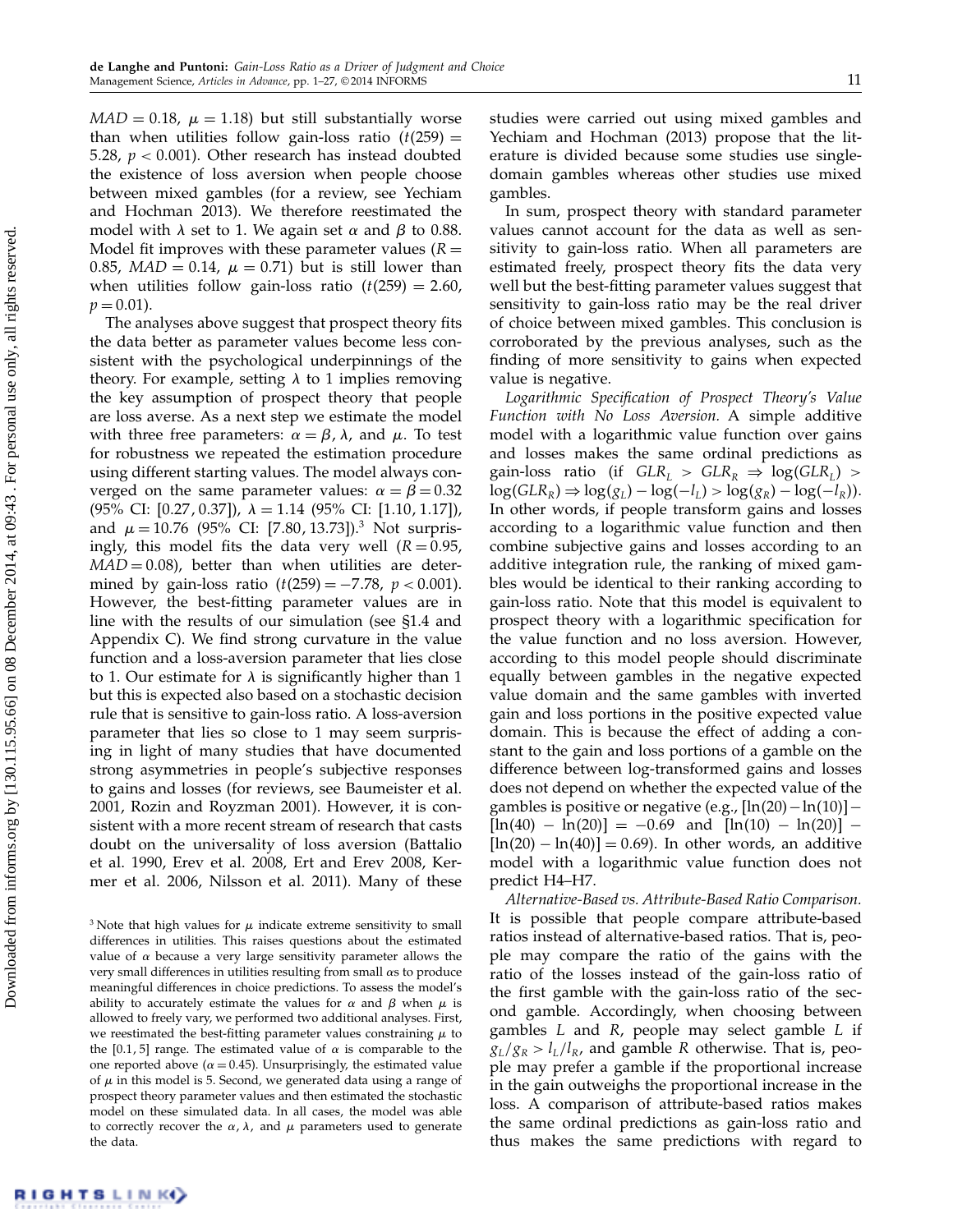suboptimal monetary outcomes (H1), risk preferences (H2), and preference extremity depending on whether gain-loss ratio is diagnostic or not (H3). However, people deciding purely based on attributebased ratios should discriminate equally between gambles in the negative expected value domain and the same gambles with inverted gain and loss portions in the positive expected value domain. Compare for instance gambles  $L$  (25, 0.5; -10) and R  $(15, 0.5; -5)$  with gambles L'  $(10, 0.5; -25)$  and R'  $(5, 0.5, -15)$  with inverted gain and loss portions. The absolute difference between the gambles in terms of gain-loss ratio is higher when expected value is positive  $(|12.5/5 - 7.5/2.5| = |2.5 - 3| = 0.5)$  than when expected value is negative  $(|5/12.5 - 2.5/7.5| =$  $|0.4 - 0.33| = 0.07$ ). Instead, the absolute difference between the gain-gain ratio and the loss-loss ratio is the same regardless of whether expected value is positive  $(|12.5/7.5 - 5/2.5| = |1.67 - 2| = 0.33$  or negative  $(|5/2.5 - 12.5/7.5| = |2 - 1.67| = 0.33$ ). In other words, sensitivity to attribute-based ratios does not predict H4–H7.

## 2.4. Summary

Sensitivity to gain-loss ratio provides a compelling and parsimonious account for the choice data of Study 1. Participants show a strong tendency to maximize gain-loss ratio, even when doing so implies lower monetary outcomes (H1). They are risk averse when the expected value of gambles is positive (H2A) but risk seeking when the expected value of gambles is negative (H2B). Choice shares are more extreme when gain-loss ratio is diagnostic (H3) and more extreme when expected value is positive than when it is negative (H4). The latter effect is mediated by differences in gain-loss ratio (H5). Participants take less time to choose when expected value is positive than when it is negative (H6) and this effect is mediated by differences in gain-loss ratio (H7). This is consistent with the idea that gambles are easier to discriminate when expected value is positive (and gain-loss ratio ranges between 1 and  $+\infty$ ) than when expected value is negative (and gain-loss ratio ranges between 0 and 1). Finally, estimating prospect theory yields extreme curvature in the value function and little loss aversion, consistent with the pattern expected if choice is stochastic and driven by gainloss ratio (see §1.4 and Appendix C). Prospect theory (or other specifications assuming additive utility) is thus an unlikely account for our findings. The results are also less consistent with an account based on sensitivity to attribute-based ratios according to which people compare ratios of gains with ratios of losses.

## 3. Study 2

Study 2 adds to the previous study in two ways. First, Study 1 examined choice between mixed gambles but, at times, people need to assess the attractiveness of a single gamble presented in isolation. Study 2 therefore generalizes the results of the previous studies from a joint- to a single-evaluation context. Early research in judgment and decision making shows that payoffs tend to have a weaker influence on judgments of attractiveness than on choice (Slovic and Lichtenstein 1968, Goldstein and Einhorn 1987). Bateman et al. (2007) offered a dramatic demonstration of this insensitivity. They showed that people rate the attractiveness of the possibility of winning \$3 about the same as the attractiveness of the possibility of winning \$12. They replicated this finding for various probabilities and for outcomes ranging from \$3 to \$120. The difference between joint and separate evaluations and the more general issue of scope sensitivity in judgments has attracted much attention in the judgment and decision-making literature (Hsee et al. 1999, 2005; Hsee and Zhang 2010). Many dimensions are inevaluable when stimuli are presented in isolation. In Study 2, we examine the evaluability of gain-loss ratio. Specifically, we ask participants to rate the attractiveness of one mixed gamble and orthogonally manipulate gain-loss ratio (i.e., the proportional difference between gain and loss) and expected value (i.e., the absolute difference between gain and loss) between participants.

Second, Study 2 examines our assumption that the integration rule used to combine payoffs varies depending on whether the decision involves mixed gambles versus single-domain gambles. We argue that when evaluating mixed gambles, people care about efficiency or the rate of exchange between resources gained and resources lost. The notion of efficiency loses meaning in the case of single-domain gambles because in this context there is no exchange of positives for negatives. Only gambles involving gains and losses should thus probe concerns about the ratio between the possible payoffs. Accordingly, people should favor mixed gambles with larger payoff ratios (i.e., gain-loss ratios) but they should not favor single-domain gambles with larger payoff ratios (i.e., gain-gain or loss-loss ratios).

## 3.1. Method

We presented 512 respondents from Amazon Mechanical Turk with one of 16 gambles (193 females,  $M_{\text{age}} =$ 29.97,  $SD = 9.17$ ). Participants rated the gamble on a scale from 0 (neutral) to 10 (extremely attractive). There were eight mixed gambles: A(6, 0.5; −2), B(8, 0.5; −4),  $C(9, 0.5; -3)$ ,  $D(12, 0.5; -6)$ ,  $E(60, 0.5; -20)$ ,  $F(80, 0.5;$ −40), G(90, 0.5; −30), H(120, 0.5; −60). We designed these mixed gambles such that the ratio of gains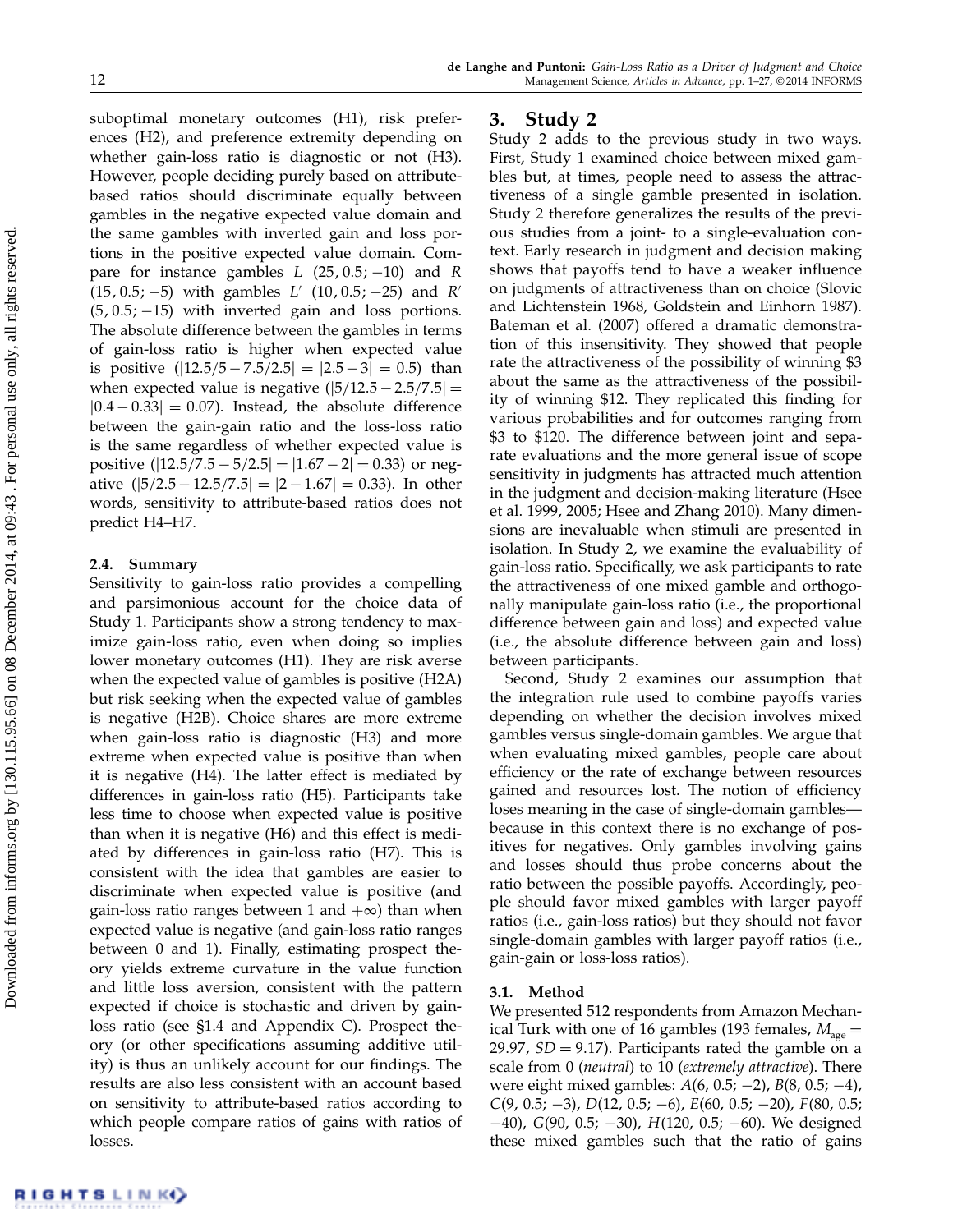over losses ( $GLR_B = GLR_D = GLR_F = GLR_H = 2$  <  $GLR_A = GLR_C = GLR_E = GLR_G = 3)$  varied independently from the absolute difference between gains and losses, or expected value  $(EV_A = EV_B = 2$  <  $EV_C = EV_D = 3 < EV_E = EV_F = 20 < EV_G = EV_H = 30$ . We converted the loss of the mixed gambles into another gain to create the eight single-domain gambles:  $A'(6, 0.5; 2), B'(8, 0.5; 4), C'(9, 0.5; 3), D'(12,$  $(0.5, 6)$ ,  $E'(60, 0.5, 20)$ ,  $F'(80, 0.5, 40)$ ,  $G'(90, 0.5, 30)$ ,  $H'(120, 0.5; 60)$ . The ranking of these gambles in terms of expected value  $(EV_{A'} = 4 < EV_{B'} = EV_{C'} = 6 <$  $EV_{D'} = 9 < EV_{E'} = 40 < EV_{F'} = EV_{G'} = 60 < EV_{H'} = 90$ ) differed from their ranking based on the ratio of the larger gain over the smaller gain ( $GGR_{B'}=GGR_{D'}=$  $GGR_{F'} = GGR_{H'} = 2 < GGR_{A'} = GGR_{C'} = GGR_{E'} =$  $GGR_{G'} = 3$ ). Note that the difference between the single-domain gambles in terms of gain-gain ratio is equal to the difference between the mixed gambles in terms of gain-loss ratio ( $\Delta GGR = \Delta GLR = 1$ ).

## 3.2. Results

Figure 2 indicates the mean rated attractiveness for single-domain gambles (white diamonds) and mixed gambles (black diamonds) as a function of payoff ratio (panel (a)) and expected value (panel (b)). Attractiveness ratings appear to be a function of payoff ratio for mixed gambles but not for single-domain gambles. We examine the statistical significance of this pattern below.

3.2.1. Risk Preferences for Mixed Gambles (H2A). We examined whether gain-loss ratio influences judgments of attractiveness for mixed gambles presented in isolation. At each level of expected value (2 versus 3 versus 20 versus 30), there are two gambles that differ in terms of the magnitude of their outcomes. The gamble with the larger outcomes is obtained by adding a constant to the gain and loss portions of the gamble with the smaller outcomes. For instance, gamble  $B(8, 0.5, -4)$  can be obtained by adding a constant of 2 to the gain and loss portions of gamble  $A(6, 0.5; -2)$ . When expected value is equal across gambles and positive, gambles with smaller outcomes (here, the less risky gambles  $A$ ,  $C$ ,  $E$ , and  $G$ ) have higher gain-loss ratios than gambles with larger outcomes (here, the more risky gambles  $B$ ,  $D$ ,  $F$ , and  $H$ ; see §1.2). In line with sensitivity to gain-loss ratio, we find that participants rate gambles with smaller outcomes as more attractive than gambles with larger outcomes (ACEG versus BDFH: 5.85 versus 4.23,  $t(247) = 4.41$ ,  $p < 0.001$ ). This result supports our contention that people are more sensitive to variation in losses than to equal variation in gains, and thus risk averse, when expected value is positive (H2A).

3.2.2. Single-Domain Gambles. To examine whether the use of a multiplicative integration rule generalizes to single-domain gambles that only involve positive outcomes, we regressed attractiveness ratings on gain-gain ratio and expected value. Although gambles with higher expected value were rated as more attractive than gambles with lower expected value  $(B = 0.01, \, SE = 0.004, \, t(246) = 2.25, \, p < 0.05), \, \text{gam-}$ bles with higher gain-gain ratios were rated the same as gambles with lower gain-gain ratios ( $B = -0.28$ ,  $SE = 0.24$ ,  $t(260) = -1.17$ ,  $p > 0.24$ ). This result is

#### Figure 2 Results of Study 2



Notes. In panel (a) the relationship is positive and significant for mixed gambles but not significant for single-domain gambles. In panel (b) the relationship is positive and significant for single-domain gambles but not significant for mixed gambles.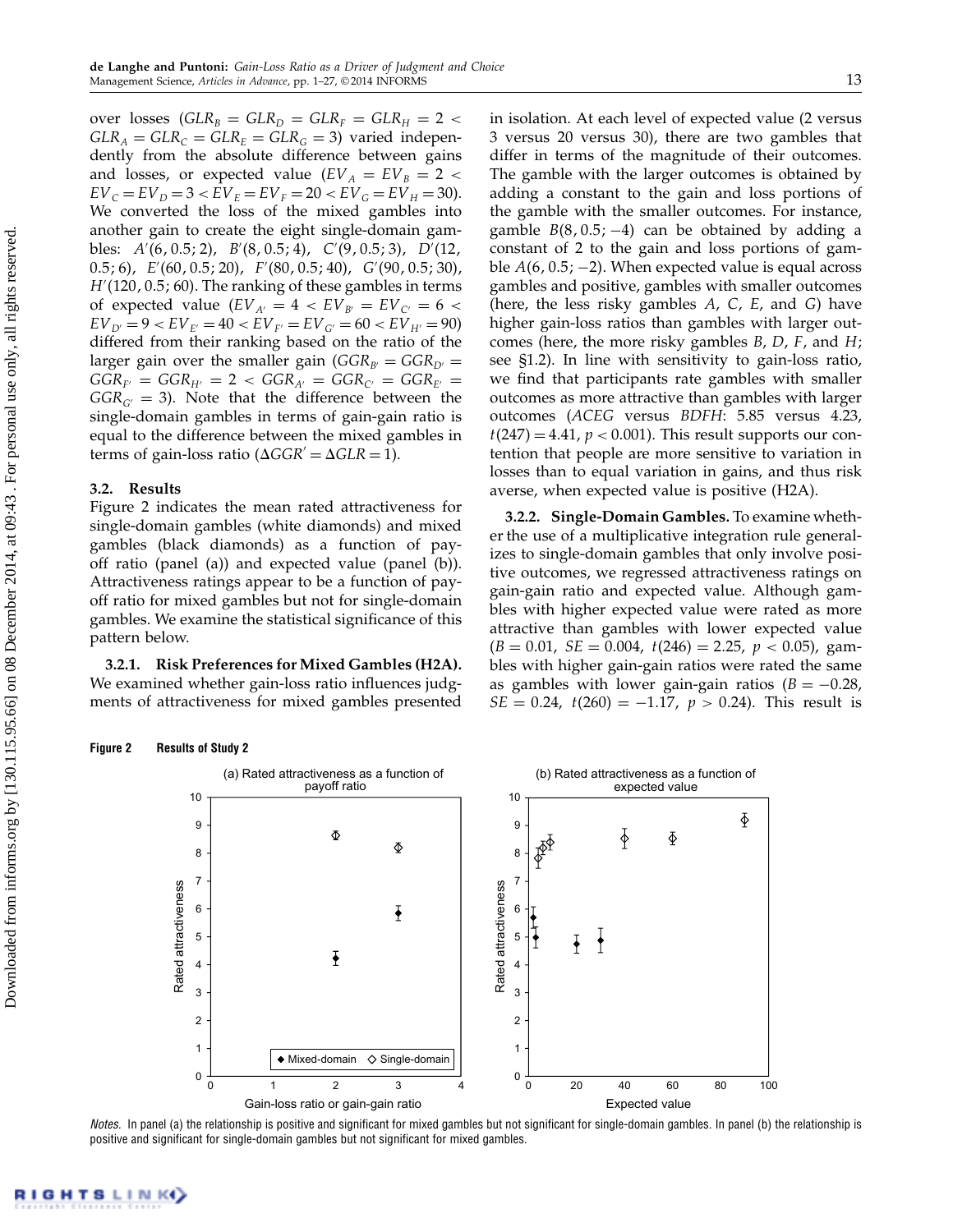inconsistent with the use of a multiplicative integration rule. Although beyond the scope of this paper, the observed sensitivity to expected value for singledomain gambles is interesting. Bateman et al. (2007) found that multiplying the expected value of a singledomain gamble by approximately a factor of 10 did not result in a positive change in the gamble's attractiveness. There are several differences between the stimuli used in the two studies that might explain this discrepancy (e.g., related to probabilities or to the difference between the magnitudes of the two payoffs). Additional research should explore the process used by people to judge the attractiveness of single-domain gambles presented in isolation.

## 4. Study 3

Study 2 shows that people are sensitive to differences in gain-loss ratio when evaluating mixed gambles presented in isolation, with larger gain-loss ratios resulting in higher ratings of attractiveness. In contrast, attractiveness ratings for single-domain gambles were unrelated to gain-gain ratio. The attractiveness of single-domain gambles was instead significantly predicted by differences in expected value. Study 3 further explores the influence of gain-loss ratio on the evaluation of mixed gambles presented in isolation. Whereas Study 2 only used gambles with positive expected values, Study 3 uses gambles with positive as well as negative expected values. In addition to H2A, this design allows testing the prediction of risk seeking for gambles with negative expected value (H2B) and the prediction of greater preference extremity for gambles with positive expected value (H4).

#### Figure 3 Design of Study 3

## 4.1. Method

We presented 254 business undergraduates at a European university with one of eight gambles offering equal probability of winning and losing (118 females,  $M_{\text{age}} = 21.19$ ,  $SD = 2.83$ ). Participants rated the gamble on a scale from −10 (extremely unattractive) to  $+10$  (extremely attractive). The eight gambles were  $A(20, 0.5; -60), B(40, 0.5; -80), C(30, 0.5; -90), D(60,$  $(0.5, -120)$ ,  $E(60, 0.5, -20)$ ,  $F(80, 0.5, -40)$ ,  $G(90, 0.5,$  $-30$ , and  $H(120, 0.5, -60)$ . We designed these gambles such that the ratio of gains over losses ( $GLR<sub>A</sub>$  =  $GLR_C = 0.33 < GLR_B = GLR_D = 0.5 < GLR_F = GLR_H =$  $2 < GLR_E = GLR_G = 3$ ; see Figure 3(a)) varied independently from the absolute difference between objective gains and losses, or expected value  $(EV_C =$  $EV_D = -30 < EV_A = EV_B = -20 < EV_E = EV_F = 20 <$  $EV_G = EV_H = 30$ ; see Figure 3(b)). Note that the last four gambles are identical to the first four gambles except for the fact that the gain and loss portions are inverted, reversing the sign of their expected value.

#### 4.2. Results

Figure 4 plots attractiveness ratings as a function of gain-loss ratio (panel (a)) and expected value (panel (b)). Attractiveness ratings appear to be a function of gain-loss ratio. We examine the statistical significance of this pattern below.

4.2.1. Risk Preferences (H2). At each level of positive expected value (20 versus 30), there are two gambles that differ in terms of the magnitude of their outcomes. The gamble with the larger outcomes is obtained by adding a constant to the gain and loss portions of the gamble with the smaller outcomes. When expected value is equal across gambles and



Notes. (a) Dashed lines connect gambles that are equal in terms of gain-loss ratio; gambles to the left of the line have a higher gain-loss ratio, and gambles to the right of the line have a lower gain-loss ratio. (b) Solid lines connect gambles that are equal in terms of expected value; gambles to the left of the line have a higher expected value, and gambles to the right of the line have a lower expected value.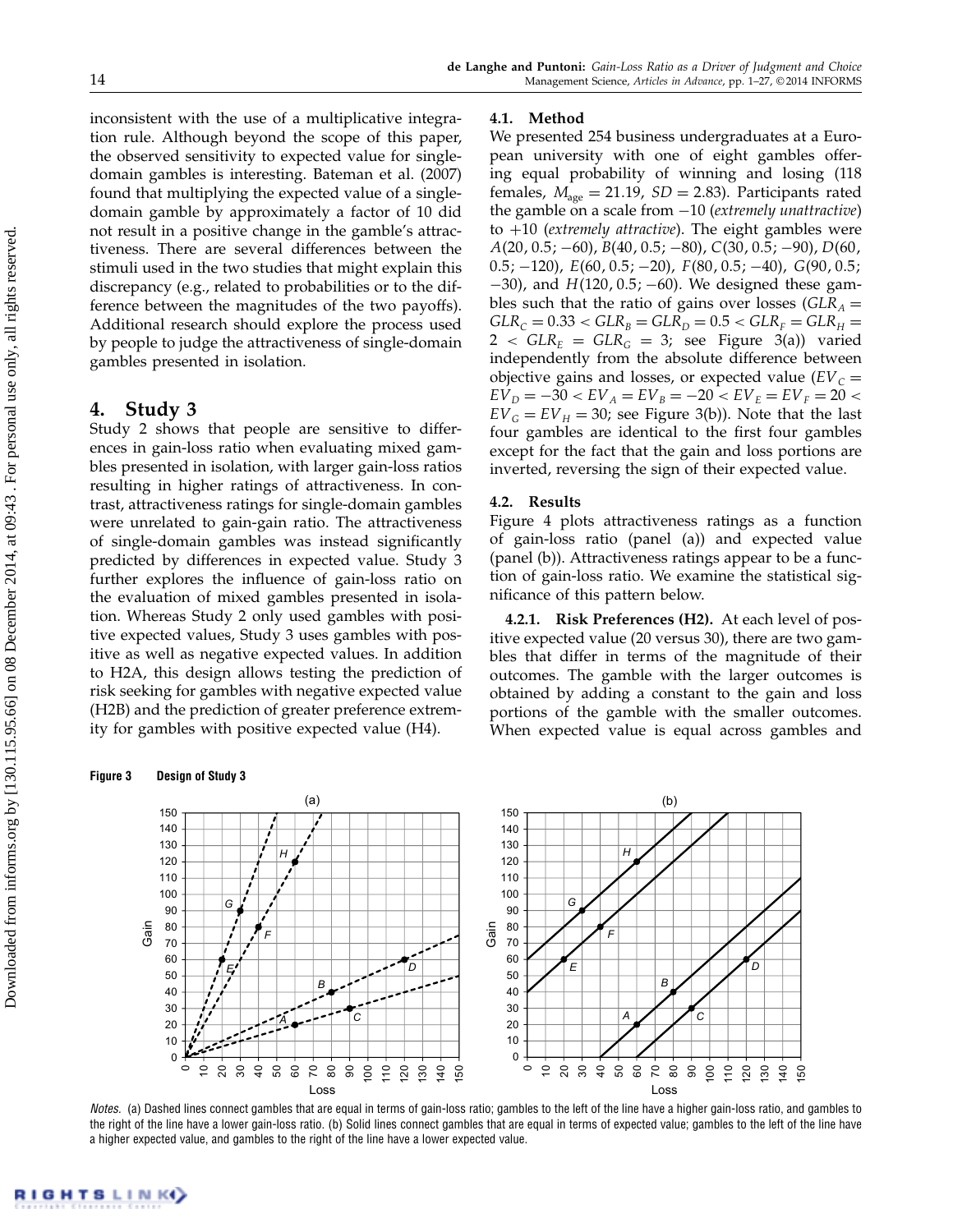#### Figure 4 Results of Study 3

Rated attractiveness

Rated attractiveness



positive, gambles with smaller outcomes (here, the less risky gambles E and G) have higher gain-loss ratios than gambles with larger outcomes (here, the more risky gambles  $F$  and  $H$ ; see §1.2). In line with sensitivity to gain-loss ratio, we find that participants rate gambles with smaller outcomes as more attractive than gambles with larger outcomes (EG versus FH: 5.50 versus 1.75,  $t(119) = 4.42$ ,  $p < 0.001$ ). This result supports our contention that people are more sensitive to variation in losses than to equal variation in gains, and thus risk averse, when expected value is positive (H2A).

Similarly, at each level of negative expected value (−20 versus −30), there are two gambles that differ in terms of the magnitude of their outcomes. The gamble with the larger outcomes is obtained by adding a constant to the gain and loss portions of the gamble with the smaller outcomes. When expected value is equal across gambles and negative, gambles with larger outcomes (here, the more risky gambles  $B$  and  $D$ ) have higher gain-loss ratios than gambles with smaller outcomes (here, the less risky gambles A and C; see §1.2). In line with sensitivity to gain-loss ratio, we find that participants rate gambles with larger outcomes as more attractive than gambles with smaller outcomes (BD versus AC:  $-6.28$  versus  $-7.65$ ,  $t(131) = 1.85$ ,  $p =$ 0.07). Although the two-tailed test is marginally significant, these means are in line with our contention that people are more sensitive to variation in gains than to equal variation in losses, and thus risk seeking, when expected value is negative (H2B).

4.2.2. Preference Extremity (H4). Recall that gambles  $A$ ,  $B$ ,  $C$ , and  $D$  are identical to gambles  $E$ ,  $F$ , G, and H except for inverted gain and loss portions. When gambles have negative expected value the difference between gambles in terms of gain-loss ratio is smaller than when gambles have positive expected value (see §1.3). To test whether preferences are less extreme when expected value is negative (H4), we compared the difference in rated attractiveness between gambles with low and high gain-loss ratios in the negative expected value domain (AC versus BD) with the difference in rated attractiveness between gambles with low and high gain-loss ratios in the positive expected value domain (FH versus EG). These differences were significantly different from each other ((AC–BD) versus (FH–EG): 1.37 versus 3.75,  $t(250) = 2.14$ ,  $p < 0.05$ ). The asymmetry in the rated attractiveness of gambles with gain-loss ratios smaller versus larger than 1 is in line with the asymmetries we found in Study 1 for choice shares and decision times, a pattern of results that is uniquely predicted by sensitivity to gain-loss ratio.

## 5. Study 4: Reanalysis of Keysar et al. (2012, Study 2)

Study 3 replicates the results of Study 2 for mixed gambles with positive expected value and generalizes the findings of Study 2 to mixed gambles with negative expected value. Study 3 also replicates the results of Study 1 concerning the effect of differences in preference extremity for gambles in the positive and negative expected value domain. In line with H4, participants were more sensitive to differences between gambles when expected value was positive than when the gambles' gains and losses were reversed and hence expected value was negative.

In Study 1, we asked participants to choose between two mixed gambles. This task mimics many situations in which people have to select the best course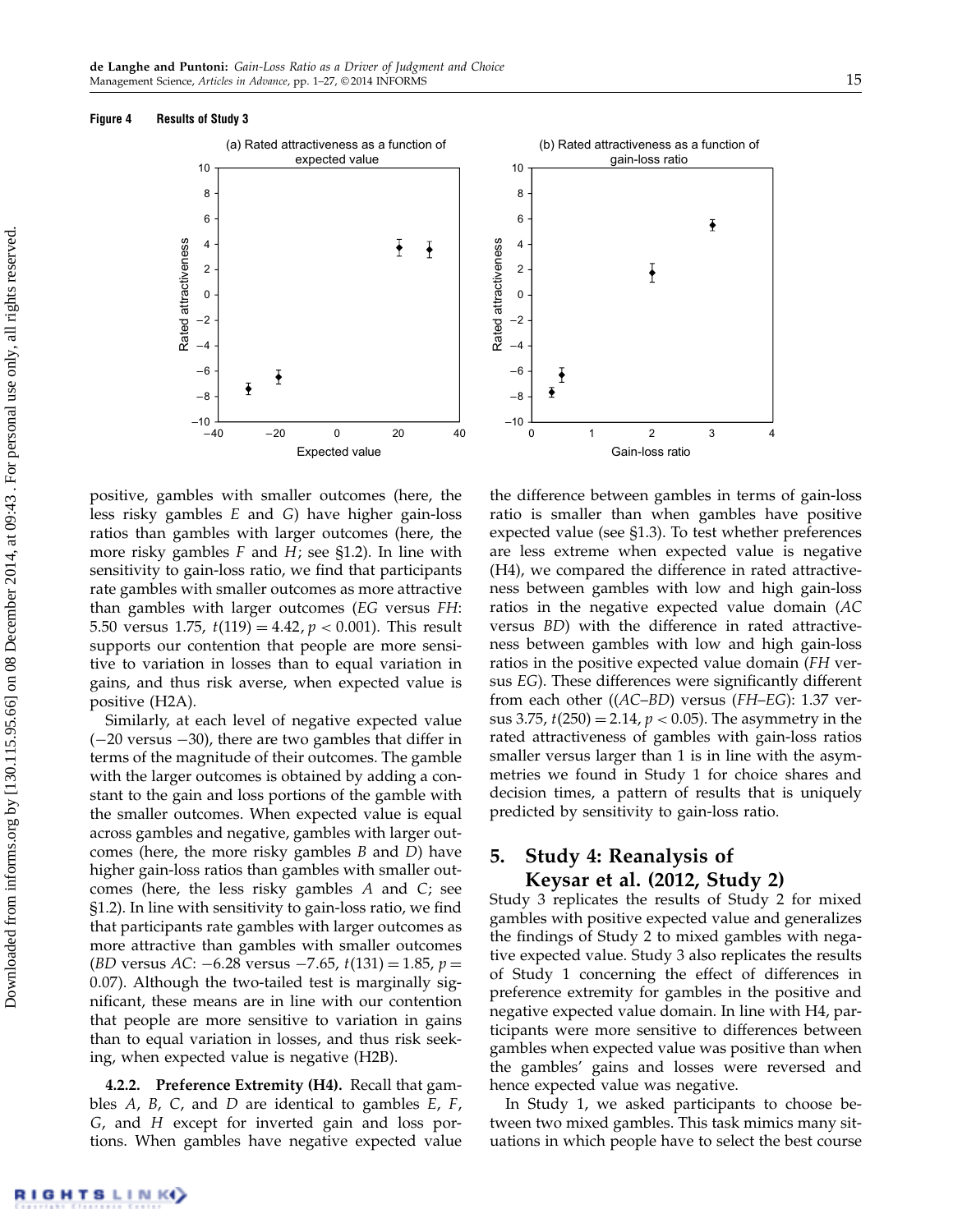Figure 5 Results of Study 4

| Gamble | Gain    | Loss    | ΕV     | GLR  | Acceptance<br>rate $(\%)$ |
|--------|---------|---------|--------|------|---------------------------|
| Α      | 2,000   | 200     | 900    | 10   | 94                        |
| B      | 3,000   | 600     | 1,200  | 5    | 92                        |
| C      | 4,000   | 1,200   | 1,400  | 3.33 | 84                        |
| D      | 5,000   | 2,000   | 1,500  | 2.5  | 79                        |
| E      | 6,000   | 3,000   | 1,500  | 2    | 77                        |
| F      | 7,000   | 4,200   | 1,400  | 1.67 | 53                        |
| G      | 8,000   | 5,600   | 1,200  | 1.43 | 50                        |
| Н      | 9,000   | 7,200   | 900    | 1.25 | 35                        |
| I      | 10,000  | 9,000   | 500    | 1.11 | 32                        |
| J      | 110,000 | 11,000  | 49,500 | 10   | 89                        |
| Κ      | 120,000 | 24,000  | 48,000 | 5    | 88                        |
| L      | 130,000 | 39,000  | 45,500 | 3.33 | 81                        |
| M      | 140,000 | 56,000  | 42,000 | 2.5  | 73                        |
| N      | 150,000 | 75,000  | 37,500 | 2    | 60                        |
| 0      | 160,000 | 96,000  | 32,000 | 1.67 | 41                        |
| P      | 170,000 | 119,000 | 25,500 | 1.43 | 33                        |
| Q      | 180,000 | 144,000 | 18,000 | 1.25 | 30                        |
| R      | 190,000 | 171,000 | 9,500  | 1.11 | 27                        |
|        |         |         |        |      |                           |

Table 3 Design and Results of Study 4

of action between two or more options that differ in terms of positive and negative outcomes. In other situations people are instead faced with one possible course of action and they have to decide whether to stick to the status quo or deviate from it. These situations map onto the decision to accept or reject a mixed gamble. To generalize the findings to a different context and to different gambles, we examine acceptance rates for gambles that are presented one at the time. We do so by relying on recently published data by Keysar et al. (2012, Study 2).

## 5.1. Method

Downloaded from informs.org by [130.115.95.66] on 08 December 2014, at 09:43 . For personal use only, all rights reserved.

Downloaded from informs.org by [130.115.95.66] on 08 December 2014, at 09:43 . For personal use only, all rights reserved

To examine the effect of language (native versus second) on risky decision making, Keysar and colleagues asked 146 Korean participants to accept or reject 18 mixed gambles with positive expected value, half of these having high stakes and the other half low stakes. The study was administered either in English or Korean (see Keysar et al. 2012 for additional information about the study setting and procedures). We present all gambles in Table 3 together with the observed acceptance rates.

## 5.2. Results

Figure 5 plots acceptance rates as a function of gainloss ratio. Squares indicate gambles with high stakes and crosses indicate gambles with low stakes. Regardless of whether stakes are high or low, acceptance rates increase linearly as gain-loss ratio increases from one to three and then level off close to 100% (the highest possible acceptance rate).

5.2.1. Expected Monetary Value (H1). To analyze this data in a similar way as Study 1, we first created a data set with all pairwise combinations of



Notes. Acceptance rate as a function of gain-loss ratio. Correspondence between acceptance rate and gain-loss ratio is perfect for gambles with high stakes (squares) and low stakes (crosses).

gambles. This yields a data set of 153 gambles pairs  $((18 \times 17)/2)$ . We can now compare the acceptance rates for each of the 18 gambles with the acceptance rates for the other 17 gambles in the study. To test H1, we used the 140 gamble pairs for which gain-loss ratio and expected value either favored the same option or favored different options (i.e., we excluded gamble pairs for which expected value is equal and gamble pairs for which gain-loss ratio is equal). When gain-loss ratio favored the same gamble as expected value, the acceptance rate for the gamble with the higher expected value was higher than the acceptance rate for the gamble with the lower expected value for 95% of gamble pairs (87 out of 92). In other words, consistent with H1A participants almost always accepted the gamble with more favorable expected monetary outcomes more often than the gamble with less favorable expected monetary outcomes. Instead, when gain-loss ratio and expected value were dissociated, there was no gamble pair for which the acceptance rate for the gamble with the higher expected value was higher than the acceptance rate for the gamble with the lower expected value (0 out of 48). In other words, consistent with H1B, participants always accepted the gamble with less favorable expected monetary outcomes (but a higher gain-loss ratio) more often than the gamble with more favorable expected monetary outcomes. This difference is statistically significant  $(\chi^2(1) = 119.90, p < 0.001).$ 

5.2.2. Risk Preferences (H2A). To test H2A, we first used the four gamble pairs for which gambles had equal expected value. For these gamble pairs, participants always accepted the gamble with lower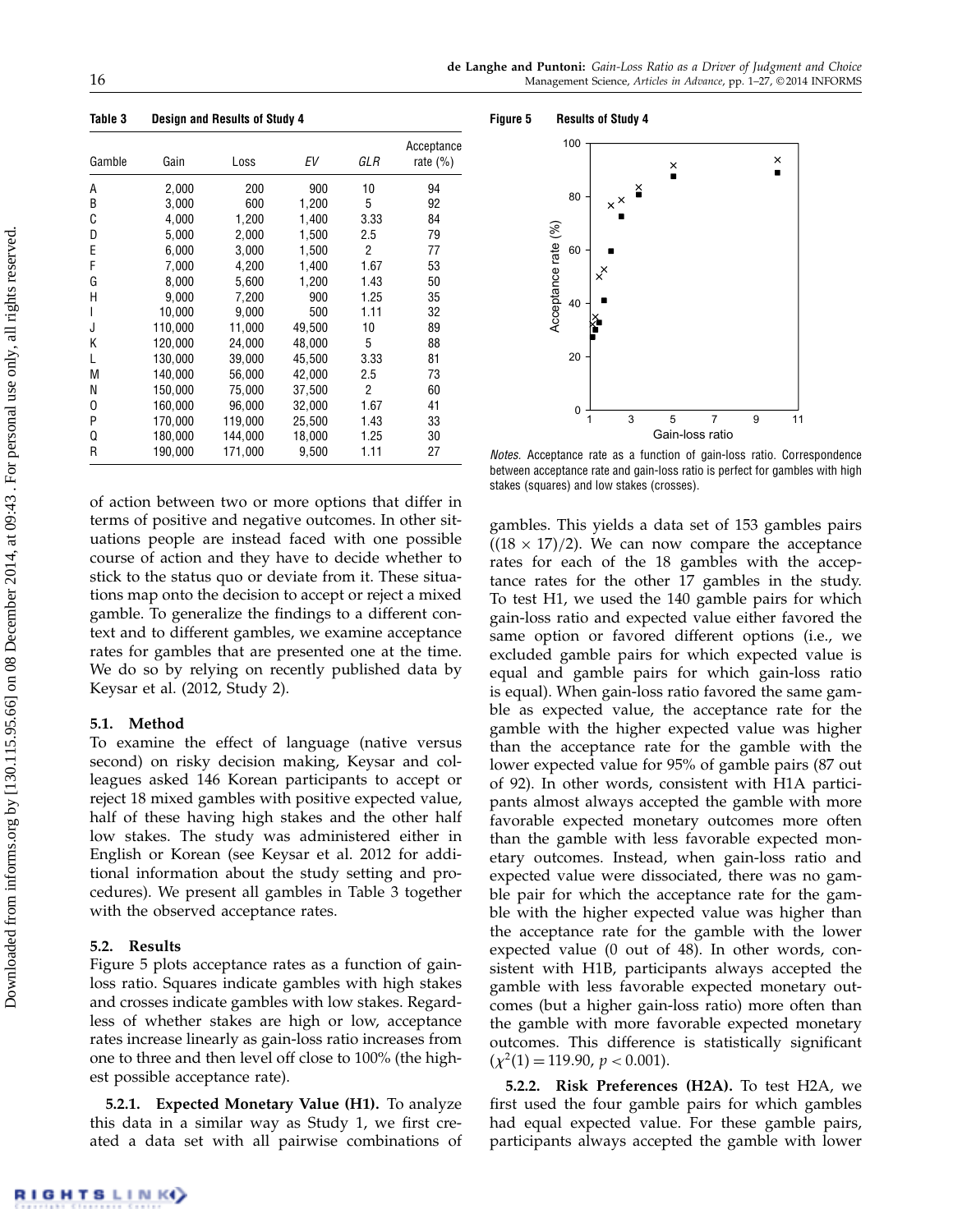outcome variance more often than the gamble with higher outcome variance. In other words, participants were risk averse. To examine sensitivity to gains and losses more generally, we computed the difference between gains ( $\Delta g = g_L - g_R$ ) and the difference between losses for each gamble pair  $(\Delta l = (-l_L) (-l_R)$ ). We then regressed the difference in acceptance rates between the gambles on  $\Delta g$  and  $\Delta l$ . This analysis is similar to our analysis in Study 1 and allows us to use all 153 gamble pairs. The absolute values for the 95% confidence intervals for the effect of  $\Delta g$  (95% CI: [0.0000028, 0.0000042]) and  $\Delta l$  (95% CI: [-0.0000064, -0.0000045]) were nonoverlapping. In other words, the difference in acceptance rates was affected more by variation in losses than by variation in gains.

5.2.3. Preference Extremity (H3). To test H3, we analyzed the absolute difference in acceptance rates as a function of whether gain-loss ratio is diagnostic or not. Acceptance rates were closer for the eight gamble pairs where gain-loss ratio is not diagnostic  $(M = 0.08)$ ,  $SD = 0.06$ ) than for the 144 gamble pairs where gainloss ratio is diagnostic ( $M = 0.30$ ,  $SD = 0.20$ ,  $t(151) =$ 3.29,  $p < 0.01$ ). In other words, preferences are less extreme when gain-loss ratio is not diagnostic.

5.2.4. Additional Analysis. To assess whether prospect theory can provide an alternative account for the data, we conducted two analyses. First, we predicted acceptance rates using the best-fitting parameter values for  $\alpha$ ,  $\beta$ , and  $\lambda$  from Study 1 ( $\alpha = \beta =$ 0.33,  $\lambda = 1.14$ ). The correlation between acceptance rates and the values of gambles according to prospect theory computed separately for gambles with high stakes and gambles with low stakes is perfect for both types of gambles (Spearman's  $\rho = 1$ ). Also the correlation computed across high and low stakes is very high (Spearman's  $\rho = 0.86$ ,  $p < 0.001$ ). We then compared this correlation with the one for gainloss ratio (Spearman's  $\rho = 0.97$ ,  $p < 0.001$ ) following the approach of Meng et al. (1992). The 95% confidence interval for the difference between both Fisher z-transformed correlation coefficients excludes zero  $(95\% \text{ CI: } [0.42, 1.33])$  indicating that prospect theory with parameter values from Study 1 provides a worse account for the data than gain-loss ratio.

Second, we estimated parameter values using the current data. We modeled the acceptance rate for each gamble with a logistic function:

Acceptance rate =  $1/(1 + \exp[-U(L)])$ ,

where  $U(L)$  is determined according to the same formula used in the simulation study and in Study 1. The mean squared difference between observed and predicted acceptance rates is lowest when  $\alpha = 0.27$  and  $\lambda = 1.14$ . These parameter values are almost identical to those estimated in Study 1.

Given the differences between Studies 1 and 4 in terms of the gambles' payoffs, dependent variables, and participant populations (Western versus East Asian), the high predictive validity of gainloss ratio in both studies and the consistency of the best-fitting prospect theory parameters is remarkable. In both studies, the best-fitting parameter estimates approach the parameter values that allow prospect theory to mimic gain-loss ratio (see §1.4). Also note that an account based on attribute-based ratios is not applicable to the data of Study 4 because, like in Studies 2 and 3, people only evaluated one gamble at a time.

## 6. Study 5: Reanalysis of Sussman and Shafir (2012, Study 3a)

The previous studies indicate sensitivity to gain-loss ratio when individuals are asked to choose between two gambles (Study 1), rate the attractiveness of a gamble presented in isolation (Studies 2 and 3), or decide whether to accept or reject a gamble (Study 4). In all studies we used gambles with equal probabilities of winning and losing. The remaining three experiments assess the robustness of this finding in situations where probabilities are different from 0.5. In Study 5 we use recently published data by Sussman and Shafir (2012) to test whether gain-loss ratio affects the evaluation of mixed decision alternatives for which the probabilities of positive and negative outcomes are equal to 1. Outcomes are oftentimes not stochastic and we expect people to rely on gainloss ratios in those situations as well.

Objectively, people's net worth is determined by additively integrating assets and debts. that is, regardless of a person's current level of assets and debts, an increase in assets offsets an identical increase in debts. For instance, the net worth of person A with \$41 M in assets and \$5 M in debts is equal to the net worth of person B with \$44 M in assets and \$8 M in debts. Similarly, the net worth of person  $J$  with \$2 M in assets and \$38 M in debts is equal to the net worth of person K with \$7 M in assets and \$43 M in debts. In a series of studies, Sussman and Shafir (2012) find that this is not how people perceive wealth. The authors find that increases in debts are weighted more than identical increases in assets when a person has positive net worth, and vice versa, increases in assets are weighted more than identical increases in debts when a person has negative net worth. Thus, the perceived wealth of person  $B$  is lower than the perceived wealth of person A and the perceived wealth of person K is higher than the perceived wealth of person J. Sensitivity to gain-loss ratio predicts this pattern of results. Specifically, we argued in §1.2 that when expected value is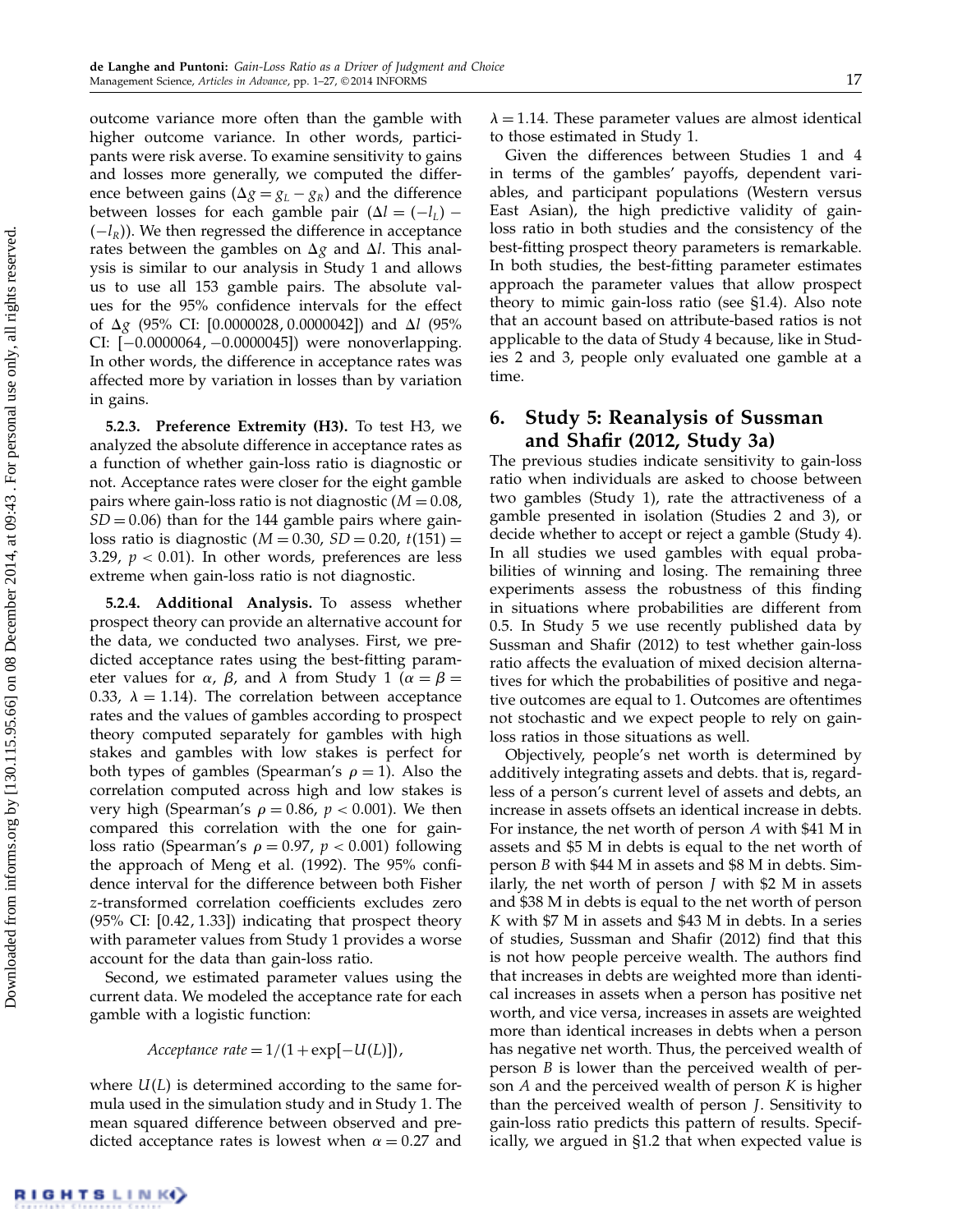| Set            | Profile | Assets | Debts | Net wealth | ADR  | Average rank |
|----------------|---------|--------|-------|------------|------|--------------|
| 1              | А       | 41     | 5     | 36         | 8.2  | 3.59         |
| 1              | B       | 44     | 8     | 36         | 5.5  | 4.41         |
| 1              | C       | 55     | 19    | 36         | 2.89 | 5.00         |
| 1              | D       | 71     | 35    | 36         | 2.03 | 5.16         |
| 1              | E       | 77     | 41    | 36         | 1.88 | 6.31         |
| 1              | F       | 94     | 58    | 36         | 1.62 | 6.63         |
| 1              | G       | 112    | 76    | 36         | 1.47 | 6.69         |
| 1              | Н       | 136    | 100   | 36         | 1.36 | 7.22         |
| 1              |         | 154    | 118   | 36         | 1.31 | 7.91         |
| 2              | J       | 2      | 38    | $-36$      | 0.05 | 6.44         |
| $\overline{2}$ | Κ       | 7      | 43    | $-36$      | 0.16 | 5.81         |
| 2              | L       | 11     | 47    | $-36$      | 0.23 | 5.09         |
| $\overline{c}$ | M       | 15     | 51    | $-36$      | 0.29 | 5.22         |
| $\overline{c}$ | N       | 20     | 56    | $-36$      | 0.36 | 5.25         |
| $\overline{2}$ | 0       | 31     | 67    | $-36$      | 0.46 | 5.00         |
| $\overline{2}$ | P       | 40     | 76    | $-36$      | 0.53 | 5.06         |
| 2              | Q       | 52     | 88    | $-36$      | 0.59 | 4.81         |
| 2              | R       | 63     | 99    | $-36$      | 0.64 | 4.75         |

Table 4 Design and Results of Study 5

Note. ADR stands for asset-debt ratio.

positive (here, net worth is positive) people should be more sensitive to variation in losses (here, debts) than to equal variation in gains (here, assets). Conversely, when expected value is negative (here, net worth is negative), people should be more sensitive to variation in gains (here, assets) than to equal variation in losses (here, debts).

#### 6.1. Method

Sussman and Shafir (2012, Study 3a) presented 32 respondents with two sets of 10 financial profiles and asked them to rank the profiles in each set from most to least desirable. The profiles in the first set all had a positive net worth of \$36,000 and the profiles in the second set all had a negative net worth of \$36,000. In each set, nine profiles had mixed outcomes. We present these profiles and their average rank in Table 4. (See Sussman and Shafir 2012 for additional information about sample and procedure.)

## 6.2. Results

6.2.1. Risk Preferences (H2). Wealth profiles with positive net worth all reflect the same net wealth because they only differ by a constant added to both assets and debts. For instance, wealth profile  $B(44; 8)$ can be obtained by adding a constant of 3 to the asset and debt portions of wealth profile  $A(41; 5)$ . In line with sensitivity to gain-loss ratio, we find that the correlation between asset-debt ratio and average rank is perfect when profiles have positive net worth (Spearman's  $\rho = -1$ ).<sup>4</sup> Or in other words, the rank for wealth profiles with smaller assets and debts is lower (i.e., more favorable) than the rank for wealth profiles with larger assets and debts. This result supports our contention that people are more sensitive to variation in losses than to equal variation in gains, and thus risk averse, when expected value is positive (H2A).

Similarly, wealth profiles with negative net worth all reflect the same net wealth because they only differ by a constant added to both assets and debts. For instance, wealth profile  $K$  (7; 43) can be obtained by adding a constant of 5 to the asset and debt portions of wealth profile  $J(2, 38)$ . In line with sensitivity to gain-loss ratio, we find that the correlation between asset-debt ratio and average rank is close to perfect when profiles have negative net worth (Spearman's  $\rho = -0.92$ ,  $p < 0.001$ ). Or in other words, the rank for wealth profiles with larger assets and debts is lower (i.e., more favorable) than the rank for wealth profiles with smaller assets and debts. This result supports our contention that people are more sensitive to variation in gains than to equal variation in losses, and thus risk seeking, when expected value is negative (H2B).

6.2.2. Preference Extremity (H4). If participants are sensitive to asset-debt ratio and the asset-debt ratios of wealth profiles are hard to discriminate, one would expect that the ranking of wealth profiles is inconsistent across participants. For instance, participants would rank different wealth profiles as most desirable and different wealth profiles as least desirable. As a consequence, the rank of wealth profiles averaged across participants should be relatively similar. In the extreme, if participants would disagree completely, the average rank of all wealth profiles would be 5. Thus, in statistical terms, when wealth profiles are hard to discriminate the variance of the average ranks of the wealth profiles should be relatively low. In contrast, if participants are sensitive to asset-debt ratio and the asset-debt ratios of wealth profiles are easy to discriminate, one would expect that the ranking of wealth profiles is more consistent across participants. For instance, participants would rank the same wealth profile as most desirable and the same wealth profile as least desirable. In the extreme, if all participants rank the wealth profiles in the same way, the average ranks would be 1, 2, 3, 4, 5, 6, 7, 8, and 9. Thus, in statistical terms, when wealth profiles are easy to discriminate the variance of the average ranks of the wealth profiles should be relatively high. We build on this reasoning to carry out a test of H4, which predicts an effect of expected value domain on gain-loss ratio discriminability.

If most people ranked the profiles based on assetdebt ratios then we should find greater variability in the ranking of wealth profiles when assets are larger than debts (i.e., equivalent to the positive expected value domain) than when assets are smaller than

<sup>&</sup>lt;sup>4</sup> Note that the correlation is negative because lower average ranks indicate more desirable profiles.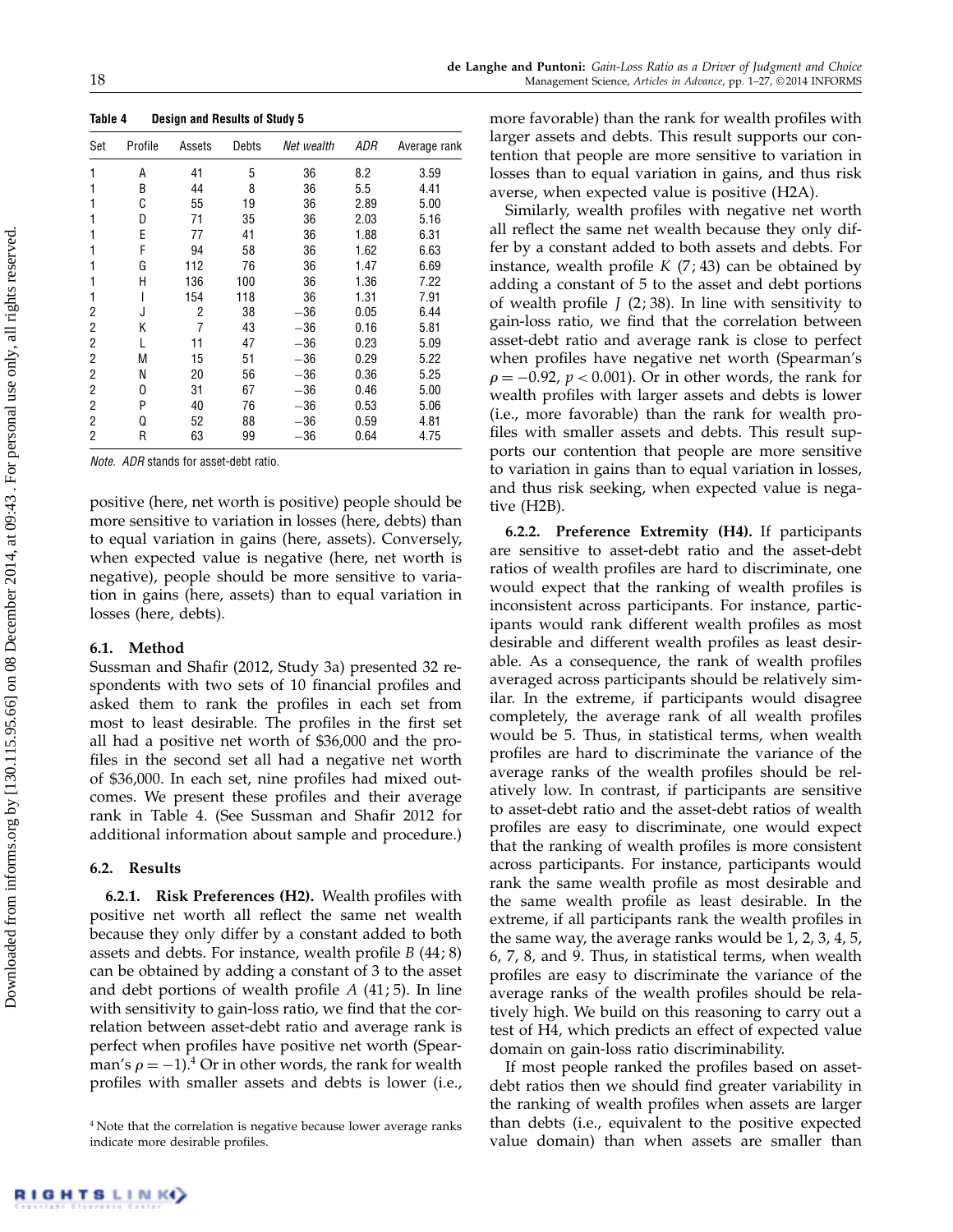debts (i.e., equivalent to the negative expected value domain). In support of this contention, we observe more variability in the ranking of wealth profiles when net worth is positive than when net worth is negative (*F*-test of equality of variances:  $F(8, 8) = 6.99$ ,  $p < 0.01$ ). This is partly because assets and debts have a wider range of 118 for profiles with positive net worth (assets range from 36 to 154 and debts range from 0 to 118) and narrower range of 63 for profiles with negative net worth (assets range from 0 to 63 and for debts range from 36 to 99) but that is not the only reason. Also when considering a subset of profiles such that the range for assets and debts is about the same when net worth is positive (i.e., excluding profiles 7–9 such that assets and debts have a range of 53 with assets ranging from 41 to 94 and debts ranging from 5 to 58) and when net worth is negative (i.e., excluding profile 1 such that assets and debts have a range of 56 with assets ranging from 7 to 63 and debts ranging from 43 to 99), there is more variability in the ranking of wealth profiles when net worth is positive than when net worth is negative  $(F(5, 7) =$ 12.07,  $p < 0.01$ ). In other words, people discriminate less between wealth profiles when assets are smaller than debts than when assets are larger than debts. The asymmetry in the ranking of wealth profiles with asset-debt ratios smaller versus larger than 1 is in line with the asymmetries we found in Study 1 for choice shares and reaction times and the asymmetry we found in Study 3 for attractiveness ratings. This pattern of results provides further support for H4 and is uniquely predicted by sensitivity to gain-loss ratio.

## 7. Study 6

Study 5 suggests that people's behavior is consistent with gain-loss ratio when gains and losses are certain. In Study 6, we examine whether people's choices are consistent with gain-loss ratio when probabilities are unequal across decision alternatives, that is, when the probability of winning is different across options and when the probability of losing is different across options.

## 7.1. Method

7.1.1. Participants, Design, and Procedure. One hundred eleven business undergraduates at a U.S. university participated in this study in exchange for extra course credit (57 females,  $M_{\text{age}} = 20.00$ , SD = 1.93). Participants were asked to choose 24 times between two mixed gambles. Data from one participant were eliminated before performing the analyses (this participant took less than one second to decide on more than 40% of trials), leading to a final sample size of 110. The gambles were sampled (without replacement) from an (1) outcome space with gains and losses ranging from \$5 to \$95 with increments of \$5 and (2) a probability space ranging from 0.05 to 0.95 with increments of 0.05.

When probabilities are allowed to vary, it is not possible to uniquely identify the parameters of prospect theory's value function (Nilsson et al. 2011, Prelec 1998, Wu and Markle 2008). Because the pattern of results predicted by gain-loss ratio implies more atypical parameter values for prospect theory when gambles have negative expected value, we decided to restrict the study to gambles with negative expected value. In Study 1 we found that gain-loss ratio has lower predictive ability when expected value is negative than when it is positive. As a result, gambles with negative expected value provide an especially conservative test of whether gain-loss ratio can account for choices between mixed gambles even when probabilities are allowed to vary. In total, the data set consists of 2,640 decisions. For each participant, gains were presented before losses for half of decisions and losses were presented before gains for the other half of decisions.

7.1.2. Sampling Procedure. For each participant, 24 gamble pairs were randomly sampled from the outcome space, subject to four restrictions:

• The expected value of the gambles was not zero (that is, the expected gain was never equal to the expected loss).

• The gain portions varied across gambles (that is, gains were never equal).

• The loss portions varied across gambles (that is, losses were never equal).

• The probabilities varied across gambles (that is, the probability of winning and losing was different).

Similar to Study 1, participants were presented with four types of gamble pairs. The first category consists of gamble pairs for which gain-loss ratio and expected value favor the same option. The second category consists of gambles for which gain-loss ratio and expected value are dissociated. If gain-loss ratio drives choice, participants will incur suboptimal monetary outcomes when presented with gamble pairs from category 2 (H1B) but not when presented with gamble pairs from category 1 (H1A). The third category consists of gambles with equal expected value. This category affords a clean test of participants' preference for risk (H2B). Holding constant expected value, risk seeking implies choosing the gamble with higher outcome variance. The fourth category consists of gambles with equal gain-loss ratio. We intended to replicate the analysis we did in Study 1 where we compared the extremity in choice shares for this category of gamble pairs with the extremity in choice shares for the other three categories. However, the sampling procedure resulted in a data set where virtually all gamble pairs were presented only once (see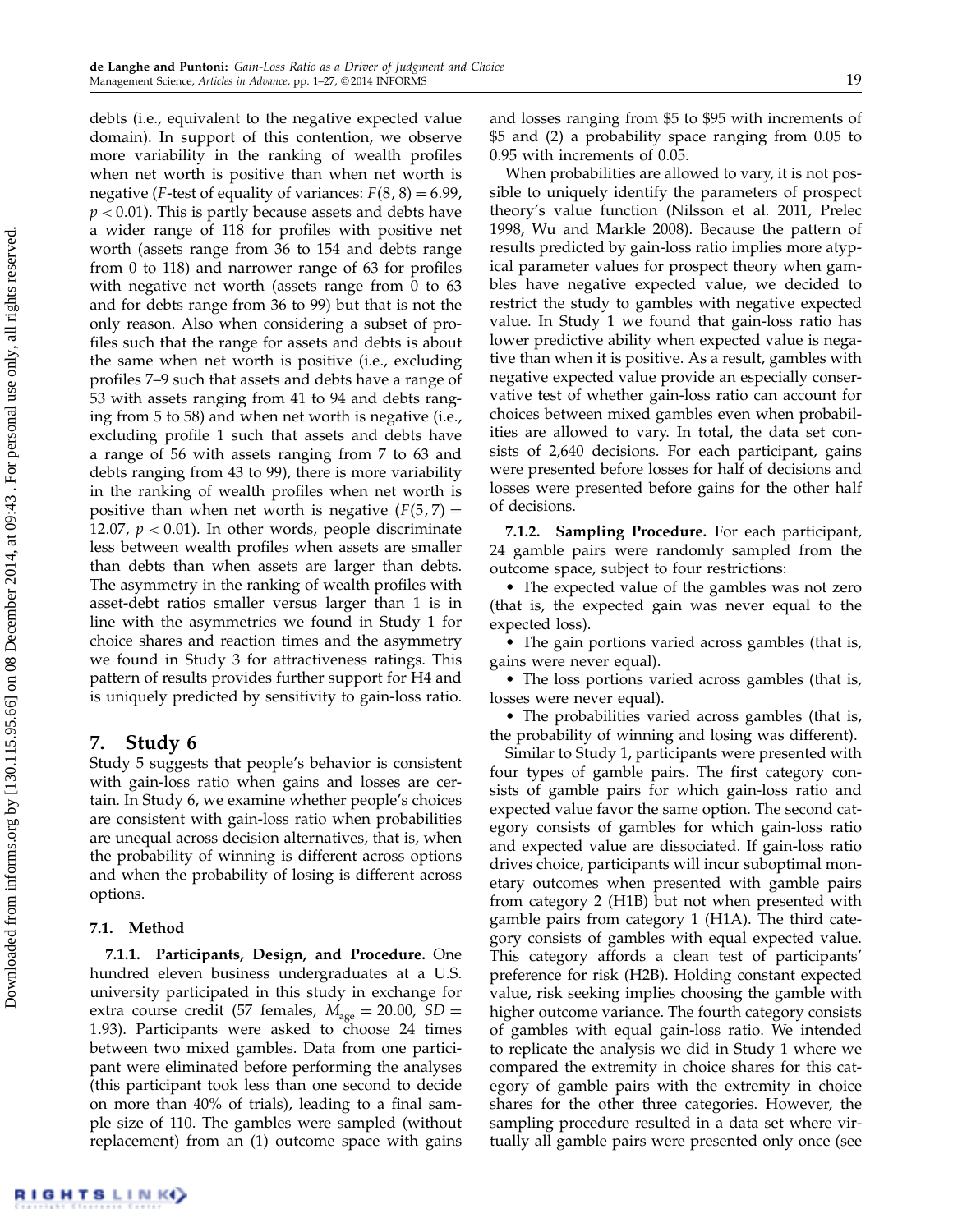also §7.2). For each unique gamble pair, the extremity index is  $0.5 (0.5 = |1 - 0.5| = |0 - 0.5|)$ . It is thus impossible to test H3. Every participant was presented with six gamble pairs sampled from each of the categories above. For half of the gamble pairs in each category, the gains were presented first. For the other half of gamble pairs, the losses were presented first.

## 7.2. Results

Because the large majority of gamble pairs was presented only once (2,622 out of 2,640), we will use decisions as a unit of analysis (i.e., 2,640 observations) instead of gamble pairs (i.e., 2,622 observations). For each of the 2,640 choices, gain-loss ratio makes a prediction (i.e., choose gamble L, choose gamble R, choose gamble  $L$  or gamble  $R$ ). The accuracy of gainloss ratio was scored as 1 if gain-loss ratio accurately predicted choice and as 0 if gain-loss ratio did not accurately predict choice. Accuracy was scored as a missing value if gain-loss ratio was not diagnostic for the particular gamble pair (i.e., choose gamble L or gamble  $R$ ). We computed an accuracy index by averaging over the 1,980 decisions for which gainloss ratio is diagnostic. Gain-loss ratio accurately predicted choice 68% of the times  $(SD = 0.47)$ .

This accuracy score underestimates the accuracy score that would be observed if gambles had been randomly sampled from the outcome space without restrictions pertaining to the number of gamble pairs sampled from each category. Because gamble pairs were not sampled uniformly from the outcome space, some categories of gamble pairs are overweighted by doing the analysis at the decision level. Weighting accuracy scores for the various categories of gamble pairs in Study 6 instead by their natural frequency of occurrence yields an accuracy score of 79%. This score can be directly compared and is identical to the accuracy score for gambles with negative expected value in Study 1 (where we did the analysis at the gamble level and thus all gamble pairs are weighted by their natural frequency of occurrence). In sum, the findings are consistent with the idea that gain-loss ratio drives decision making, even when probabilities are different from 0.5 and unequal across gambles.

7.2.1. Expected Monetary Value (H1). Gain-loss ratio and expected value favor the same option for 660 decisions (see category 1). The likelihood of choosing the gamble with the higher expected value averaged across these pairs is significantly higher than chance ( $M = 0.82$ ,  $SD = 0.38$ ,  $t(659) = 21.87$ ,  $p < 0.001$ ). Thus, in support of H1A, when two gambles are ranked the same based on expected value and gainloss ratio, people favor gambles with higher monetary outcomes. Gain-loss ratio and expected value are instead dissociated for 660 decisions (see category 2). The likelihood of choosing the gamble with the higher expected value (and thus lower gain-loss ratio) averaged across these choices is significantly lower than chance ( $M = 0.44$ ,  $SD = 0.50$ ,  $t(659) = 2.98$ ,  $p < 0.01$ ). Thus, in support of H1B, when two gambles are ranked differently based on expected value and gain-loss ratio, people favor gambles with suboptimal monetary outcomes.

7.2.2. Risk Preferences (H2B). To assess risk preferences, we analyzed choices when gambles have equal expected value. This is the case for 660 decisions (see category 3). Recall that all gambles in this study have negative expected values. The likelihood of choosing the more risky gamble (the gamble with higher outcome variance) is significantly higher than chance ( $M = 0.66$ ,  $SD = 0.47$ ,  $t(653) = 8.62$ ,  $p < 0.001$ ). To examine sensitivity to gains and losses more generally, we computed the difference between expected gains ( $\Delta g = p_{gL}g_L - p_{gR}g_R$ ) and the difference between expected losses for each gamble pair  $(\Delta l = p_{lL}(-l_L)$  $p_{lR}(-l_R)$ ). We then regressed choice (L or R) on  $\Delta g$ and  $\Delta l$ . This analysis allows us to use all 2,640 decisions and is similar to our analyses in Studies 1 and 3, except that here we use logistic regression. The absolute values for the 95% confidence intervals for the effect of  $\Delta g$  (95% CI: [0.086, 0.108]) and  $\Delta l$  (95% CI:  $[-0.036, -0.047]$ ) were nonoverlapping. In other words, choice was affected more by variation in gains than by variation in losses.

7.2.3. Additional Analyses. Gain-Loss Ratio vs. Ratio of First over Second Outcome. In previous studies we always presented the gain before the loss. If people shift from taking the gain-loss ratio to the lossgain ratio when the loss is presented first, we would expect to find a difference such that choices are more extreme (i.e., decisions are more likely to be consistent with payoff ratio) when the loss is presented first. This is because in the negative expected value domain the gain-loss ratio is compressed between 0 and 1, and the loss-gain ratio ranges between 1 and  $+\infty$ . To examine this possibility, we estimated a logistic regression model in which we analyzed the accuracy of gain-loss ratio for each decision (0 or 1) as a function of whether the gain or the loss was presented first. There was no significant effect of presentation order suggesting that whether gains or losses are displayed first has no impact on preference extremity ( $\chi^2 = 0.14$ ,  $p = 0.71$ ). In sum, given also the support for H4–H7 in Study 1 (i.e., the findings about the greater discriminability of gain-loss ratio in the positive than negative expected value domain), we can conclude that people are not basing their decisions on loss-gain ratio or on the ratio of the first over the second outcome. Instead, they base their decisions on gain-loss ratio.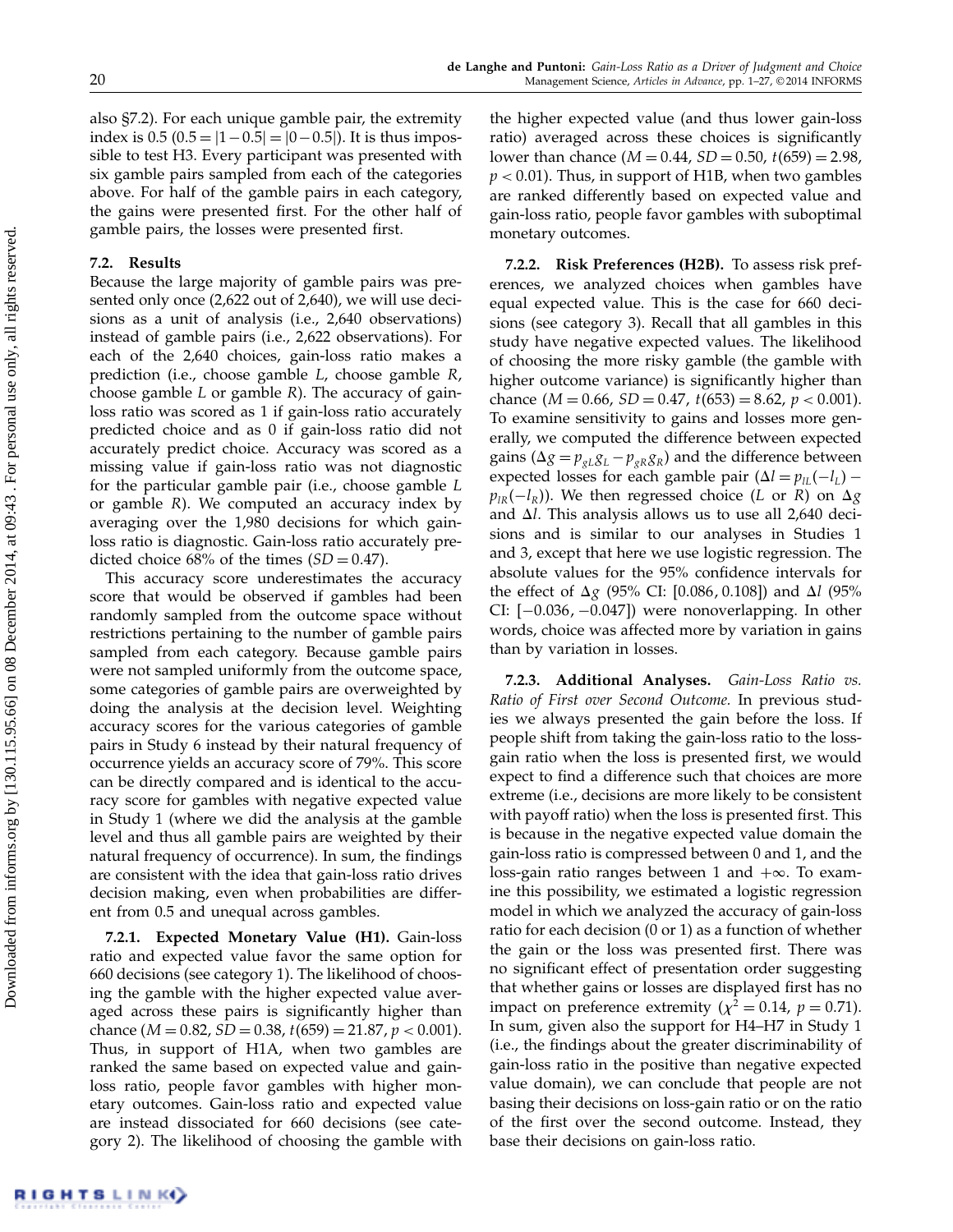Prospect Theory. We estimated prospect theory parameter values after transforming objective probabilities according to the probability weighting function specified in §1.4. Because the curvature in the probability weighting function  $(\gamma)$  cannot be identified uniquely from the curvature in the value function ( $\alpha$ ), we follow Wu and Markle (2008) and set  $\gamma$ to 0.55. We thus estimate three free parameters ( $\alpha =$  $\beta$ ,  $\lambda$ , and  $\mu$ ). The best-fitting parameter values are  $\alpha = \beta = 0.51$  (95% CI: [0.49, 0.54]),  $\lambda = 0.71$ (95% CI: [0.65, 0.77]), and  $\mu = 1.19(95\% \text{ CI: } [0.99, 1.39])$ . In §1.4 (see also Appendix C), we presented the results of a simulation study in which we estimated prospect theory parameters based on a choice data set generated by gain-loss ratio maximization. We estimated parameters based on gambles with positive and negative expected values. To better evaluate the results of Study 6, we estimated prospect theory parameters again now using only the gambles with negative expected value in the simulated choice data set. When expected value is negative, gain-loss ratio maximization implies greater sensitivity to gains (see §1.2). In line with this, we find a loss-aversion parameter smaller than 1 (i.e., gain seeking) when prospect theory parameters are estimated based on gambles with negative expected value only. In particular, the bestfitting parameter values obtained in Study 6 ( $\alpha$  = 0.51 and  $\lambda = 0.71$ ) are very similar to the ones obtained based on the gambles with negative expected value in the simulated choice data set. For instance, when randomness is moderate ( $\mu = 1$ ):  $\alpha = 0.55$  and  $\lambda = 0.67$ . This additional analysis provides further support for gain-loss ratio maximization in the context of choice between mixed gambles with different probabilities of winning and losing.

## 8. Study 7

When mixed gambles feature a certain loss in combination with a low-probability gain, prospect theory with standard parameter values predicts a greater preference for gambles with higher outcome variance. This is due to the inverse S-shaped nature of prospect theory's probability weighting function, which implies overweighting of small probabilities. For instance, consider the following three insurance options each involving coverage for a 1% chance of lost luggage (i.e., a low-probability gain) and a premium (i.e., a sure loss): LOW (100, 0.01; −9, 1), MED  $(400, 0.01; -12, 1)$ , HIGH  $(700, 0.01; -15, 1)$ . Prospect theory with standard parameter values ( $\alpha = \beta = 0.88$ ,  $\lambda = 2.25$ , and  $\gamma = 0.55$ ) predicts the following ranking:  $PT_{\text{LOW}} = -11.54 < PT_{\text{MED}} = -6.44 < PT_{\text{HIGH}} = -2.13.$ Sensitivity to gain-loss ratio predicts the same ranking but for a different reason. Specifically, for options with the same negative expected value, gain-loss ratio increases with the magnitude of gains and losses, which should lead to a preference for options with larger outcome variance (see §1.2), that is for insurances with higher premiums and more coverage.

In Study 7, we ask participants to evaluate insurance options that feature a certain premium and a low-probability coverage amount. Although the design of this study does not allow disentangling gain-loss ratio maximization from prospect theory, we think this study is important nevertheless. The context of insurance decisions is a mixed gamble situation of substantive importance to consumers and the previous studies demonstrated that decisions between mixed gambles are oftentimes not aligned with prospect theory. It is thus valuable to empirically test whether people indeed have a preference for insurance options with higher coverage and premiums.

## 8.1. Method

We asked 115 respondents from Amazon Mechanical Turk to imagine they wanted to insure their luggage against loss while traveling (we did not ask respondents to indicate their age and gender in this study). We told participants that there is a 1% chance (1 out of 100) that their luggage would be lost and then presented them with two insurance options. Participants rated the relative attractiveness of the insurance options on a scale from −4 (the first option is more attractive) to  $+4$  (the second option is more attractive). We presented about half of participants with a low-variance option  $(100, 0.01, -9, 1)$  and a medium-variance option  $(400, 0.01, -12, 1)$ . The other half of participants was presented with the same medium-variance option and a high-variance option  $(700, 0.01, -15, 1)$ . We counterbalanced presentation order such that sometimes the option with the higher outcome variance was presented first and other times the option with the lower outcome variance was presented first. After rating relative attractiveness, we asked participants to report the coverage of their most preferred option. Nine participants were unable to accurately answer this question and were excluded before data analysis.

## 8.2. Results

The three insurance options have identical expected values  $(EV_{\text{LOW}} = EV_{\text{MED}} = EV_{\text{HIGH}} = -8)$  but different gain-loss ratios ( $GLR_{\text{LOW}} = 0.11, GLR_{\text{MED}} =$ 0.33,  $GLR<sub>HIGH</sub> = 0.47$ . If people care about gain-loss ratio, they should prefer the high-variance option over the medium-variance option and the mediumvariance option over the low-variance option. Prospect theory with typical parameter values predicts a behavioral result that is very consistent with gain-loss ratio maximization because of probability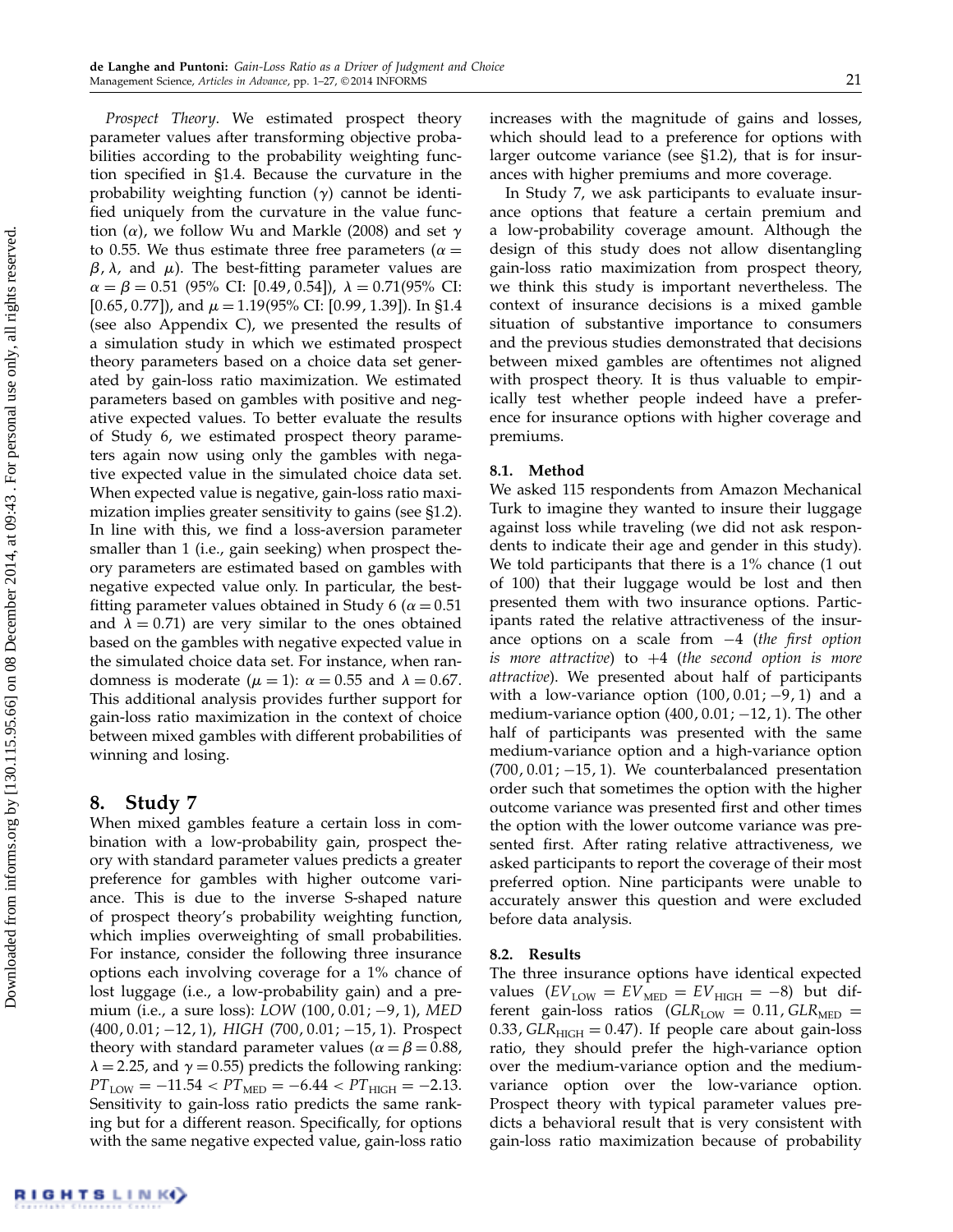weighting (i.e., the inverse S-shaped nature of its probability weighting function). Maximizing gain-loss ratio implies the same behavioral result but for a different reason: the relationship between outcome magnitude and gain-loss ratio is nonlinear.

We first transformed relative attractiveness ratings such that scores above zero indicate a preference for the more risky option. In line with H2B, participants rated the option with higher outcome variance as most attractive regardless of whether they were presented with the low-variance and the mediumvariance options  $(M = 3.03, SD = 1.80, t(56) = 12.71,$  $p < 0.001$ ) or with the medium-variance and the highvariance options  $(M = 2.16, SD = 2.31, t(49) = 6.55,$  $p < 0.001$ ). Note that when expected value is negative, gain-loss ratio increases in a decelerating way when the gain and loss portions of a gamble are increased with the same constant. As a consequence, the difference in gain-loss ratio between the lowvariance option and the medium-variance option (0.22) is larger than the difference in gain-loss ratio between the medium-variance option and the highvariance option (0.13). Decision makers relying on gain-loss ratio should thus differentiate more between the low-variance and the medium-variance option than between the medium-variance and the highvariance option. In line with this, participants discriminated more between the low-variance and the medium-variance options than between the mediumvariance and the high-variance options (3.03 versus 2.16:  $t(104) = 2.18$ ,  $p < 0.05$ ).

## 9. General Discussion

## 9.1. Summary of Findings

People often face situations that involve a trade-off between gains and losses. Whereas the most influential normative and descriptive theories of decision making assume that people integrate the (psychological) consequences of mixed gambles in an additive way, we propose instead that people attend to the rate of exchange between positive and negative outcomes. They care about gain-loss ratio, or efficiency. Although efficiency is an important notion in finance and management (e.g., return on investment), it has not been considered in the judgment and decision-making literature as a carrier of value. The most important contribution of the current paper is to demonstrate that people display a tendency to favor decision options with larger gain-loss ratios.

We predicted that people favor options with higher expected monetary outcomes when gain-loss ratio and expected value are aligned (H1A) but incur suboptimal monetary outcomes whenever gain-loss ratio and expected value are dissociated (H1B), risk aversion for mixed gambles with positive expected value (H2A) but risk seeking for mixed gambles with negative expected value (H2B), less extreme preferences when gain-loss ratio is not diagnostic (H3), and less extreme preferences and longer decision times for gambles with negative expected value than for gambles with positive expected value (H4–H7). The results of seven studies (five new experiments and two reanalyses of recently published findings) are consistent with these predictions. Sensitivity to gainloss ratio is reflected in choices between mixed gambles (Studies 1, 6, and 7), attractiveness ratings of mixed gambles presented in isolation (Studies 2 and 3), decisions of whether to accept or reject mixed gambles (Study 4), and the ranking of wealth profiles that are mixed in terms of assets and debts (Study 5). We find that people are sensitive to gain-loss ratio when gains and losses are certain (Study 5), when probabilities for uncertain gains and losses are equal to 0.5 (Studies 1–4), when probabilities for uncertain gains and losses are different from 0.5 and unequal across gambles (Study 6), and when the probability of gains is very small but losses are certain (Study 7). Across studies, we examined the viability of several alternative accounts for the data.

Future research should explore the psychological antecedents of reliance on gain-loss ratio. In particular, there may be heterogeneity in sensitivity to gain-loss ratio across individuals (e.g., rational versus experiential thinking styles; Pacini and Epstein 1999), tasks characteristics (e.g., time pressure; Payne 1982), social incentives (e.g., outcome versus process accountability; de Langhe et al. 2011), and financial stakes (e.g., Payne 1982).

## 9.2. Implications

9.2.1. Prospect Theory. Mixed gambles are an understudied area of research in decision making under risk. This dearth of research is especially problematic because the relatively few papers dedicated to mixed gambles have found prospect theory wanting. Wu and Markle (2008) document several mixed gamble pairs for which mixed gamble L is preferred over mixed gamble R, but the gain and loss portions of gamble R are preferred over the gain and loss portions of gamble L. Such gamble pairs violate the assertion of prospect theory (and any other additive utility model) that the overall value of a gamble can be expressed as an additive function of its positive and negative components (i.e., gain-loss separability; see also Birnbaum and Bahra 2007, Por and Budescu 2013). To account for this violation while retaining the fundamental properties of prospect theory (e.g., the notions of a probability weighting function, a value function over gains and losses, loss aversion, and additive integration of subjective values), the authors suggest that people may be less sensitive to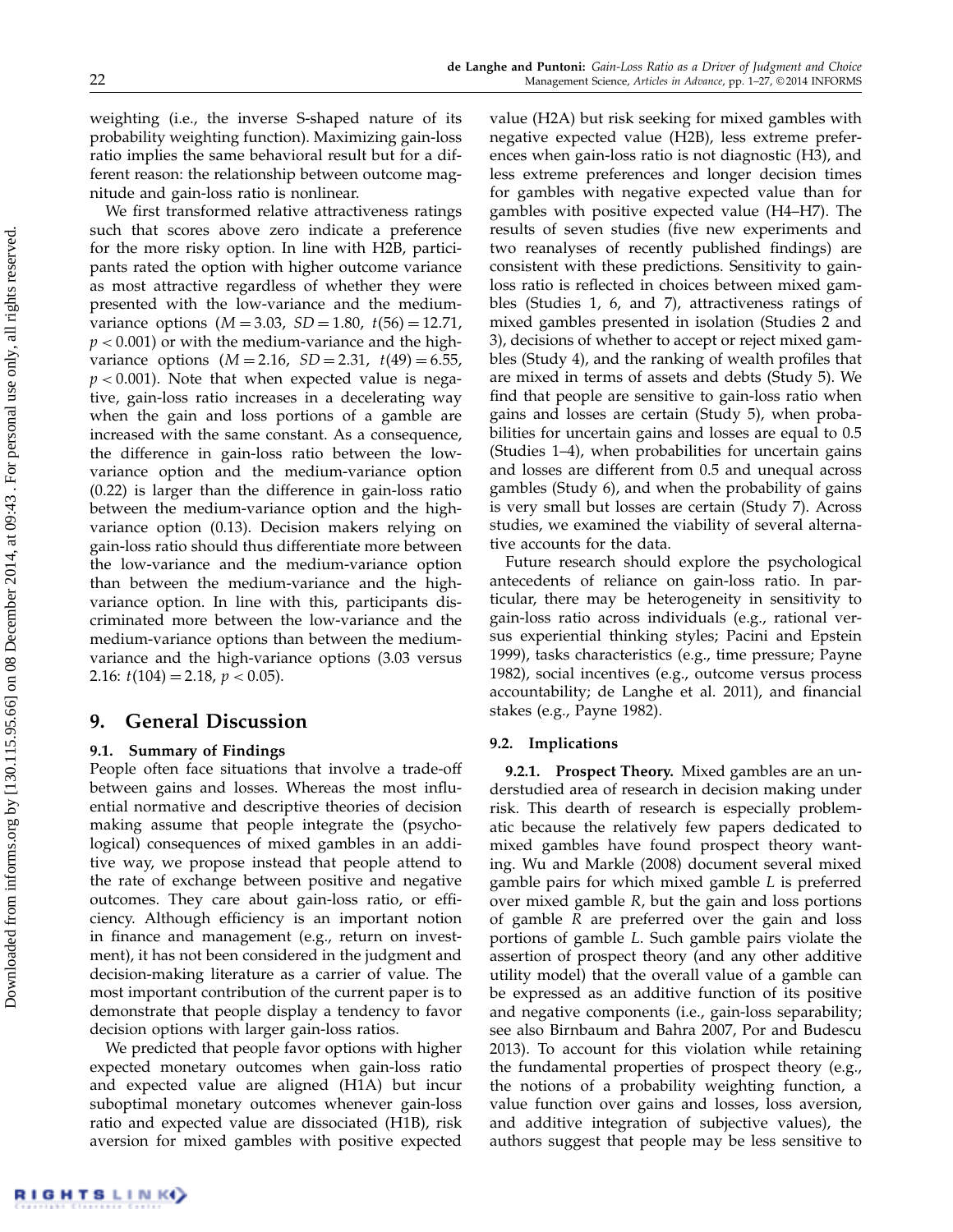differences in objective probabilities when choosing between mixed-domain gambles than when choosing between single-domain gambles. By adding another parameter to the model, the curvature in the probability weighting function is allowed to vary depending on whether the gambles have mixed outcomes versus not. The studies in this paper confirm the specificity of mixed gambles but, instead of incrementally adjusting prospect theory, we suggest to reconsider the fundamental assumption of additive integration. We propose that a dual process model is needed that assumes additive integration for singledomain gambles and multiplicative integration for mixed gambles (see Study 2). This has implications for the estimation and interpretation of prospect theory's parameters. First, one should not estimate loss aversion in the context of mixed gambles conditional on estimates obtained from single-domain gambles (e.g., Abdellaoui et al. 2007). Second, even when estimating prospect theory's parameters based on mixed gambles only, the parameters related to the steepness and curvature of the value function may not stem from loss aversion and decreasing marginal sensitivity but from the multiplicative integration of gains and losses.

Loss Aversion. Research on prospect theory suggests that losses are weighted more than twice as much than corresponding gains ( $\lambda = 2.25$ ), which "explains the extreme reluctance to accept mixed prospects" (Tversky and Kahneman 1992, p. 316). Our estimates for  $\lambda$  are more modest and lie close to the values that would be expected if decision makers value mixed gambles based on gain-loss ratio (see §1.4). The relatively few papers on mixed gambles also find little or no loss aversion (Battalio et al. 1990, Erev et al. 2008, Ert and Erev 2008, Kermer et al. 2006, Nilsson et al. 2011). Little or no loss aversion in the context of mixed gambles has two related implications. First, prospect theory predicts risk aversion for mixed gambles with equal odds of winning and losing based on loss aversion (Benartzi and Thaler 1999, Thaler et al. 1997). Sensitivity to gain-loss ratio also predicts risk aversion for gambles with positive expected value. Although the prediction of risk aversion for gambles with positive expected value is in line with prospect theory, gain-loss ratio provides a conceptual underpinning for this prediction that is independent of loss aversion. Moreover, sensitivity to gain-loss ratio predicts risk seeking instead of risk aversion for mixed gambles with negative expected value. Second, loss aversion implies that losses are generally weighted more than gains. Little or no loss aversion in combination with sensitivity to gain-loss ratio instead implies greater sensitivity to variation in losses for gambles with positive expected value but greater sensitivity to variation in gains for gambles with negative expected values. The empirical results reported in this paper pertaining to risk preferences and the weighting of gains versus losses follow from sensitivity to gainloss ratio.

Decreasing Marginal Sensitivity. Prospect theory traces the curvature in the value function to the psychophysical principle of decreasing marginal sensitivity according to which people's ability to discriminate changes in a physical stimulus diminishes as the magnitude of the stimulus increases. A difference of a constant magnitude (say \$10) seems subjectively smaller when it is applied to large magnitudes (say \$110) than when it is applied to small magnitudes (say \$10). Because this applies symmetrically for gains and losses the value function is concave over gains and convex over losses. Hsee and Rottenstreich (2004) instead propose that the curvature in the value function can be traced to two different ways of thinking, one more affective and one more cognitive in nature. (See Rottenstreich and Hsee 2001 for a similar account for the curvature in the probability weighting function.) Evaluation based on feelings leads to scope insensitivity and value functions that are a step function of magnitude. Evaluation based on calculation leads to scope sensitivity and value functions that are a linear function of magnitude. Sometimes evaluation is based on affect and other times it is based on calculation. The combination of a step function and a linear function implies a nonlinear and decelerating function and thus a concave value function over gains and a convex value function over losses. Although the accounts based on psychophysics and affect are very different, they share the assumption that the valuation of gains and losses an sich is nonlinear.

We suggest that for mixed gambles the curvature in the value function may be a side effect of the multiplicative integration rule that people use when combining gains and losses. If the value function over gains and losses is in fact linear and people multiplicatively integrate gains and losses, the additive deconstruction of overall evaluations and choices into gains and losses will reveal a nonlinear value function over gains and losses. In other words, a decision maker who values options linearly in terms of gainloss ratio will appear to an observer who assumes additive integration of expected outcomes as having an S-shaped value function. Thus, a value function with a pronounced S-shape could be the result, not of valuation by feelings, but of valuation by calculation according to gain-loss ratio. Future research should examine how valuation by feeling versus calculation affects sensitivity to gain-loss ratio.

Probability Weighting. For 50–50 gambles with negative expected value, prospect theory with typical parameter values predicts very different behavioral results from sensitivity to gain-loss ratio. However, when expected value is negative and there is a low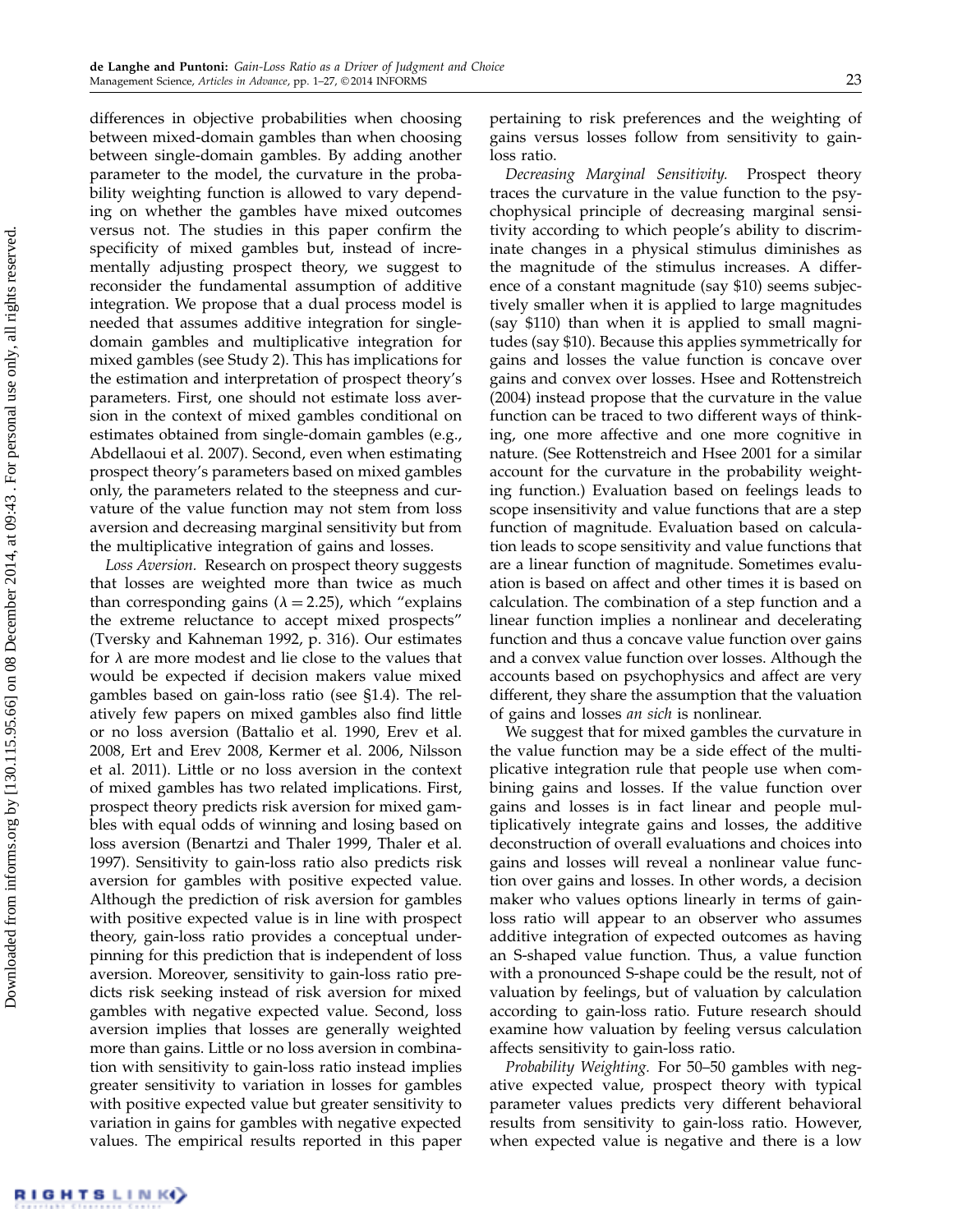probability of receiving a gain, prospect theory with typical parameter values predicts a behavioral result that is very consistent with gain-loss ratio maximization. This is due to the inverse S-shaped nature of the prospect theory's probability weighting function that implies overweighting of small probabilities. In Study 7, participants ranked insurance options consistent with the coverage-premium ratio. Given the evidence in support for gain-loss ratio maximization across our studies, these findings highlight the possibility that a pattern of results consistent with the probability weighting function of prospect theory may in fact emerge as a result of gain-loss maximization.

9.2.2. Discriminability and Evaluability. Gainloss ratios for gambles with positive expected value vary between 1 and  $+\infty$ , whereas gain-loss ratios for gambles with negative expected value vary between 0 and 1. Differences between gambles with negative expected value in terms of gain-loss ratio are thus compressed in a smaller range and harder to discriminate. We find that this asymmetry is consistently reflected in evaluation and choice and we believe that it provides unique evidence for the role played by gain-loss ratio in the context of mixed gambles. In Study 1, gain-loss ratios differ more between gambles when expected value is positive than when it is negative and this resulted in more extreme choice shares as well as shorter decision times. Lending additional credibility to the role of gain-loss ratio discriminability, the effect of expected value domain on choice shares and decision time was mediated by the absolute difference between the two gambles' gain-loss ratios. The same asymmetric pattern between gambles with gain-loss ratios larger versus smaller than one was observed in Study 3 where attractiveness ratings for gambles presented in isolation differed more for gambles with positive expected value than for identical gambles with inverted gain and loss portions. And the same asymmetry was manifest in Study 5 where the ranking of wealth profiles was more pronounced for individuals with positive than for individuals with negative net worth.

Another way in which individuals can express the perceived utility of a gamble is by expressing a judgment of its attractiveness when the gamble is presented in isolation. Joint and separate evaluation modes do not necessarily lead to the same ranking of gambles (Hsee and Zhang 2010). Not many dimensions are evaluable in a single evaluation context. The ones that are tend to be central to people's well-being such as temperature or amount of sleep (physiological dimensions), or social connectedness (a fundamental human motive; Hsee and Zhang 2010). A common assumption in ecology is that natural selection favors organisms that harvest food efficiently (Gallistel 1990, Schoener 1971, Smith 1979), where greater efficiency implies a higher ratio of energy acquired over time or energy expended. For instance, shore crabs (carcinus maenas) choose mussel sizes that maximize the ratio between mussel energy content and handling time (i.e., gain-loss ratio; Elner and Hughes 1978). If ecological fitness of organisms is based on maximizing return on investment, it is possible that multiplicative integration is a hardwired component of human decision making in mixed outcome situations.

## Acknowledgments

The authors thank three anonymous reviewers for their thorough and insightful comments, and the associate editor and department editor for their clear guidance in shaping this paper. The authors also thank Abigail Sussman, Eldar Shafir, Boaz Keysar, Sayuri Hayakawa, and Sun Gyu An for generously sharing their data. The authors are grateful for feedback provided on earlier drafts of this paper by John Lynch, Stijn van Osselaer, and Robert Rooderkerk.

#### Appendix A. Dissociation Between Gain-Loss Ratio and Expected Value

Consider mixed gambles  $L(g_L, p; l_L)$  and  $R(g_R, p; l_R)$ .<sup>5</sup> As can be seen in Figure 1, gamble R lies below the line indicating all gambles that are equivalent to gamble L in terms of gain-loss ratio (dashed line) and it lies above the line indicating all gambles that are equivalent to gamble L in terms of expected value (solid line). It can be shown that

•  $g_L/(-l_L)$  is the slope of the line indicating all gambles R in the outcome space that are equal in gain-loss ratio to gamble L, because  $GLR_L = (pg_L)/[(1-p)(-l_L)] \Rightarrow g_L =$  $[(1-p)/p]GLR_L(-l_L) \Rightarrow g_L = (g_L/(-l_L))(-l_L);$ 

•  $(1 - p)/p$  is the slope of the line indicating all gambles R in the outcome space that are equal in expected value to gamble L, because  $EV_L = pg_L - (1 - p)(-l_L) \Rightarrow g_L =$  $(1/p)EV_L + [(1-p)/p](-l_L)$ , where  $(1/p)EV_L$  is the intercept of the function relating  $-l_L$  to  $g_L$  and  $(1-p)/p$  is the slope of the function relating  $-l_L$  to  $g_L$ ;

• for  $EV_L > 0$ , the slope of the line indicating gambles R equal in gain-loss ratio to gamble L is steeper than the slope of the line indicating gambles R equal in expected value to gamble L, because  $EV_L = pg_L - (1-p)(-l_L) > 0 \Rightarrow (1-p)/p <$  $g_L/(-l_L)$ ;

• for  $EV_L < 0$ , the slope of the line indicating gambles R equal in gain-loss ratio to gamble  $L$  is less steep than the slope of the line indicating gambles R equal in expected value to gamble L, because  $EV_L = pg_L - (1 - p)(-l_L) < 0 \Rightarrow$  $(1-p)/p > g_L/(-l_L).$ 

<sup>5</sup> For simplicity, and consistent with much research on risky decision making, we focus on the case in which the probabilities of positive and negative outcomes sum up to one and are equal across gambles. It is possible to generalize the theoretical analysis to the case in which the probabilities of positive and negative outcomes are independent and different across gambles. However, in this case the increase in the number of free parameters leads to greater complexity. In particular, the implications for suboptimal monetary outcomes and risk preferences become contingent on trade-offs between probabilities and payoffs.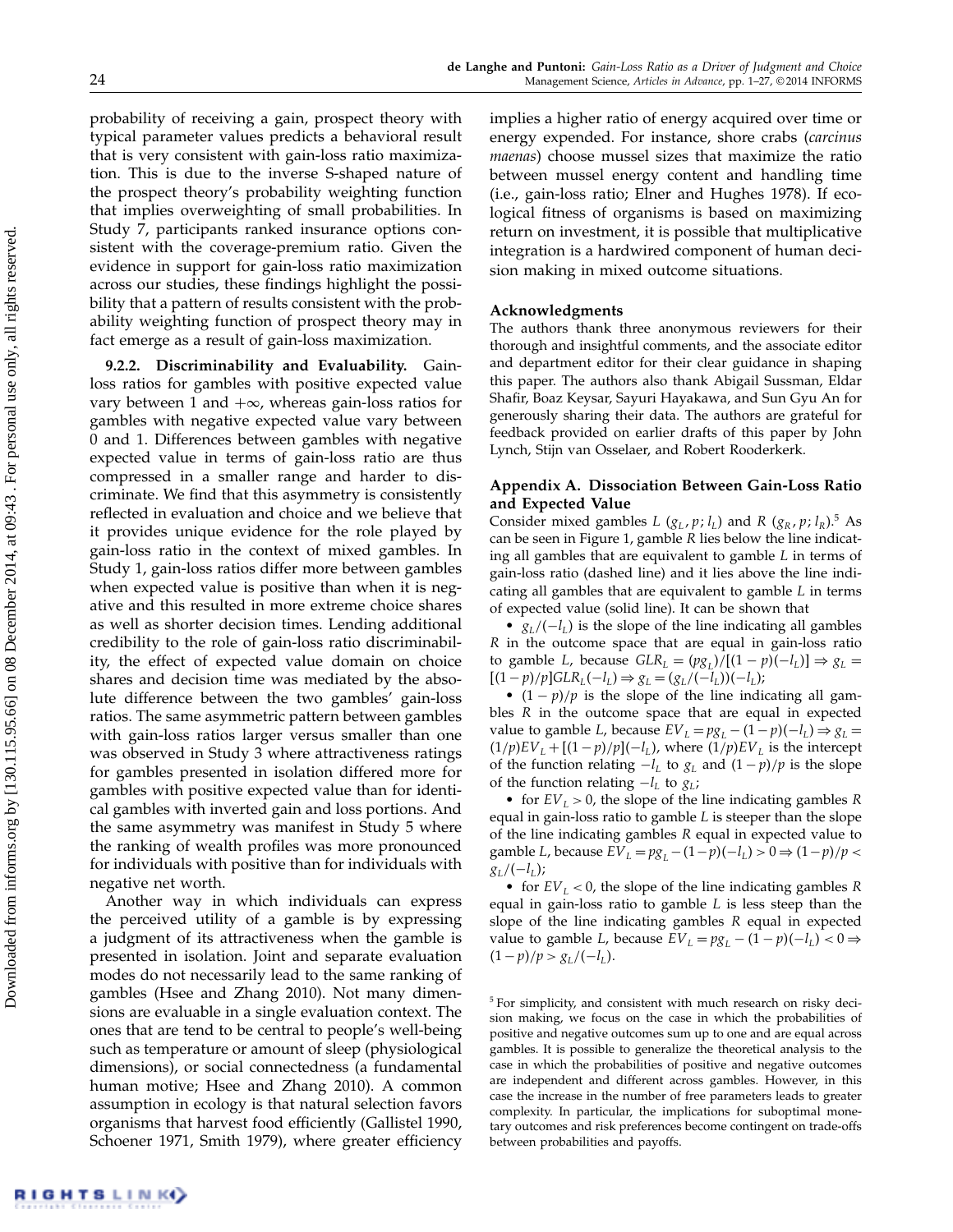Maximizing gain-loss ratio leads to choosing the option with the lower expected value whenever gain-loss ratio and expected value are dissociated, that is one gamble has a better gain-loss ratio than the other but a worse expected value, for example when  $GLR_L > GLR_R$  and  $EV_L < EV_R$ . The slope of the line relating gamble  $L$  to any gamble  $R$  in the outcome space is  $(g_R - g_L)/[(-l_R) - (-l_L)]$ . Therefore, reliance on gain-loss ratio leads to suboptimal monetary outcomes whenever

• for  $EV_L > 0$  and  $EV_R > 0$ ,  $(1-p)/p < (g_R - g_L)/[(-l_R) (-l_L)$ ] <  $g_L/(-l_L)$  (see Figure 1(a));

• for  $EV_L < 0$  and  $EV_R < 0$ ,  $g_L/(-l_L) < (g_R - g_L)/[(-l_R) (-l_L)$ ] <  $(1 - p)/p$  (see Figure 1(b));

• for  $EV_L < 0$  and  $EV_R > 0$ , it is not possible that  $EV_L <$  $EV_R$  and  $GLR_L > GLR_R$  (for  $EV_L < 0$ ,  $(1-p)/p > g_L/(-l_L)$ ; for  $EV_R > 0$ ,  $(1 - p)/p < g_R/(-l_L)$ . As a result,  $g_L/(-l_L) <$  $g_R/(-l_R) \Rightarrow GLR_L < GLR_R$ , but  $GLR_L > GLR_R$ .

#### Appendix B. Proof of H2

For any mixed gamble, it is possible to find two constants  $c_g$  and  $c_l$  that can be added to the gain and loss portions of a gamble without changing its expected value. Formally, consider  $c_g$  and  $c_l$  where  $c_l = (c_g p)/(1 - p)$ . Adding  $c_g$  to the gain of a gamble and  $c_l$  to the loss does not affect the expected value of the gamble (proof:  $pg$  –  $(1-p)(-l) = p(g + c_g) - (1-p)[(-l) + c_l] \Leftrightarrow pg - p(g + c_g) =$  $(1-p)(-l) - (1-p)[(-l) + c_l] \Leftrightarrow p[g - (g + c_g)] = (1-p)$ .  $[(-1) - [(-1) + c_1]] \Leftrightarrow p(-c_g) = (1 - p)(-c_1) \Leftrightarrow (c_g p)/(1 - p) =$  $c_l$ ). Adding  $c_g$  to the gain of a gamble and  $c_l$  to the loss does, however, affect the gain-loss ratio of the gamble and the effect is systematically different depending on whether the expected value of the gamble is positive or negative.

When expected value is positive, increasing the gain with a constant  $c_g$  and the loss with a constant  $c_l$  results in a lower gain-loss ratio (proof:  $(pg)/[(1 - p)(-l)] >$  $1 \Leftrightarrow (pg)/(1-p) > (-l) \Leftrightarrow (pgc_g)/(1-p) > (-l)c_g \Leftrightarrow gc_l >$  $(-l)c_g \Leftrightarrow gc_l + g(-l) > (-l)c_g + g(-l) \Leftrightarrow g[c_l + (-l)] >$  $(-1)(\overset{\circ}{c}_g + g) \Leftrightarrow g[c_1 + (-1)]p(1 - p) > (-1)(c_g + g)p(1 - p) \Leftrightarrow$  $\frac{p(g)}{[1 - p)(-l]}$  =  $\frac{p(c_g + g)}{[1 - p][c_l + (-l)]}$ . Thus, when choosing between two gambles with equal positive expected value, maximizing gain-loss ratio leads to a preference for gambles with lower outcome variance, that is, risk aversion. This also implies that an increase in the expected value of a gamble with positive expected value is more impactful when the increase stems from a change in the loss portion of the gamble than when it stems from a change in the gain portion (proof:  $(pg)/[(1-p)(-l)] < [p(g + c_g)]/$  $[(1-p)(-l)] < (pg)/[(1-p)[(-l)-c_l]]$ .

When expected value is negative, increasing the gain with a constant  $c_g$  and the loss with a constant  $c_l$ results in a higher gain-loss ratio (proof:  $(pg)/[(1 - p)(-l)] <$  $1 \Leftrightarrow (pg)/(1-p) < (-l) \Leftrightarrow (pgc_g)/(1-p) < (-l)c_g \Leftrightarrow gc_l <$  $(-l)c<sub>g</sub>$  ⇔  $gc<sub>l</sub> + g(-l) < (-l)c<sub>g</sub> + g(-l)$  ⇔  $g[c<sub>l</sub> + (-l)]$  <  $(-1)(\tilde{c}_g + g) \Leftrightarrow g[c_1 + (-1)]p(1-p) < (-1)(c_g + g)p(1-p) \Leftrightarrow$  $\frac{p(g)}{[1-p)(-l]}$  =  $\frac{p(c_g + g)}{[1-p)[c_l + (-l)]}$ . Thus, when choosing between two gambles with equal negative expected value, maximizing gain-loss ratio leads to a preference for gambles with higher outcome variance, that is, risk seeking. This also implies that a decrease in the expected value of a gamble with negative expected value is more impactful when the decrease stems from a change in the gain portion than when it stems from a change in the loss portion (proof:  $\frac{p(g)}{[(1-p)(-l)]}$  >  $\frac{p(g)}{[(1-p)[(-l)+c_l]]}$  >  $[p(g - c<sub>g</sub>)] / [(1 - p)(-l)].$ 

#### Appendix C. Simulation

We created a data set of 50,000 gamble pairs:  $L(g_L, 0.5; \, l_L)$ and  $R(g_R, 0.5; l_R)$ . It is often impossible to identify parameters of the value function uniquely from those of the probability weighting function (Prelec 1998, Wu and Markle 2008) and in this study we thus assumed  $p = 0.5$ . We randomly sampled the gamble pairs from an outcome space that ranged from 0.5 to 10 with increments of 0.5. Because decision making is an inherently stochastic process (Mosteller and Nogee 1951), we generated the probabilities of choosing gamble L over gamble R according to a logistic function

$$
P(L > R) = 1/[1 + \exp(-\mu [U(L) - U(R)])],
$$

where  $U(L)$  is the utility of gamble L based on its gain-loss ratio and  $U(R)$  is the utility of gamble R based on its gainloss ratio. The sensitivity parameter  $\mu$  captures the sensitivity of choice shares to differences in utility and reflects the randomness in the choice process. If  $\mu = 0$ , then all choices would be decided by a coin toss  $(P(L > R) = 0.5$  for all L and R). As  $\mu \to \infty$ ,  $P(L > R) \to 1$  when  $U(L) > U(R)$ , and  $P(L > R) \rightarrow 0$  when  $U(L) < U(R)$ . For each gamble pair, we computed  $P(L > R)$  for four different levels of randomness:  $\mu = 10$ ,  $\mu = 5$ ,  $\mu = 1$ , and  $\mu = 0.5$ . In sum, we created a data set with 50,000 gamble pairs and generated four probabilities for each gamble pair that indicate the likelihood of choosing gamble L over gamble R. These probabilities follow gain-loss ratio according to varying degrees of randomness. Then, for the four probability vectors, we estimated the logistic model above now determining the utilities of the gambles,  $U(L)$  and  $U(R)$ , according to prospect theory (instead of gain-loss ratio) with  $U(L) = pg_L^{\alpha} - \lambda(1-p)(-l_L)^{\beta}$ and  $U(R) = pg_R^{\alpha} - \lambda(1-p)(-l_R)^{\beta}$ . We thus estimated this model four times.<sup>6</sup>

Table C.1 presents the estimated parameter values for prospect theory, the mean absolute deviation (MAD) between simulated choice shares stemming from gain-loss ratio maximization and predicted choice shares based on prospect theory, and the correlation (R) between simulated choice shares stemming from gain-loss ratio maximization and predicted choice shares based on prospect theory. When randomness is very low and thus probabilities are extreme (for  $\mu = 10$ ), prospect theory mimics sensitivity to gainloss ratio very well (MAD is low and R is high). However, (1) the estimated values for  $\alpha$  and  $\beta$  lie close to 0 indicating extreme curvature in the value function and (2) the lossaversion parameter  $\lambda$  lies close to 1 indicating that gains and

<sup>6</sup> For these analyses as well as in the remainder of this paper, we assume equal curvature in the value function for gains and for losses, i.e.,  $\alpha = \beta$ . This reduces the number of free parameters in the choice model from four to three. We impose this equality restriction for two reasons. First, research has found equal curvature in the value function for gains and for losses (Tversky and Kahneman 1992). Second, the loss-aversion parameter  $\lambda$  is dramatically underestimated if the value function parameters  $\alpha$  and  $\beta$  are allowed to vary freely because loss-averse behavior can be modeled with lower values for  $\alpha$  than for  $\beta$  (Nilsson et al. 2011).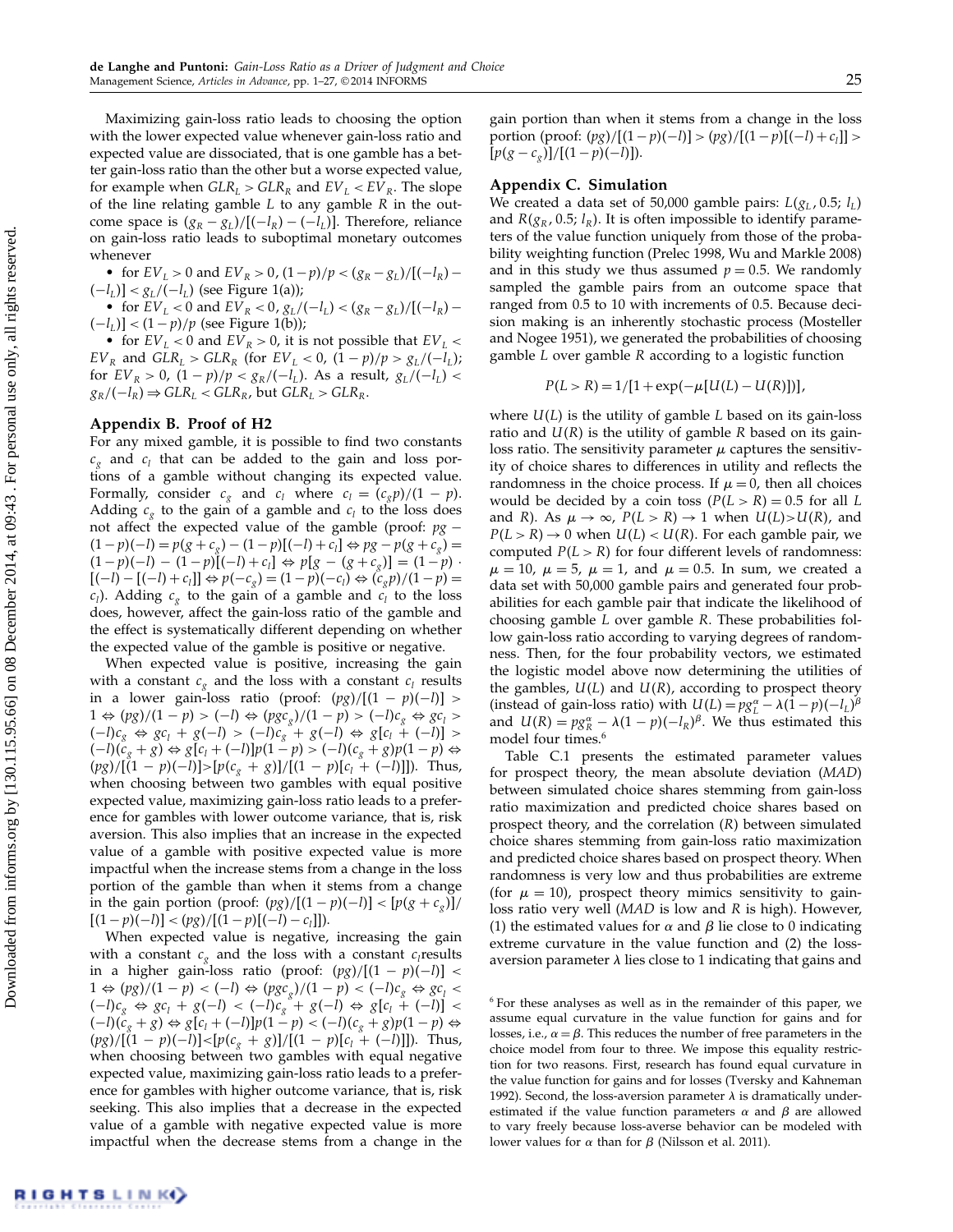|                                                  | . .      | .                |          |            |         |
|--------------------------------------------------|----------|------------------|----------|------------|---------|
| Sensitivity to differences in<br>gain-loss ratio |          | $\alpha = \beta$ |          | <b>MAD</b> |         |
| $\mu = 10$                                       | 1447.734 | 0.012406         | 1.008605 | 0.0214659  | 0.99386 |
| $\mu = 5$                                        | 297.4414 | 0.029303         | 1.029148 | 0.0382674  | 0.98731 |
| $\mu = 1$                                        | 331.2129 | 0.005414         | 1.319243 | 0.0704566  | 0.94658 |
| $\mu = 0.5$                                      | 59.01192 | 0.011646         | 1.658778 | 0.0652949  | 0.92110 |

#### Table C.1 Results of the Simulation Study (See §1.4 and Appendix C)

#### Figure C.1 Choice Shares in the Positive vs. Negative Expected Value Domain for Gambles Sampled from the Outcome Space at the Four Different Levels of Randomness Used in the Simulation Study (See §1.4 and Appendix C)



Note. Choice shares are more extreme when expected value is positive than when expected value is negative because differences between gambles in terms of gain-loss ratio are more pronounced (see §1.3).

losses are weighted about equally. Prospect theory's ability to mimic sensitivity to gain-loss ratio deteriorates as randomness increases (for  $\mu = 0.5$ ). Note that as randomness increases so does  $\lambda$ . Thus, stochastic choice based on a comparison of gain-loss ratios reveals a significant loss-aversion parameter in the absence of real loss aversion.

The simulation study also illustrates the effect of expected value domain on preference extremity (see §1.3). Figure C.1 plots the distribution of choice shares at the four different levels of randomness for gamble pairs with positive and negative expected value. At all levels of randomness  $(\mu)$  choice shares are more extreme when expected value is positive than when expected value is negative. This is because the mean absolute difference between two gambles in terms of their gain-loss ratio is 2.36 in the positive expected value domain versus 0.29 in the negative expected value domain. Larger differences in gain-loss ratio have a stronger impact on choice shares than smaller differences in gain-loss ratio.

#### References

- Abdellaoui M, Bleichrodt H, Paraschiv C (2007) Measuring loss aversion: A parameter-free approach. Management Sci. 53: 1659–1674.
- Anderson NH, Shanteau JC (1970) Information integration in risky decision making. J. Experiment. Psych. 84:441–451.